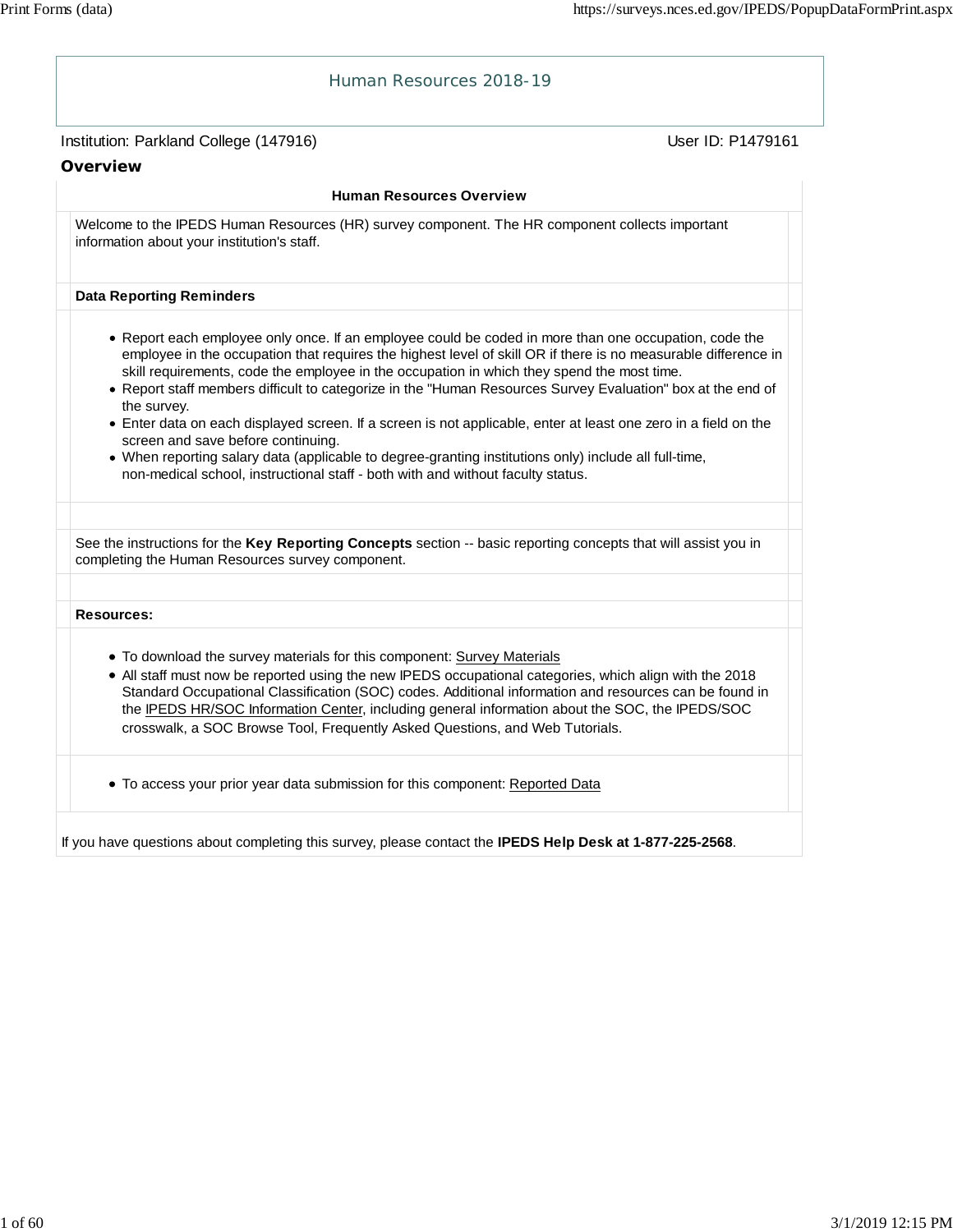| User ID: P1479161<br>Institution: Parkland College (147916) |         |                                                                                                                                                                                                                                                                                                                                                                                                                                                                                 |  |  |  |  |  |  |  |  |
|-------------------------------------------------------------|---------|---------------------------------------------------------------------------------------------------------------------------------------------------------------------------------------------------------------------------------------------------------------------------------------------------------------------------------------------------------------------------------------------------------------------------------------------------------------------------------|--|--|--|--|--|--|--|--|
|                                                             |         | <b>Human Resources Screening Questions</b>                                                                                                                                                                                                                                                                                                                                                                                                                                      |  |  |  |  |  |  |  |  |
|                                                             |         | Does your institution have any part-time staff?                                                                                                                                                                                                                                                                                                                                                                                                                                 |  |  |  |  |  |  |  |  |
|                                                             |         | If you answer Yes to this question, you will be provided the screens to report part-time staff.                                                                                                                                                                                                                                                                                                                                                                                 |  |  |  |  |  |  |  |  |
| О                                                           | No      |                                                                                                                                                                                                                                                                                                                                                                                                                                                                                 |  |  |  |  |  |  |  |  |
| ⊙                                                           | Yes     |                                                                                                                                                                                                                                                                                                                                                                                                                                                                                 |  |  |  |  |  |  |  |  |
|                                                             |         | Does your institution have graduate assistants?                                                                                                                                                                                                                                                                                                                                                                                                                                 |  |  |  |  |  |  |  |  |
|                                                             |         | If you answer Yes to this question, you will be provided the screens to report graduate assistants.                                                                                                                                                                                                                                                                                                                                                                             |  |  |  |  |  |  |  |  |
|                                                             | No<br>◉ |                                                                                                                                                                                                                                                                                                                                                                                                                                                                                 |  |  |  |  |  |  |  |  |
|                                                             | О       | Yes                                                                                                                                                                                                                                                                                                                                                                                                                                                                             |  |  |  |  |  |  |  |  |
|                                                             |         | Does your institution have 15 or more full-time staff?                                                                                                                                                                                                                                                                                                                                                                                                                          |  |  |  |  |  |  |  |  |
| О                                                           | No      |                                                                                                                                                                                                                                                                                                                                                                                                                                                                                 |  |  |  |  |  |  |  |  |
| ⊚                                                           | Yes     |                                                                                                                                                                                                                                                                                                                                                                                                                                                                                 |  |  |  |  |  |  |  |  |
|                                                             |         | Does your institution have a tenure system?                                                                                                                                                                                                                                                                                                                                                                                                                                     |  |  |  |  |  |  |  |  |
|                                                             |         | If you answer Yes to this question, you will be provided the screens to report some data by tenure status.                                                                                                                                                                                                                                                                                                                                                                      |  |  |  |  |  |  |  |  |
|                                                             | o       | No                                                                                                                                                                                                                                                                                                                                                                                                                                                                              |  |  |  |  |  |  |  |  |
|                                                             | ⊙       | Yes                                                                                                                                                                                                                                                                                                                                                                                                                                                                             |  |  |  |  |  |  |  |  |
|                                                             |         | Did your institution hire any full-time permanent staff who were included on the payroll of the institution<br>between November 1, 2017 and October 31, 2018 either for the first time (new to the institution) or after<br>a break in service? Do not exclude persons who were no longer on the payroll as of November 1, 2018.<br>(Exclude persons who have returned from sabbatical leave and full-time instructional staff who are working<br>less-than-9-month contracts.) |  |  |  |  |  |  |  |  |
|                                                             |         | If you answer Yes to this question, you will be provided the screens to report full-time permanent new<br>hires in Part H.                                                                                                                                                                                                                                                                                                                                                      |  |  |  |  |  |  |  |  |
|                                                             | О       | No                                                                                                                                                                                                                                                                                                                                                                                                                                                                              |  |  |  |  |  |  |  |  |
|                                                             | ⊙       | Yes                                                                                                                                                                                                                                                                                                                                                                                                                                                                             |  |  |  |  |  |  |  |  |
|                                                             |         | Do ALL of the instructional staff at your institution fall into any of the following categories?                                                                                                                                                                                                                                                                                                                                                                                |  |  |  |  |  |  |  |  |
|                                                             |         | If you answer Yes to any of the questions below, you will NOT be required to report Part G - Salaries for instructional<br>staff. However, Part G will still be required for reporting data for full-time non-instructional staff.                                                                                                                                                                                                                                              |  |  |  |  |  |  |  |  |
|                                                             |         |                                                                                                                                                                                                                                                                                                                                                                                                                                                                                 |  |  |  |  |  |  |  |  |

| ൈ                                                                                  |                |  |  | $\overline{O}$ Yes $\overline{O}$ Are ALL of the instructional staff military personnel?             |  |  |  |  |  |  |
|------------------------------------------------------------------------------------|----------------|--|--|------------------------------------------------------------------------------------------------------|--|--|--|--|--|--|
| ∶⊚∣                                                                                | $No$ $O$ $Yes$ |  |  | Do ALL of the instructional staff contribute their services (e.g., members of a religious<br>order)? |  |  |  |  |  |  |
| You may use the space below to provide context for the data you've reported above. |                |  |  |                                                                                                      |  |  |  |  |  |  |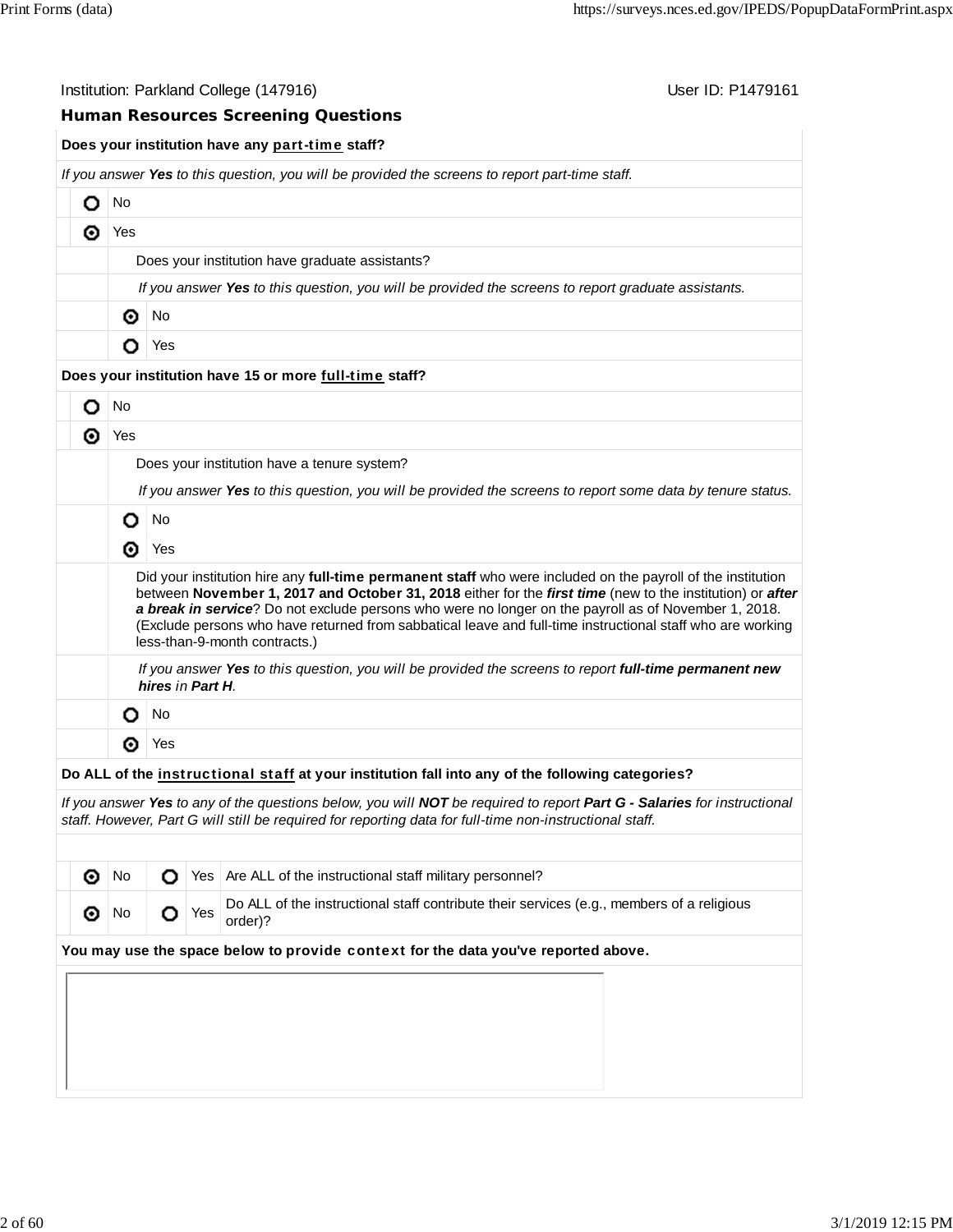**Part A1 - Full-time Instructional Staff by Academic Rank and Tenure Status - Tenured**

### **Number of Full-time Instructional Staff With Faculty Status Tenured**

#### **As of November 1, 2018**

**Report Hispanic/Latino individuals of any race as Hispanic/Latino**

**Report race for non-Hispanic/Latino individuals only**

**Include both Primarily Instruction and Instruction Combined with Research and/or Public Service**

#### Men

|                                                     |            | Academic Rank  |                                    | <b>No</b>   |           |                  |             |
|-----------------------------------------------------|------------|----------------|------------------------------------|-------------|-----------|------------------|-------------|
| Race/ethnicity                                      | Professors | Associate      | Assistant<br>professors professors | Instructors | Lecturers | academic<br>rank | Total       |
| Nonresident alien                                   |            |                |                                    |             |           |                  | $\mathbf 0$ |
| Hispanic/Latino                                     |            | 3              |                                    |             |           |                  | 3           |
| American Indian or Alaska Native                    |            |                |                                    |             |           |                  | 0           |
| Asian                                               | 3          |                |                                    |             |           |                  | 3           |
| <b>Black or African American</b>                    |            | $\mathbf{1}$   |                                    |             |           |                  | 1           |
| Native Hawaiian or Other Pacific<br><b>Islander</b> |            |                |                                    |             |           |                  | 0           |
| White                                               | 30         | 21             | 7                                  |             |           |                  | 58          |
| Two or more races                                   | 3          | $\overline{c}$ |                                    |             |           |                  | 5           |
| Race and ethnicity unknown                          |            |                |                                    |             |           |                  | $\mathbf 0$ |
| <b>Total men</b>                                    | 36         | 27             | 7                                  | $\Omega$    | 0         | 0                | 70          |

|                                              |                | No.            |                                                                     |  |                  |                |
|----------------------------------------------|----------------|----------------|---------------------------------------------------------------------|--|------------------|----------------|
| Race/ethnicity                               |                | Associate      | Assistant<br>Professors professors professors Instructors Lecturers |  | academic<br>rank | Total          |
| Nonresident alien                            |                |                |                                                                     |  |                  | $\mathbf 0$    |
| Hispanic/Latino                              |                |                |                                                                     |  |                  | 1              |
| American Indian or Alaska Native             |                |                |                                                                     |  |                  | $\Omega$       |
| Asian                                        | $\overline{c}$ |                |                                                                     |  |                  | 3              |
| <b>Black or African American</b>             |                | $\overline{4}$ |                                                                     |  |                  | $\overline{4}$ |
| Native Hawaiian or Other Pacific<br>Islander |                |                |                                                                     |  |                  | $\Omega$       |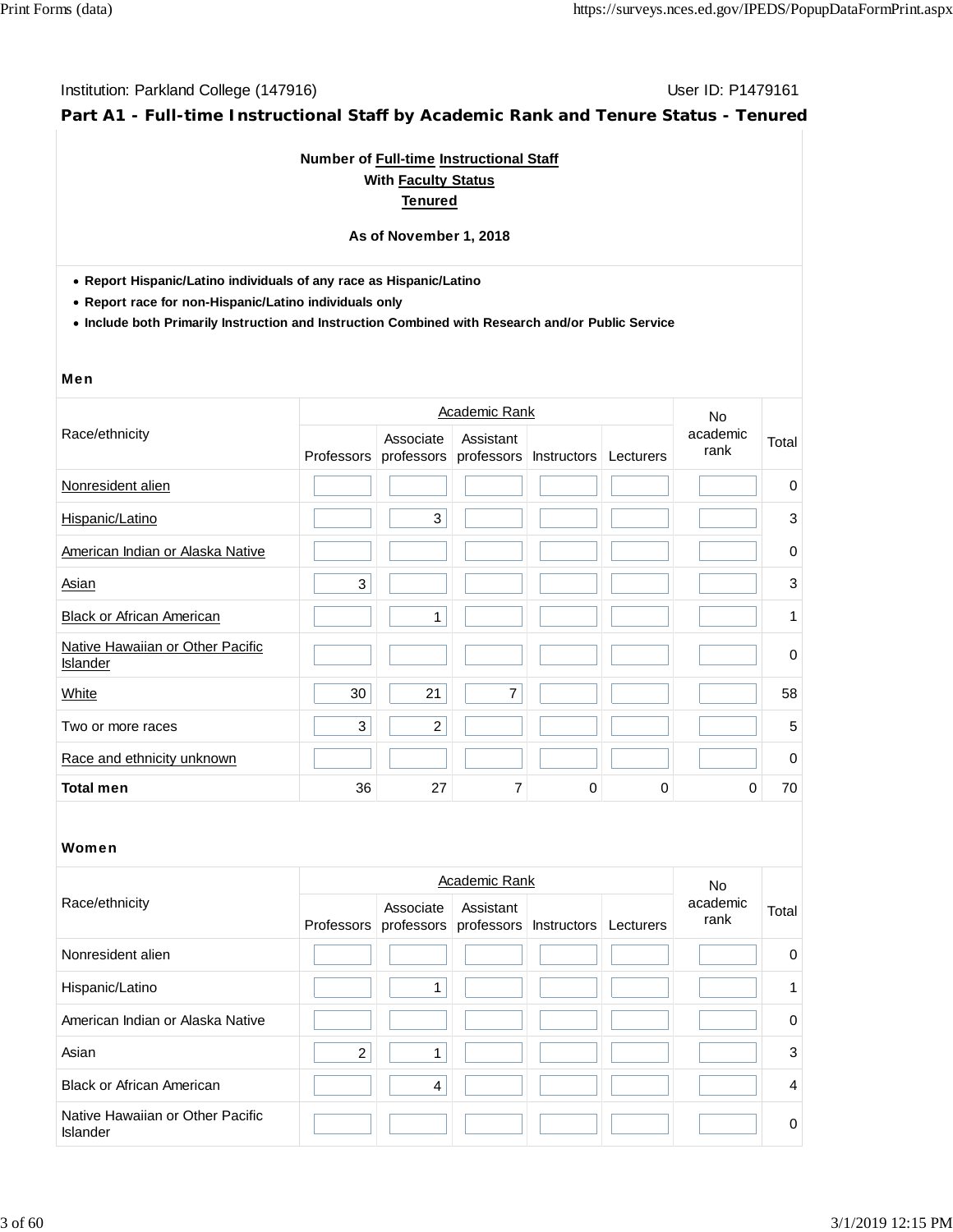| White                      | 14 | 44 | ⌒              |   |   |   | 60             |
|----------------------------|----|----|----------------|---|---|---|----------------|
| Two or more races          |    | 3  |                |   |   |   | 3              |
| Race and ethnicity unknown |    |    |                |   |   |   | $\overline{2}$ |
| <b>Total women</b>         | 17 | 54 | $\overline{2}$ | 0 | 0 |   | 73             |
|                            |    |    |                |   |   |   |                |
| Total (men+women)          | 53 | 81 | 9              | 0 | 0 | 0 | 143            |
| Total from prior year      |    |    |                |   |   |   | 146            |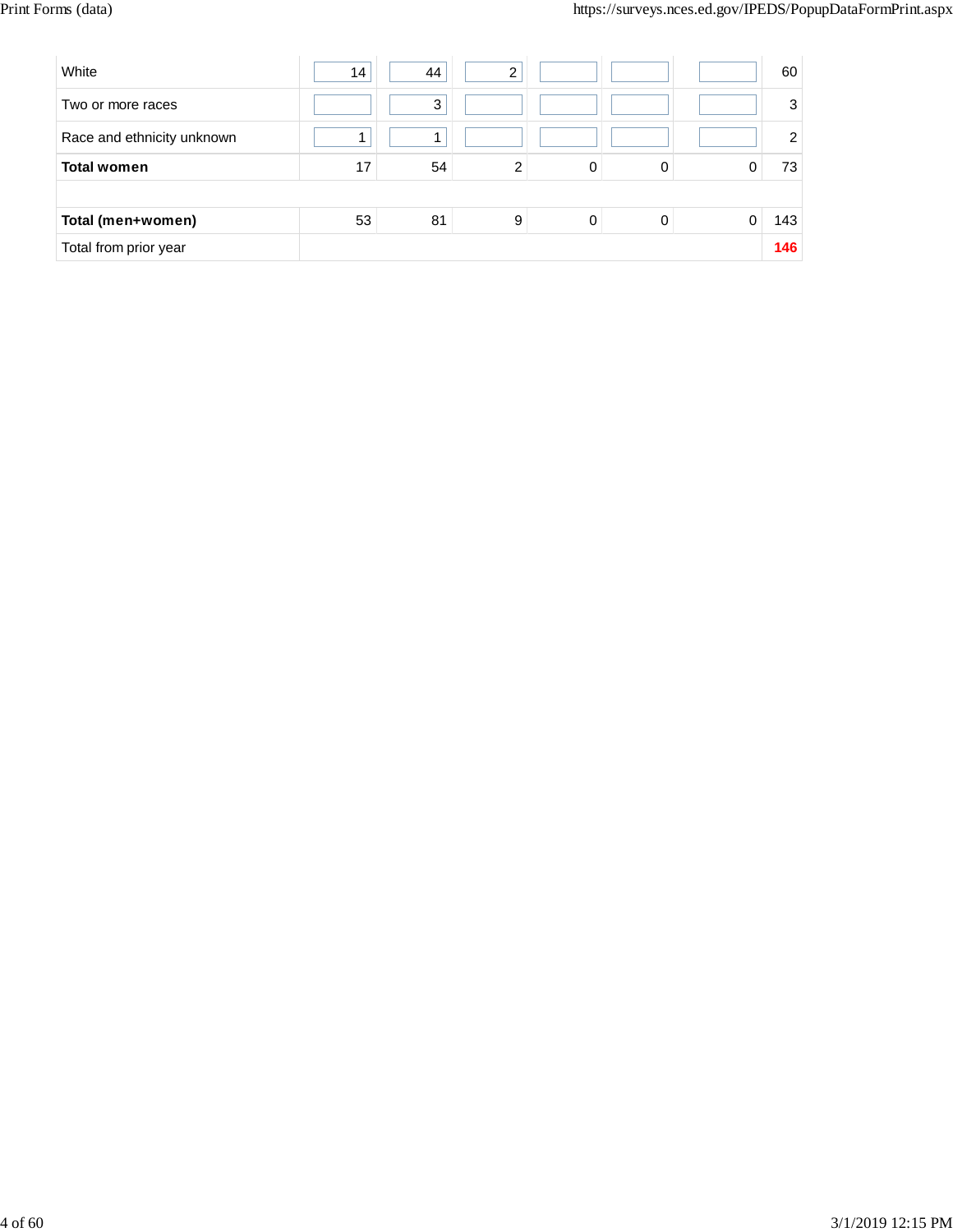# **Part A1 - Full-time Instructional Staff by Academic Rank and Tenure Status - On Tenure Track**

### **Number of Full-time Instructional Staff**

### **With Faculty Status On Tenure Track**

# **As of November 1, 2018**

**Report Hispanic/Latino individuals of any race as Hispanic/Latino**

**Report race for non-Hispanic/Latino individuals only**

**Include both Primarily Instruction and Instruction Combined with Research and/or Public Service**

#### Men

|                                              |             |                         | <b>Academic Rank</b>    |              |           | <b>No</b><br>academic<br>rank |                   |
|----------------------------------------------|-------------|-------------------------|-------------------------|--------------|-----------|-------------------------------|-------------------|
| Race/ethnicity                               | Professors  | Associate<br>professors | Assistant<br>professors | Instructors  | Lecturers |                               | Total             |
| Nonresident alien                            |             |                         |                         |              |           |                               | 0                 |
| Hispanic/Latino                              |             |                         |                         |              |           |                               | 0                 |
| American Indian or Alaska Native             |             |                         |                         |              |           |                               | $\pmb{0}$         |
| <b>Asian</b>                                 |             |                         |                         |              |           |                               | 0                 |
| <b>Black or African American</b>             |             |                         |                         |              |           |                               | 0                 |
| Native Hawaiian or Other Pacific<br>Islander |             |                         |                         |              |           |                               | $\mathbf 0$       |
| White                                        |             |                         |                         |              |           |                               | 0                 |
| Two or more races                            |             |                         |                         |              |           |                               | 0                 |
| Race and ethnicity unknown                   |             |                         |                         | $\mathbf{1}$ |           |                               | 1                 |
| <b>Total men</b>                             | $\mathbf 0$ | $\Omega$                | $\mathbf 0$             | 1            | 0         | 0                             | 1                 |
| Women                                        |             |                         |                         |              |           |                               |                   |
|                                              |             |                         | Academic Rank           |              |           | <b>No</b>                     |                   |
| Race/ethnicity                               |             | Associate               | Assistant               |              |           | academic                      | T <sub>ofol</sub> |

| Race/ethnicity                               | Associate | Assistant<br>Professors professors professors Instructors | Lecturers | academic<br>rank | Total          |
|----------------------------------------------|-----------|-----------------------------------------------------------|-----------|------------------|----------------|
| Nonresident alien                            |           |                                                           |           |                  | $\overline{0}$ |
| Hispanic/Latino                              |           |                                                           |           |                  |                |
| American Indian or Alaska Native             |           |                                                           |           |                  | $\Omega$       |
| Asian                                        |           |                                                           |           |                  | $\overline{0}$ |
| <b>Black or African American</b>             |           |                                                           |           |                  | $\overline{0}$ |
| Native Hawaiian or Other Pacific<br>Islander |           |                                                           |           |                  | $\overline{0}$ |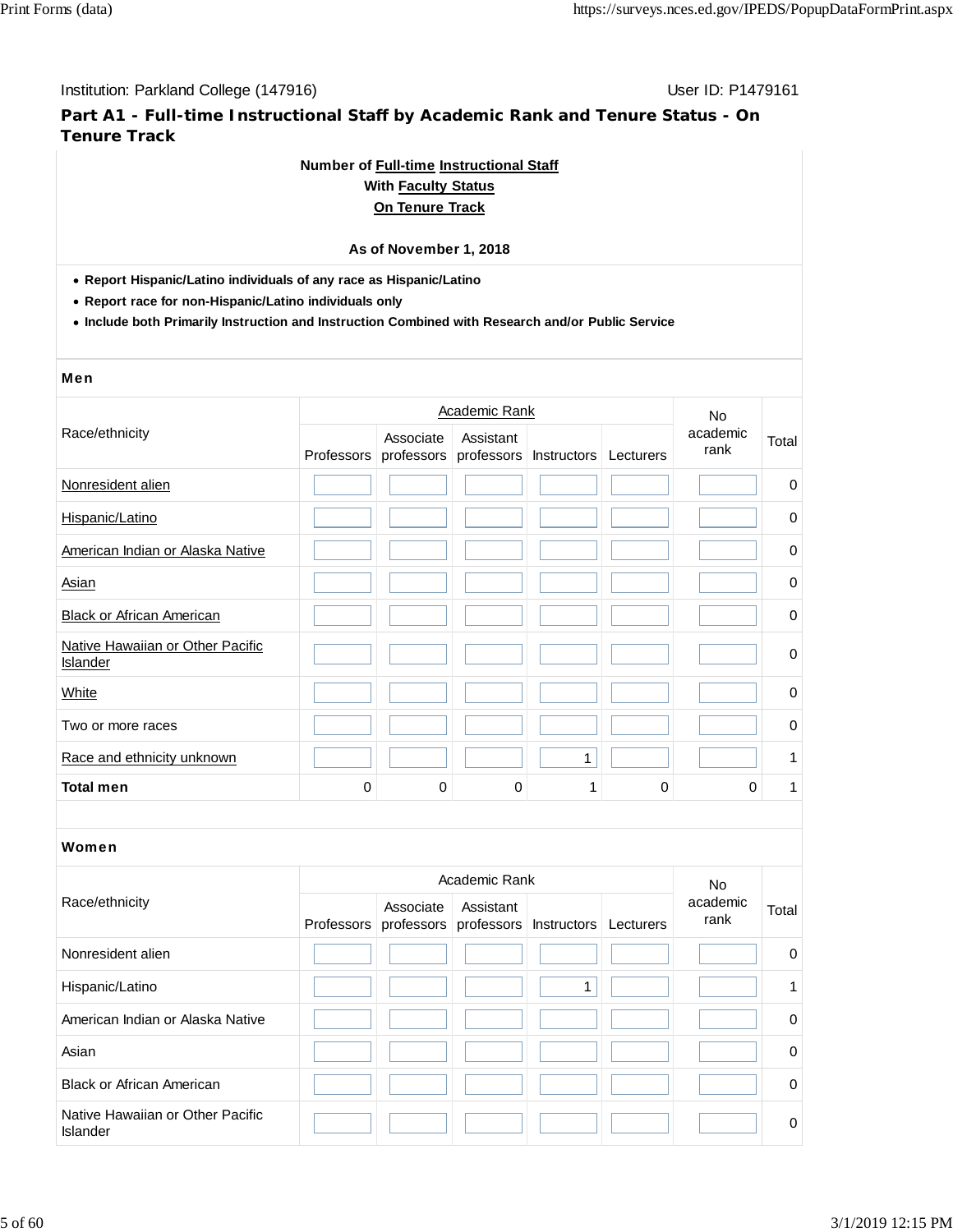| White                      |   |             |   | 5 |   | 5 |
|----------------------------|---|-------------|---|---|---|---|
| Two or more races          |   |             |   |   |   | 0 |
| Race and ethnicity unknown |   |             |   |   |   | 0 |
| <b>Total women</b>         | 0 | 0           | 0 | 6 |   | 6 |
|                            |   |             |   |   |   |   |
| Total (men+women)          | 0 | $\mathbf 0$ | 0 |   | 0 |   |
| Total from prior year      |   |             |   |   |   |   |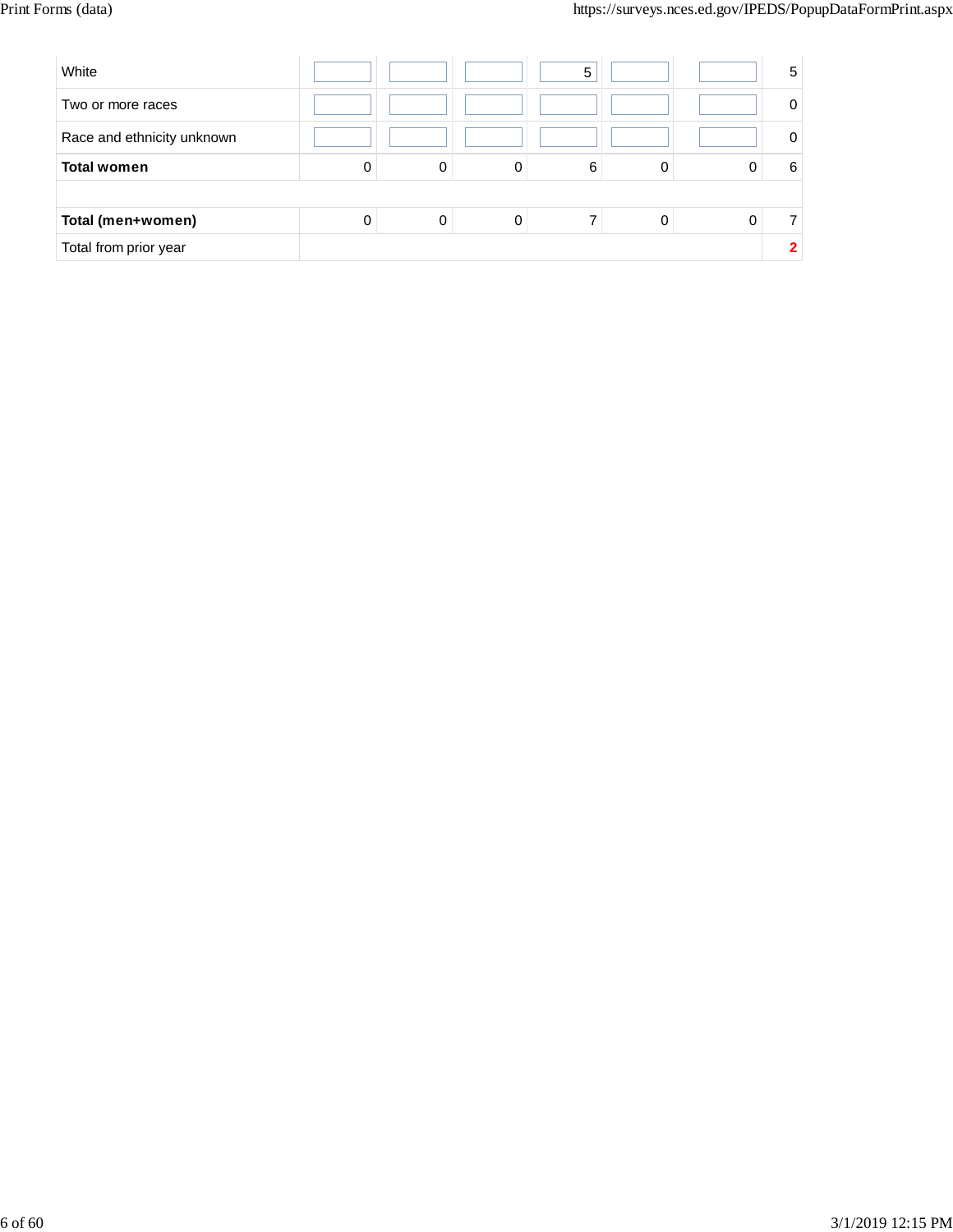**Part A1 - Full-time Instructional Staff by Academic Rank and Tenure Status - Multi-Year Contract**

# **Number of Full-time Instructional Staff**

# **With Faculty Status**

# **Not on Tenure Track - Multi-Year Contract**

#### **As of November 1, 2018**

- **Report Hispanic/Latino individuals of any race as Hispanic/Latino**
- **Report race for non-Hispanic/Latino individuals only**
- **Include both Primarily Instruction and Instruction Combined with Research and/or Public Service**

#### Men

|                                              |                   |           | <b>Academic Rank</b> |                                             |   | No<br>academic<br>rank |             |  |
|----------------------------------------------|-------------------|-----------|----------------------|---------------------------------------------|---|------------------------|-------------|--|
| Gender and race/ethnicity                    | <b>Professors</b> | Associate | Assistant            | professors professors Instructors Lecturers |   |                        | Total       |  |
| Nonresident alien                            | $\mathbf 0$       |           |                      |                                             |   |                        | 0           |  |
| Hispanic/Latino                              |                   |           |                      |                                             |   |                        | 0           |  |
| American Indian or Alaska Native             |                   |           |                      |                                             |   |                        | 0           |  |
| Asian                                        |                   |           |                      |                                             |   |                        | $\mathbf 0$ |  |
| <b>Black or African American</b>             |                   |           |                      |                                             |   |                        | 0           |  |
| Native Hawaiian or Other Pacific<br>Islander |                   |           |                      |                                             |   |                        | $\mathbf 0$ |  |
| White                                        |                   |           |                      |                                             |   |                        | 0           |  |
| Two or more races                            |                   |           |                      |                                             |   |                        | $\mathbf 0$ |  |
| Race and ethnicity unknown                   |                   |           |                      |                                             |   |                        | 0           |  |
| <b>Total men</b>                             | $\mathbf 0$       | 0         | 0                    | 0                                           | 0 | 0                      | 0           |  |
|                                              |                   |           |                      |                                             |   |                        |             |  |
| Women                                        |                   |           |                      |                                             |   |                        |             |  |

|                                              |  | <b>No</b>                                                 |           |           |                  |             |
|----------------------------------------------|--|-----------------------------------------------------------|-----------|-----------|------------------|-------------|
| Gender and race/ethnicity                    |  | Associate<br>Professors professors professors Instructors | Assistant | Lecturers | academic<br>rank | Total       |
| Nonresident alien                            |  |                                                           |           |           |                  | 0           |
| Hispanic/Latino                              |  |                                                           |           |           |                  | $\mathbf 0$ |
| American Indian or Alaska Native             |  |                                                           |           |           |                  | 0           |
| Asian                                        |  |                                                           |           |           |                  | $\Omega$    |
| <b>Black or African American</b>             |  |                                                           |           |           |                  | $\mathbf 0$ |
| Native Hawaiian or Other Pacific<br>Islander |  |                                                           |           |           |                  | $\Omega$    |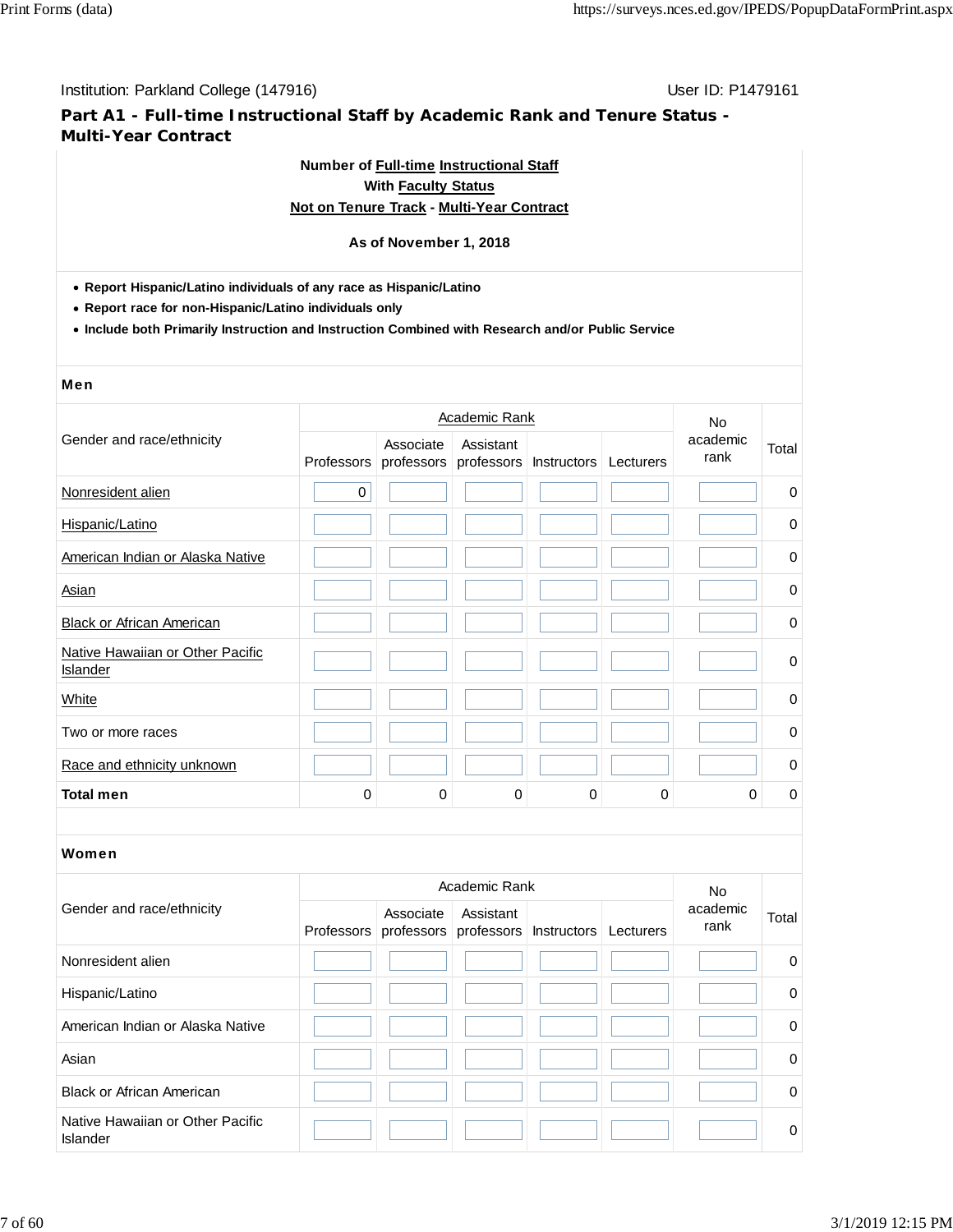| White                      |   |   |   |   |   | 0 |
|----------------------------|---|---|---|---|---|---|
| Two or more races          |   |   |   |   |   |   |
| Race and ethnicity unknown |   |   |   |   |   | 0 |
| <b>Total women</b>         | 0 | 0 | 0 | 0 | 0 |   |
|                            |   |   |   |   |   |   |
| Total (men+women)          | 0 | 0 | 0 |   | 0 |   |
| Total from prior year      |   |   |   |   |   |   |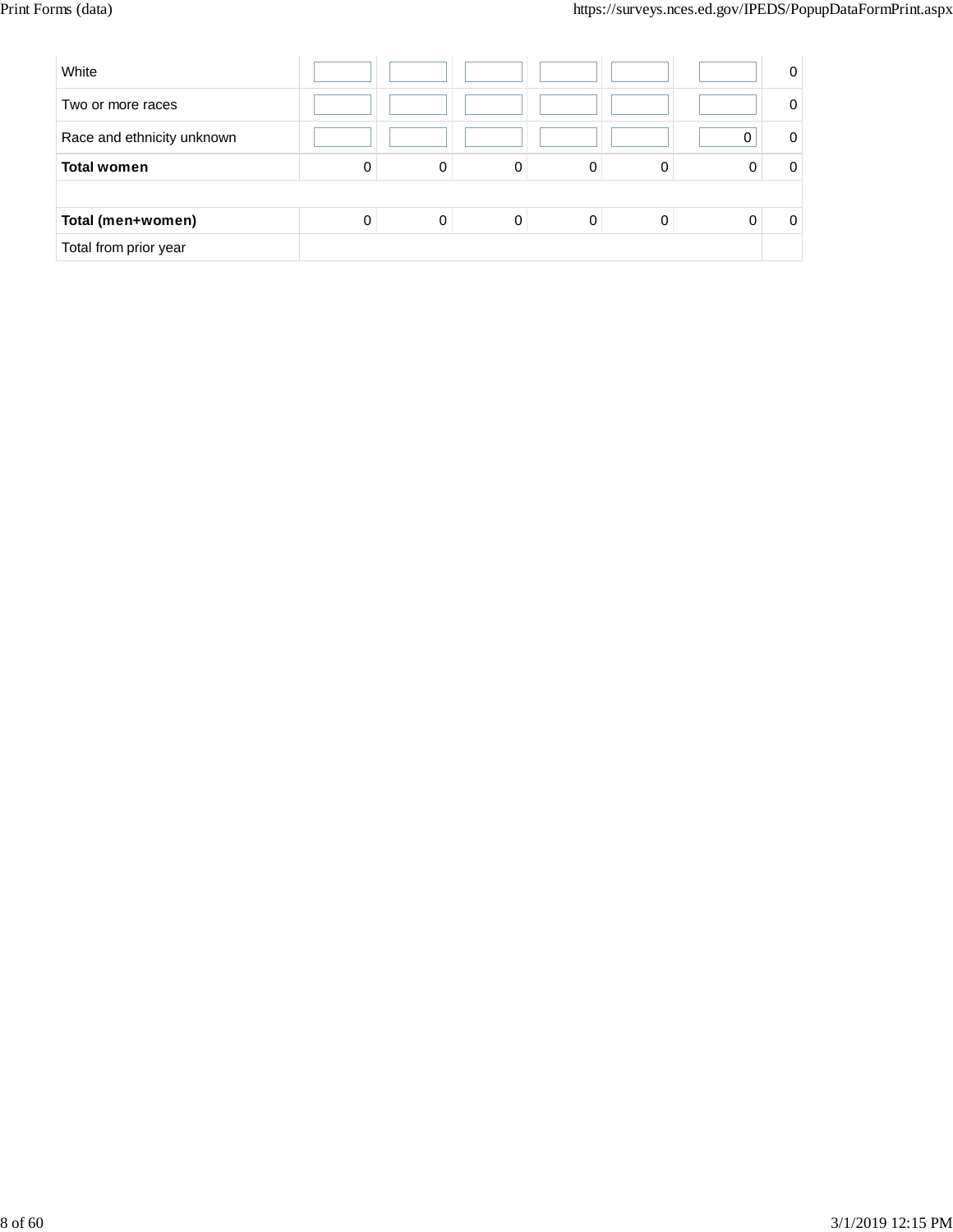**Part A1 - Full-time Instructional Staff by Academic Rank and Tenure Status - Annual Contract**

# **Number of Full-time Instructional Staff With Faculty Status Not on Tenure Track - Annual Contract**

### **As of November 1, 2018**

**Report Hispanic/Latino individuals of any race as Hispanic/Latino**

**Report race for non-Hispanic/Latino individuals only**

**Include both Primarily Instruction and Instruction Combined with Research and/or Public Service**

# Men

|                                              |                   |           | <b>Academic Rank</b> |                                   |           | <b>No</b>        |             |
|----------------------------------------------|-------------------|-----------|----------------------|-----------------------------------|-----------|------------------|-------------|
| Race/ethnicity                               | <b>Professors</b> | Associate | Assistant            | professors professors Instructors | Lecturers | academic<br>rank | Total       |
| Nonresident alien                            |                   |           |                      |                                   |           |                  | $\mathbf 0$ |
| Hispanic/Latino                              |                   |           |                      |                                   |           |                  | 0           |
| American Indian or Alaska Native             |                   |           |                      |                                   |           |                  | 0           |
| Asian                                        |                   |           |                      |                                   |           |                  | $\mathbf 0$ |
| <b>Black or African American</b>             |                   |           |                      |                                   |           |                  | 0           |
| Native Hawaiian or Other Pacific<br>Islander |                   |           |                      |                                   |           |                  | $\mathbf 0$ |
| White                                        |                   |           |                      | 5                                 |           |                  | 5           |
| Two or more races                            |                   |           |                      |                                   |           |                  | $\mathbf 0$ |
| Race and ethnicity unknown                   |                   |           |                      |                                   |           |                  | $\mathbf 0$ |
| <b>Total men</b>                             | 0                 | 0         | 0                    | 5                                 | 0         | $\Omega$         | 5           |

|                                              |                                                           | Academic Rank |           | No.              |          |
|----------------------------------------------|-----------------------------------------------------------|---------------|-----------|------------------|----------|
| Race/ethnicity                               | Associate<br>Professors professors professors Instructors | Assistant     | Lecturers | academic<br>rank | Total    |
| Nonresident alien                            |                                                           |               |           |                  | $\Omega$ |
| Hispanic/Latino                              |                                                           |               |           |                  | 0        |
| American Indian or Alaska Native             |                                                           |               |           |                  | $\Omega$ |
| Asian                                        |                                                           |               |           |                  |          |
| <b>Black or African American</b>             |                                                           |               |           |                  | 0        |
| Native Hawaiian or Other Pacific<br>Islander |                                                           |               |           |                  | 0        |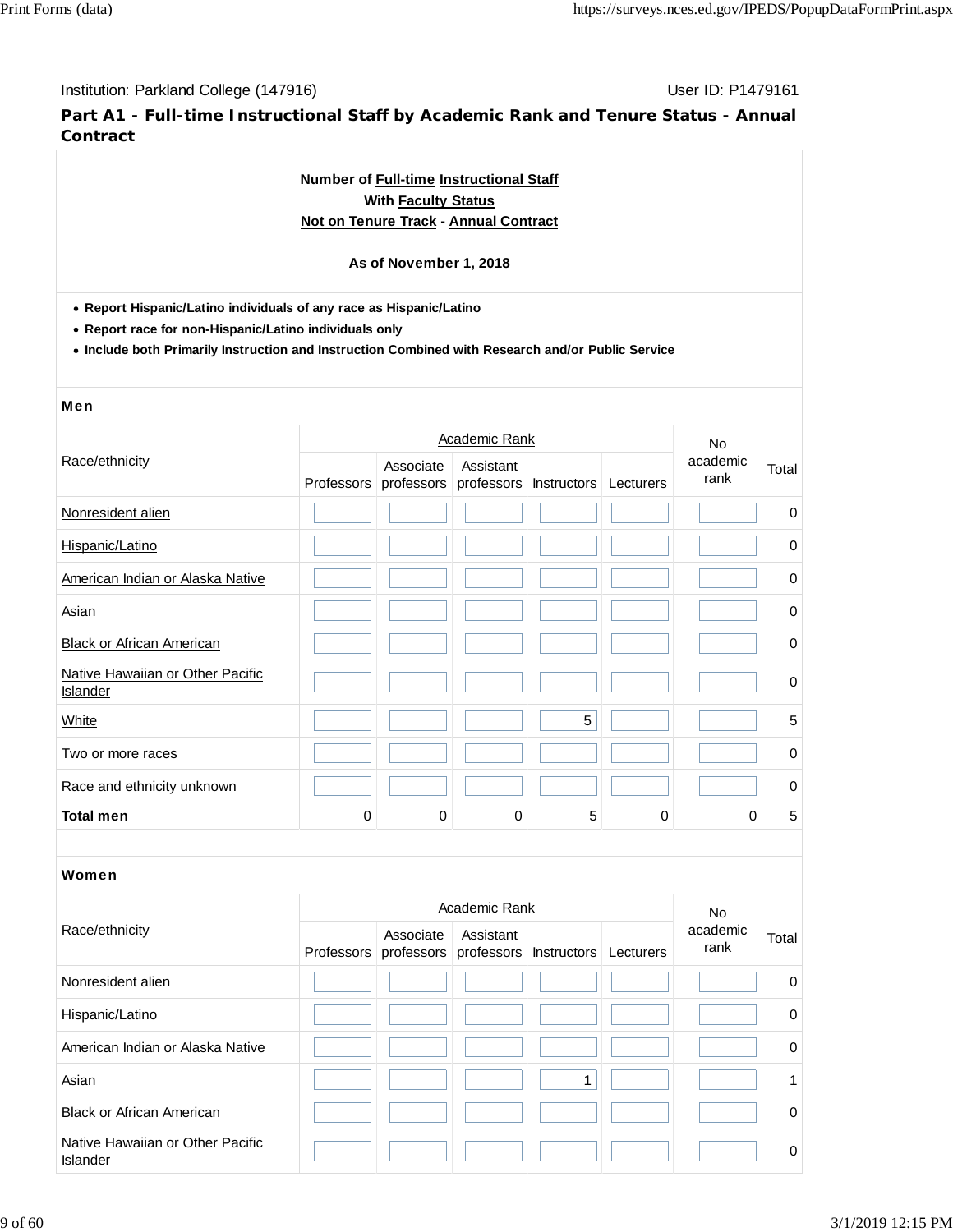| White                      |   |   |   |   |   |   |
|----------------------------|---|---|---|---|---|---|
| Two or more races          |   |   |   |   |   | 0 |
| Race and ethnicity unknown |   |   |   |   |   | 0 |
| <b>Total women</b>         | 0 | 0 | 0 | ⌒ |   | 2 |
|                            |   |   |   |   |   |   |
| Total (men+women)          | 0 | 0 | 0 |   | 0 |   |
| Total from prior year      |   |   |   |   |   | 5 |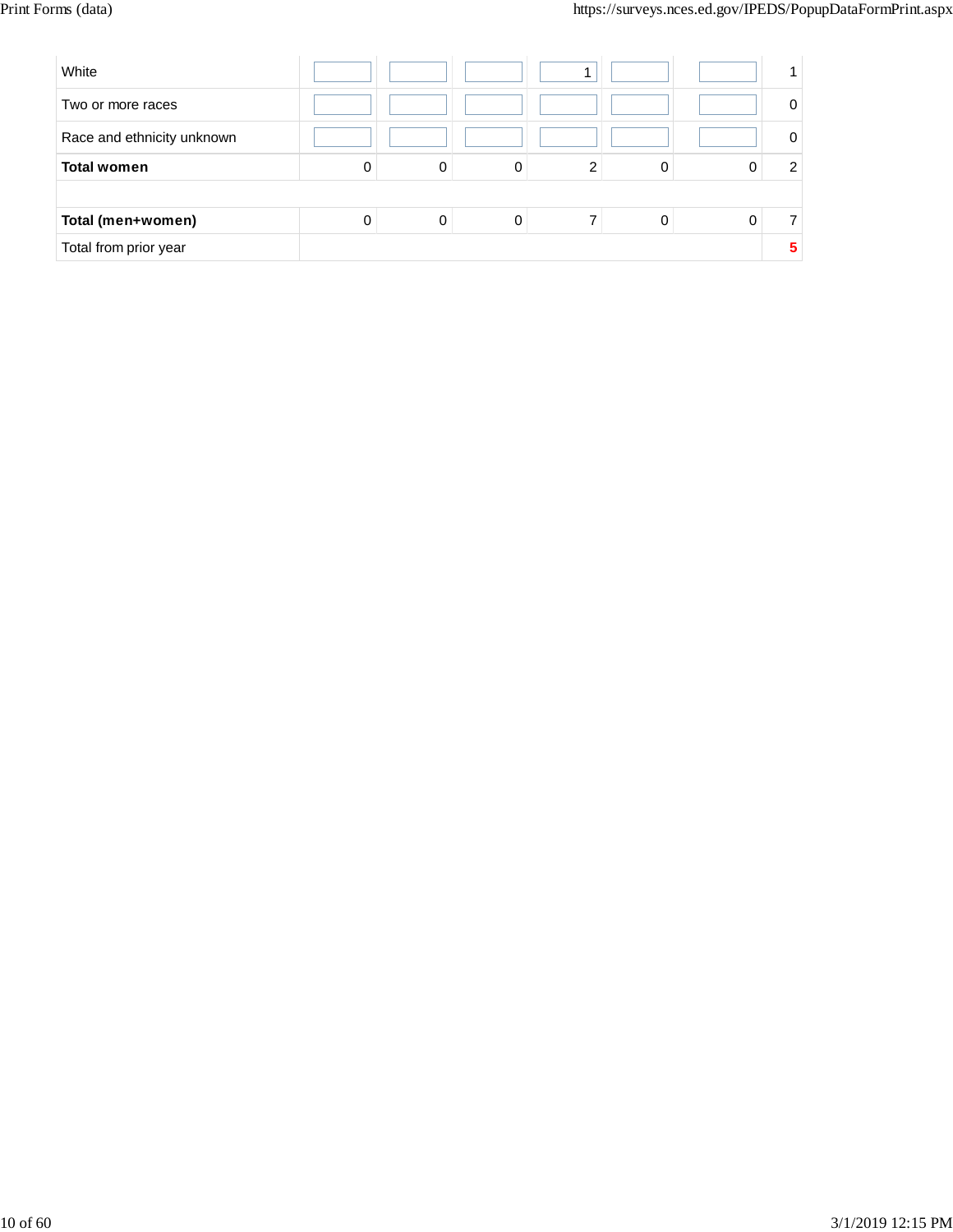# **Part A1 - Full-time Instructional Staff by Academic Rank and Tenure Status - Less-Than-Annual Contract**

# **Number of Full-time Instructional Staff With Faculty Status**

# **Not on Tenure Track - Less-than-annual Contract**

#### **As of November 1, 2018**

- **Report Hispanic/Latino individuals of any race as Hispanic/Latino**
- **Report race for non-Hispanic/Latino individuals only**
- **Include both Primarily Instruction and Instruction Combined with Research and/or Public Service**

#### Men

|                                              |          |                                    | <b>Academic Rank</b>    |             |           | <b>No</b>        |             |
|----------------------------------------------|----------|------------------------------------|-------------------------|-------------|-----------|------------------|-------------|
| Race/ethnicity                               |          | Associate<br>Professors professors | Assistant<br>professors | Instructors | Lecturers | academic<br>rank | Total       |
| Nonresident alien                            |          |                                    |                         |             |           |                  | 0           |
| Hispanic/Latino                              |          |                                    |                         |             |           |                  | 0           |
| American Indian or Alaska Native             |          |                                    |                         |             |           |                  | 0           |
| Asian                                        |          |                                    |                         |             |           |                  | 0           |
| <b>Black or African American</b>             |          |                                    |                         |             |           |                  | $\mathbf 0$ |
| Native Hawaiian or Other Pacific<br>Islander |          |                                    |                         |             |           |                  | 0           |
| White                                        |          |                                    |                         | 1           |           |                  | 1           |
| Two or more races                            |          |                                    |                         |             |           |                  | 0           |
| Race and ethnicity unknown                   |          |                                    |                         |             |           |                  | 0           |
| <b>Total men</b>                             | $\Omega$ | 0                                  | 0                       |             | 0         | 0                | 1           |

|                                              |                                                           | Academic Rank |           | <b>No</b>        |          |
|----------------------------------------------|-----------------------------------------------------------|---------------|-----------|------------------|----------|
| Race/ethnicity                               | Associate<br>Professors professors professors Instructors | Assistant     | Lecturers | academic<br>rank | Total    |
| Nonresident alien                            |                                                           |               |           |                  | $\Omega$ |
| Hispanic/Latino                              |                                                           |               |           |                  | 0        |
| American Indian or Alaska Native             |                                                           |               |           |                  | $\Omega$ |
| Asian                                        |                                                           |               |           |                  | $\Omega$ |
| <b>Black or African American</b>             |                                                           |               |           |                  | $\Omega$ |
| Native Hawaiian or Other Pacific<br>Islander |                                                           |               |           |                  | $\Omega$ |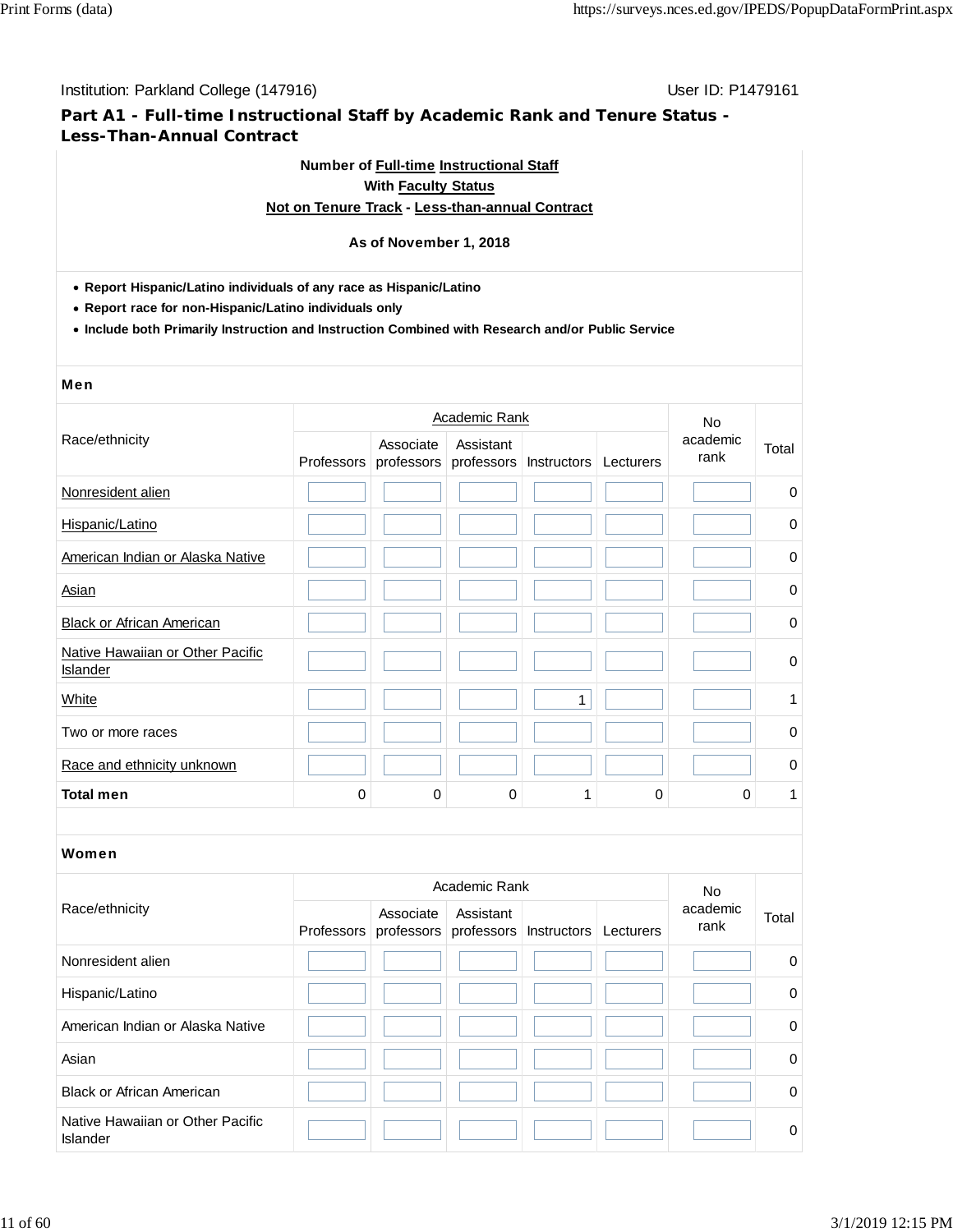| White                      |   |   |   |   | 0 |
|----------------------------|---|---|---|---|---|
| Two or more races          |   |   |   |   | 0 |
| Race and ethnicity unknown |   |   |   |   |   |
| <b>Total women</b>         | 0 |   |   | 0 |   |
|                            |   |   |   |   |   |
| Total (men+women)          | 0 | 0 | ົ | 0 | ົ |
| Total from prior year      |   |   |   |   |   |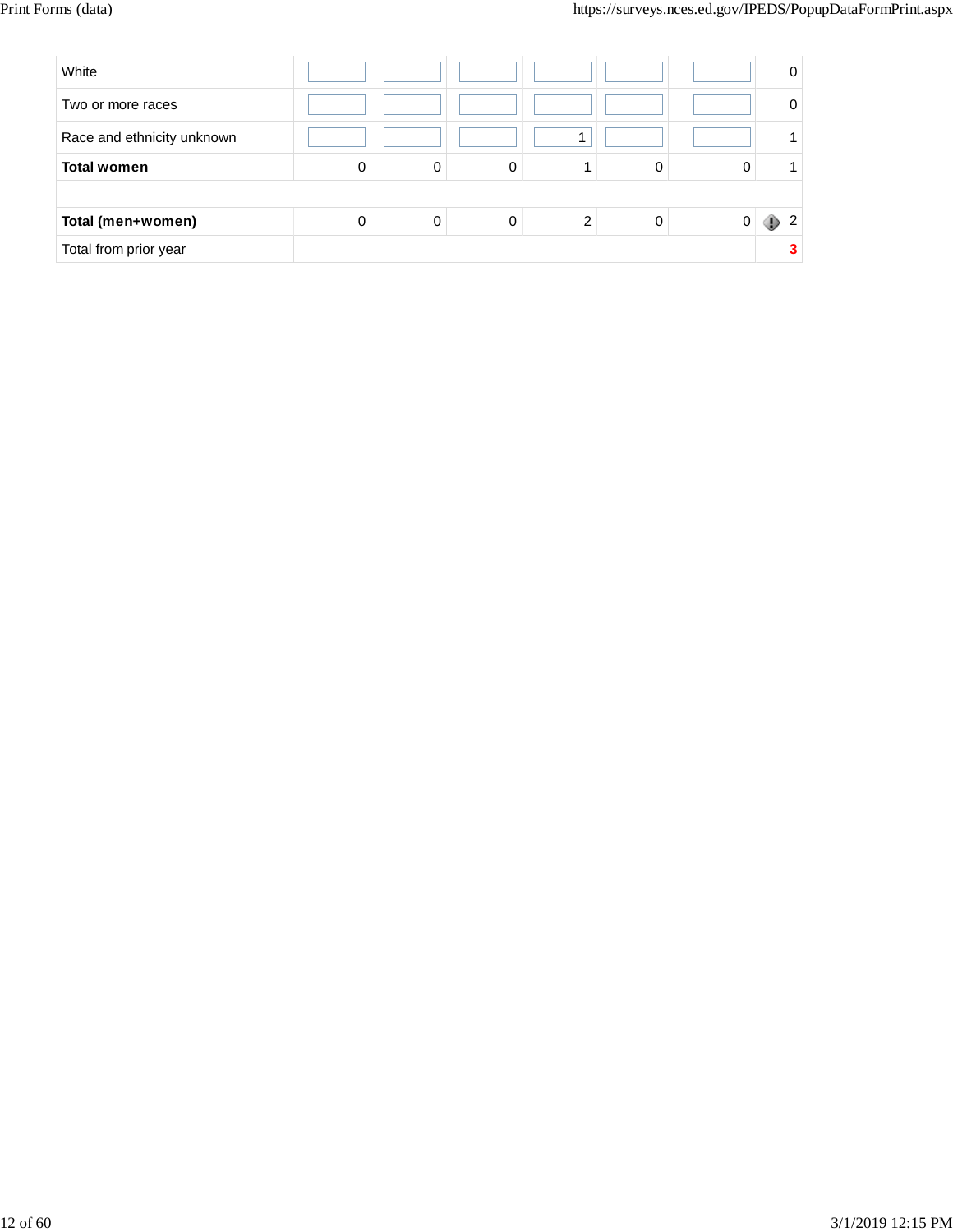# **Part A1 - Full-time Instructional Staff by Academic Rank and Tenure Status - Indefinite duration contract**

# **Number of Full-time Instructional Staff With Faculty Status**

### **Not on Tenure Track - Indefinite duration contract**

#### **As of November 1, 2018**

- **Report Hispanic/Latino individuals of any race as Hispanic/Latino**
- **Report race for non-Hispanic/Latino individuals only**
- **Include both Primarily Instruction and Instruction Combined with Research and/or Public Service**

#### Men

|                                                     |             |                         | Academic Rank |                        |           | <b>No</b>        |             |  |
|-----------------------------------------------------|-------------|-------------------------|---------------|------------------------|-----------|------------------|-------------|--|
| Gender and race/ethnicity                           | Professors  | Associate<br>professors | Assistant     | professors Instructors | Lecturers | academic<br>rank | Total       |  |
| Nonresident alien                                   | $\mathbf 0$ |                         |               |                        |           |                  | $\mathbf 0$ |  |
| Hispanic/Latino                                     |             |                         |               |                        |           |                  | 0           |  |
| American Indian or Alaska Native                    |             |                         |               |                        |           |                  | 0           |  |
| <b>Asian</b>                                        |             |                         |               |                        |           |                  | 0           |  |
| <b>Black or African American</b>                    |             |                         |               |                        |           |                  | 0           |  |
| Native Hawaiian or Other Pacific<br><b>Islander</b> |             |                         |               |                        |           |                  | $\mathbf 0$ |  |
| White                                               |             |                         |               |                        |           |                  | 0           |  |
| Two or more races                                   |             |                         |               |                        |           |                  | 0           |  |
| Race and ethnicity unknown                          |             |                         |               |                        |           |                  | $\pmb{0}$   |  |
| <b>Total men</b>                                    | $\Omega$    | 0                       | 0             | 0                      | 0         | 0                | 0           |  |

|                                              |                                                                     | Academic Rank |  | No.              |          |
|----------------------------------------------|---------------------------------------------------------------------|---------------|--|------------------|----------|
| Gender and race/ethnicity                    | Associate<br>Professors professors professors Instructors Lecturers | Assistant     |  | academic<br>rank | Total    |
| Nonresident alien                            |                                                                     |               |  |                  | 0        |
| Hispanic/Latino                              |                                                                     |               |  |                  | $\Omega$ |
| American Indian or Alaska Native             |                                                                     |               |  |                  | $\Omega$ |
| Asian                                        |                                                                     |               |  |                  | $\Omega$ |
| <b>Black or African American</b>             |                                                                     |               |  |                  | $\Omega$ |
| Native Hawaiian or Other Pacific<br>Islander |                                                                     |               |  |                  | $\Omega$ |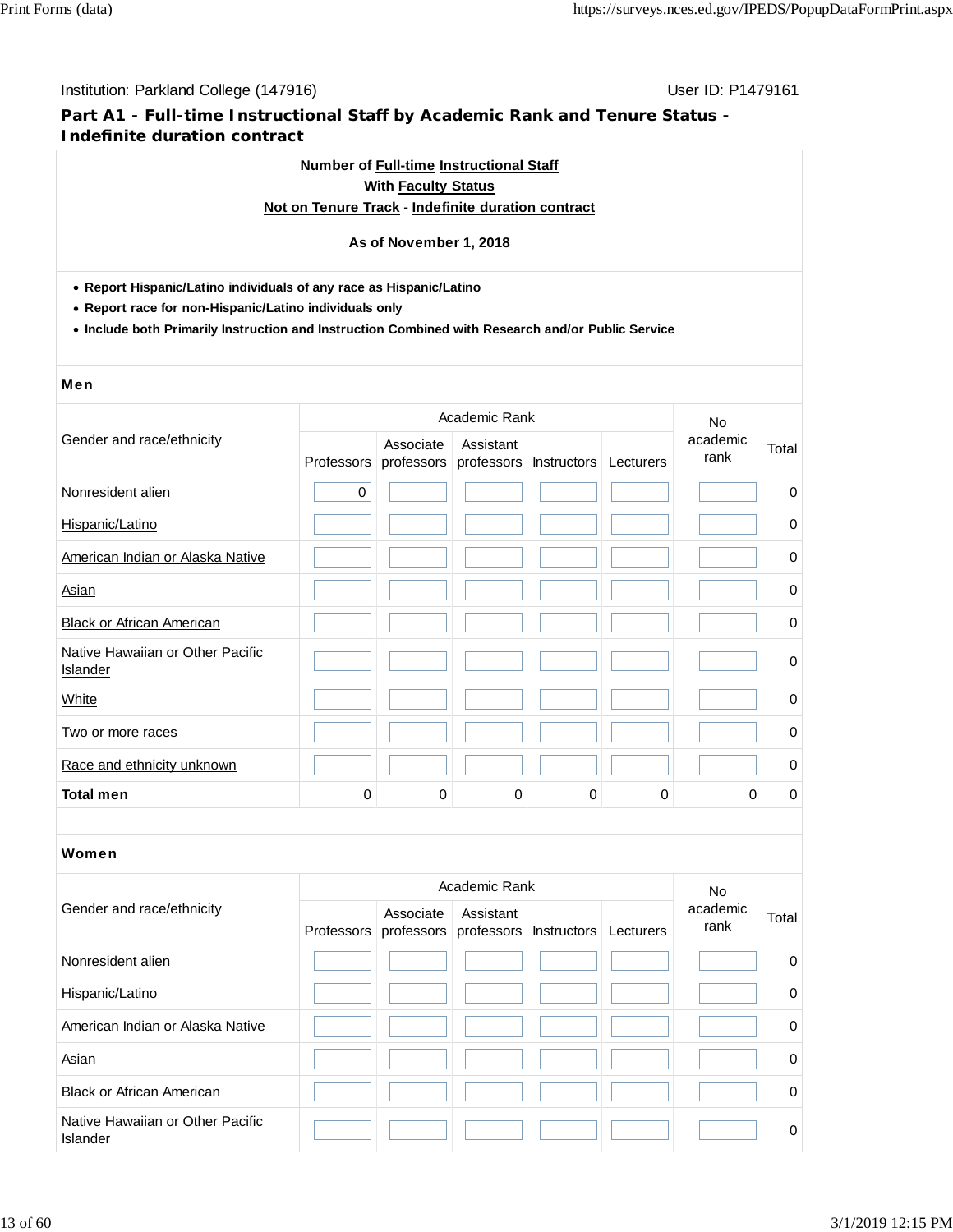| White                      |   |   |   |   |   | 0 |
|----------------------------|---|---|---|---|---|---|
| Two or more races          |   |   |   |   |   | 0 |
| Race and ethnicity unknown |   |   |   |   |   | 0 |
| <b>Total women</b>         | 0 | 0 | 0 | 0 |   | 0 |
|                            |   |   |   |   |   |   |
| Total (men+women)          | 0 | 0 | 0 | 0 | 0 | 0 |
| Total from prior year      |   |   |   |   |   |   |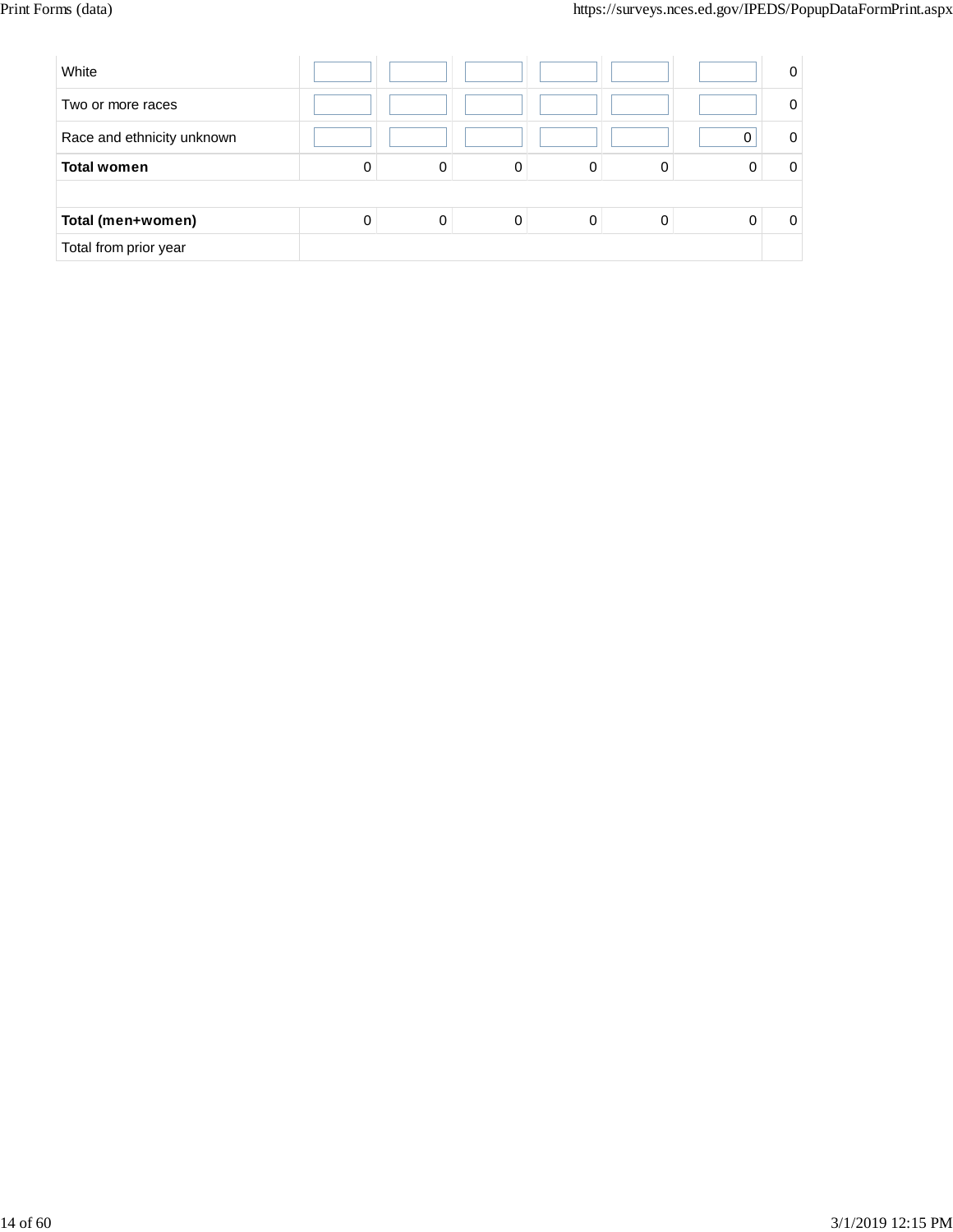| Institution: Parkland College (147916)<br>Part A1 - Full-time Instructional Staff - Without Faculty Status                                                                                                                         | User ID: P1479161             |
|------------------------------------------------------------------------------------------------------------------------------------------------------------------------------------------------------------------------------------|-------------------------------|
| Number of Full-time Instructional Staff<br><b>Without Faculty Status</b><br>As of November 1, 2018                                                                                                                                 |                               |
| • Report Hispanic/Latino individuals of any race as Hispanic/Latino<br>• Report race for non-Hispanic/Latino individuals only<br>. Include both Primarily Instruction and Instruction Combined with Research and/or Public Service |                               |
| <b>Men</b>                                                                                                                                                                                                                         |                               |
| Race/ethnicity                                                                                                                                                                                                                     | <b>Without Faculty Status</b> |
| Nonresident alien                                                                                                                                                                                                                  | 0                             |
| Hispanic/Latino                                                                                                                                                                                                                    |                               |
| American Indian or Alaska Native                                                                                                                                                                                                   |                               |
| <b>Asian</b>                                                                                                                                                                                                                       |                               |
| <b>Black or African American</b>                                                                                                                                                                                                   |                               |
| Native Hawaiian or Other Pacific Islander                                                                                                                                                                                          |                               |
| White                                                                                                                                                                                                                              |                               |
| Two or more races                                                                                                                                                                                                                  |                               |
| Race and ethnicity unknown                                                                                                                                                                                                         |                               |
| <b>Total men</b>                                                                                                                                                                                                                   | 0                             |
| Women                                                                                                                                                                                                                              |                               |
| Race/ethnicity                                                                                                                                                                                                                     | <b>Without Faculty Status</b> |
| Nonresident alien                                                                                                                                                                                                                  | 0                             |
| Hispanic/Latino                                                                                                                                                                                                                    |                               |
| American Indian or Alaska Native                                                                                                                                                                                                   |                               |
| Asian                                                                                                                                                                                                                              |                               |
| <b>Black or African American</b>                                                                                                                                                                                                   |                               |
| Native Hawaiian or Other Pacific Islander                                                                                                                                                                                          |                               |
| White                                                                                                                                                                                                                              |                               |
| Two or more races                                                                                                                                                                                                                  |                               |
| Race and ethnicity unknown                                                                                                                                                                                                         | 0                             |
| <b>Total women</b>                                                                                                                                                                                                                 | 0                             |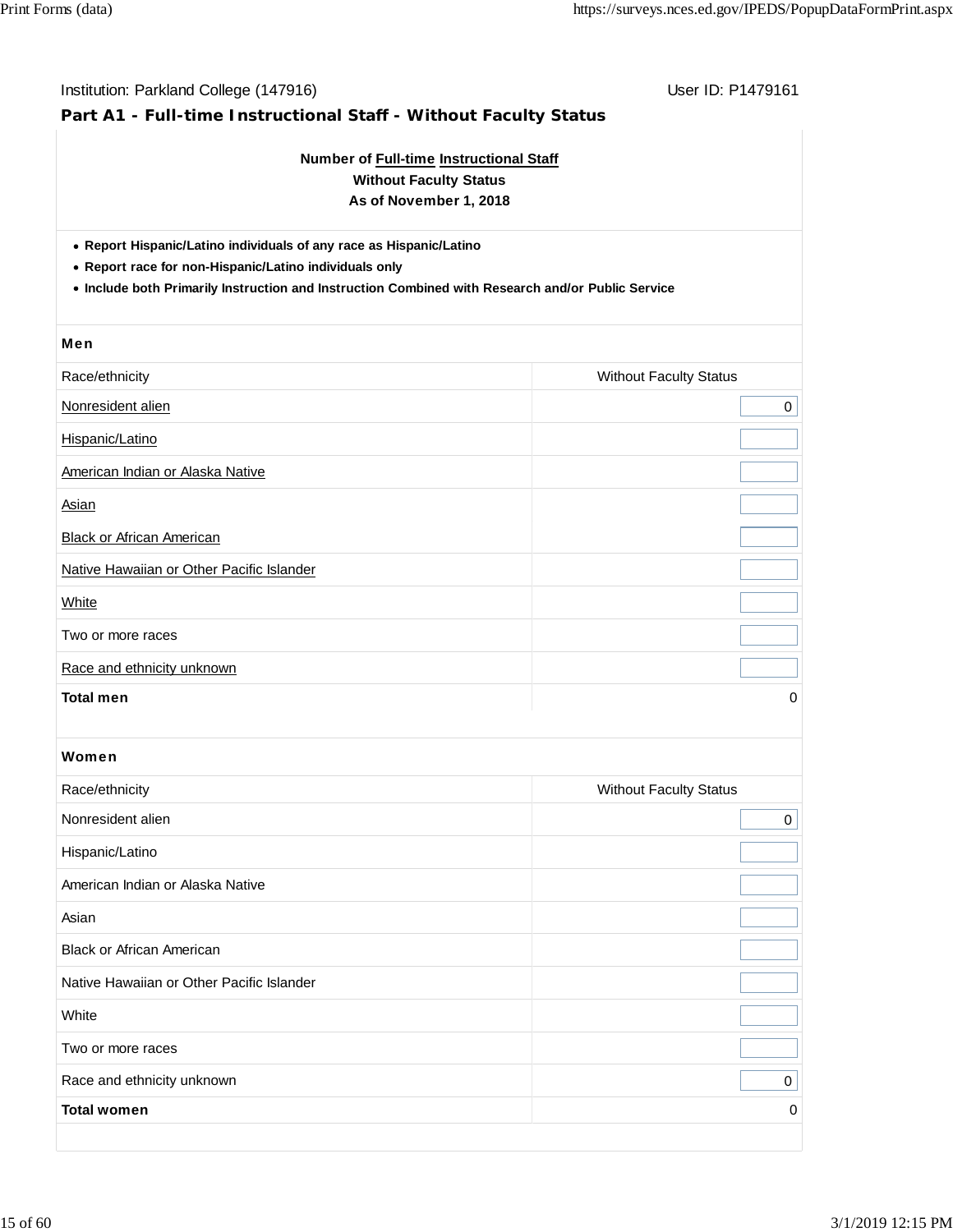| Total (men+women)     |  |
|-----------------------|--|
| Total from prior year |  |
|                       |  |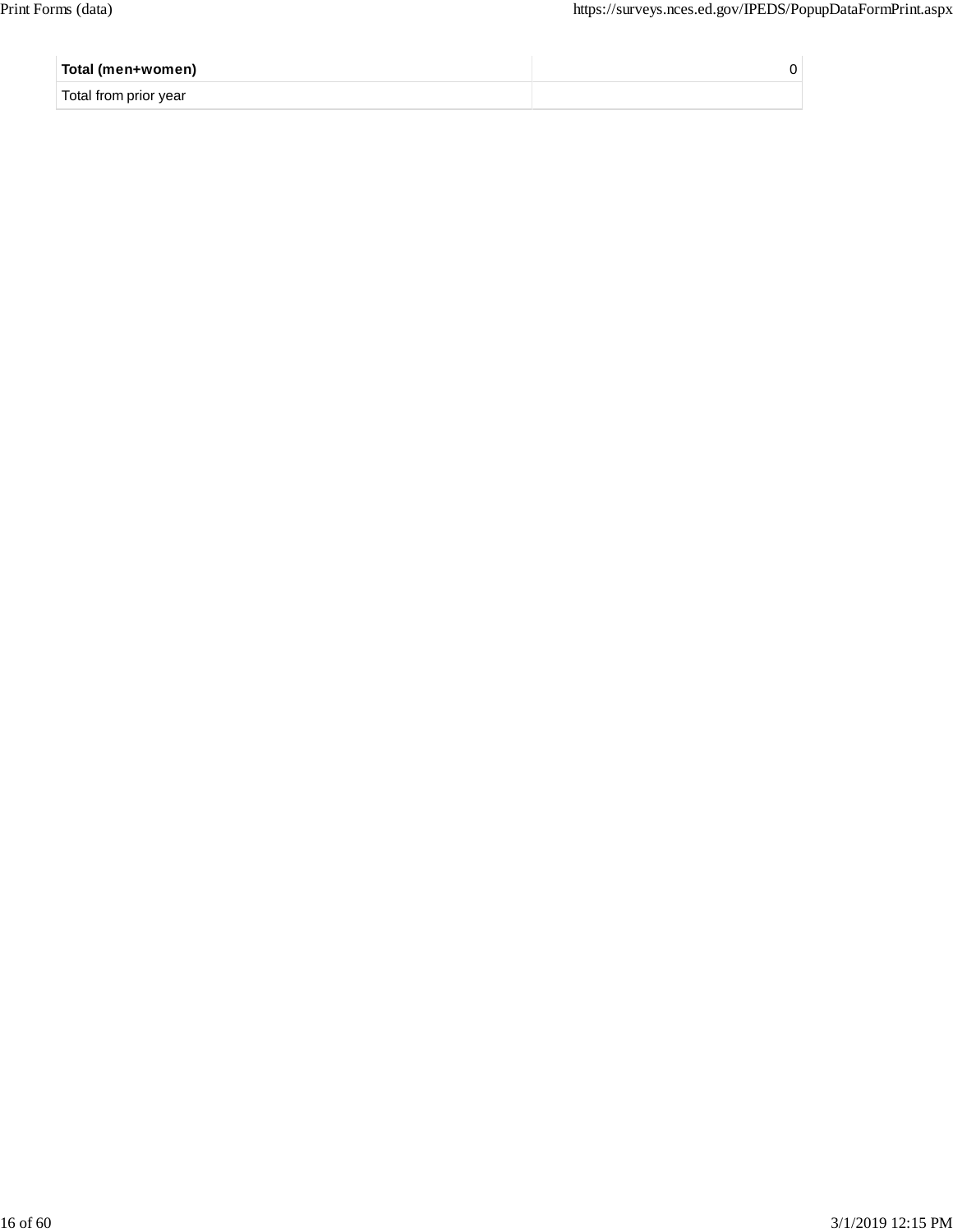### **Part A2 - Full-time Instructional Staff by Function**

### **Number of Full-time Instructional Staff**

#### **As of November 1, 2018**

### **Report Primarily Instruction and Instruction Combined with Research and/or Public Service separately, as indicated below**

|                                                |                                               |         | With <b>Faculty Status</b> |            |                     |                                  |                                                      |                                     |             |  |  |
|------------------------------------------------|-----------------------------------------------|---------|----------------------------|------------|---------------------|----------------------------------|------------------------------------------------------|-------------------------------------|-------------|--|--|
|                                                |                                               |         |                            |            | Not on Tenure Track |                                  |                                                      |                                     |             |  |  |
|                                                |                                               | Tenured | Qn<br>Tenure<br>Track      | Multi-year | Annual<br>contract  | Less-than-<br>annual<br>contract | Indefinite<br>duration<br>(continuing<br>or at-will) | Without<br>Faculty<br><b>Status</b> | Total       |  |  |
| Instructional staff                            |                                               | 143     | $\overline{7}$             | 0          | 7                   | $\overline{2}$                   | 0                                                    | $\mathbf 0$                         | 159         |  |  |
| Total carried forward<br>from previous screens |                                               | 143     | 7                          | 0          | 7                   | $\overline{c}$                   | $\Omega$                                             | $\mathbf 0$                         | 159         |  |  |
|                                                | Primarily Instruction                         | 143     | $\overline{7}$             | 0          | $\overline{7}$      | $\overline{c}$                   | $\Omega$                                             | $\mathbf 0$                         | 159         |  |  |
|                                                | <b>B</b> Exclusively<br>credit                | 143     | $\overline{7}$             |            | $\overline{7}$      | $\overline{c}$                   |                                                      |                                     | 159         |  |  |
|                                                | <b>B</b> Exclusively<br>not-for-credit        |         |                            |            |                     |                                  |                                                      |                                     | $\Omega$    |  |  |
|                                                | Combined<br>credit/not-for-credit             |         |                            |            |                     |                                  |                                                      |                                     | $\Omega$    |  |  |
|                                                | Instruction/research<br>/public service staff |         |                            |            |                     |                                  |                                                      |                                     | $\mathbf 0$ |  |  |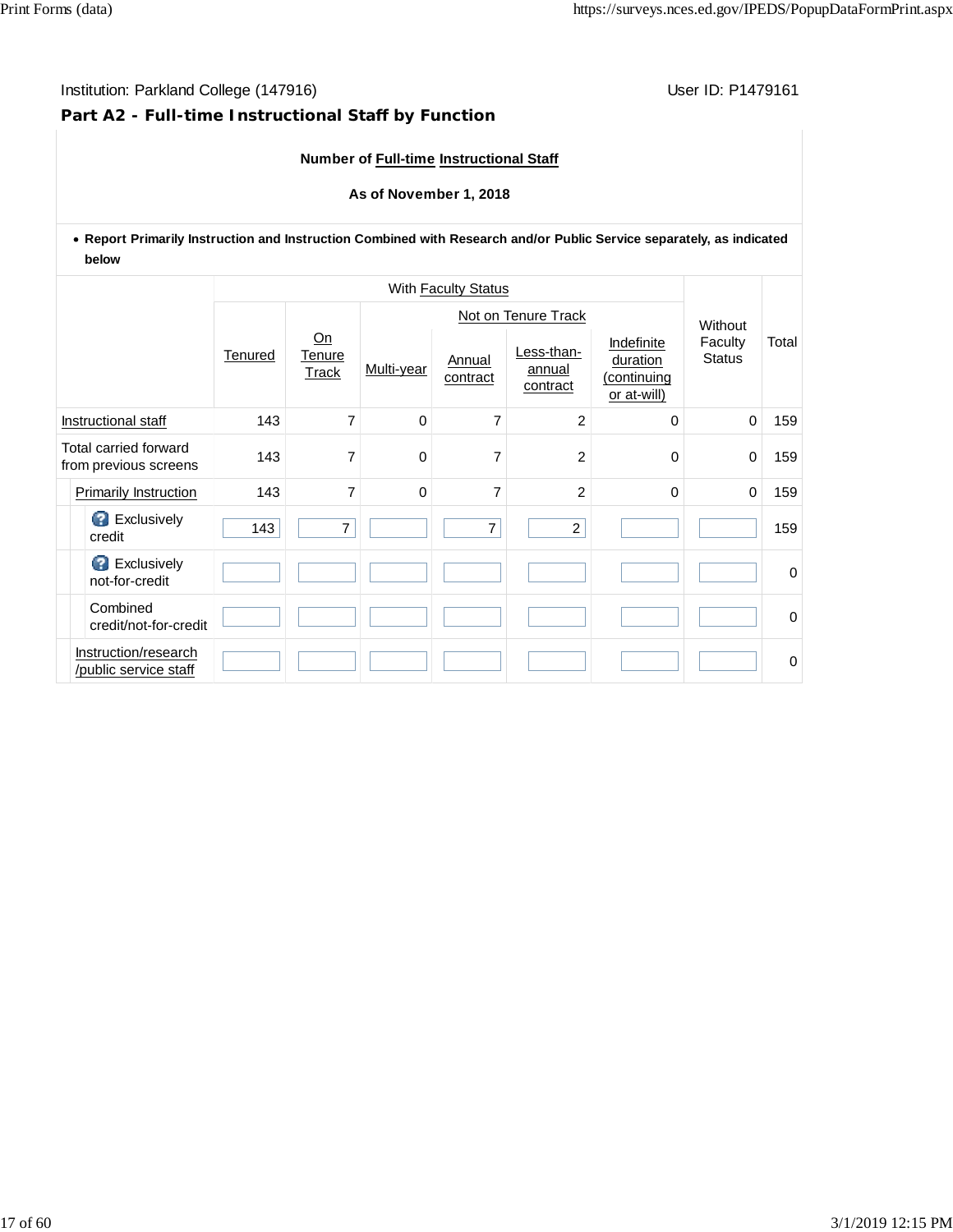# Institution: Parkland College (147916) **User ID: P1479161** User ID: P1479161

# **Part A3 - Full-time Instructional Staff - Totals**

#### **Total number of Full-time Instructional Staff**

### **As of November 1, 2018**

| Total men<br>Total women<br>Total (men+women)<br>Race/ethnicity<br>Nonresident alien<br>0<br>0<br>0<br>3<br>2<br>Hispanic/Latino<br>5<br>American Indian or Alaska Native<br>0<br>0<br>0<br>3<br>Asian<br>$\overline{7}$<br>4<br><b>Black or African American</b><br>1<br>5<br>4<br>Native Hawaiian or Other Pacific Islander<br>0<br>0<br>$\mathbf 0$<br>64<br>66<br>White<br>130<br>5<br>3<br>8<br>Two or more races<br>3<br>Race and ethnicity unknown<br>1<br>4<br>82<br>77<br>159<br><b>Total</b><br>156<br>Total from prior year |  |  |
|----------------------------------------------------------------------------------------------------------------------------------------------------------------------------------------------------------------------------------------------------------------------------------------------------------------------------------------------------------------------------------------------------------------------------------------------------------------------------------------------------------------------------------------|--|--|
|                                                                                                                                                                                                                                                                                                                                                                                                                                                                                                                                        |  |  |
|                                                                                                                                                                                                                                                                                                                                                                                                                                                                                                                                        |  |  |
|                                                                                                                                                                                                                                                                                                                                                                                                                                                                                                                                        |  |  |
|                                                                                                                                                                                                                                                                                                                                                                                                                                                                                                                                        |  |  |
|                                                                                                                                                                                                                                                                                                                                                                                                                                                                                                                                        |  |  |
|                                                                                                                                                                                                                                                                                                                                                                                                                                                                                                                                        |  |  |
|                                                                                                                                                                                                                                                                                                                                                                                                                                                                                                                                        |  |  |
|                                                                                                                                                                                                                                                                                                                                                                                                                                                                                                                                        |  |  |
|                                                                                                                                                                                                                                                                                                                                                                                                                                                                                                                                        |  |  |
|                                                                                                                                                                                                                                                                                                                                                                                                                                                                                                                                        |  |  |
|                                                                                                                                                                                                                                                                                                                                                                                                                                                                                                                                        |  |  |
|                                                                                                                                                                                                                                                                                                                                                                                                                                                                                                                                        |  |  |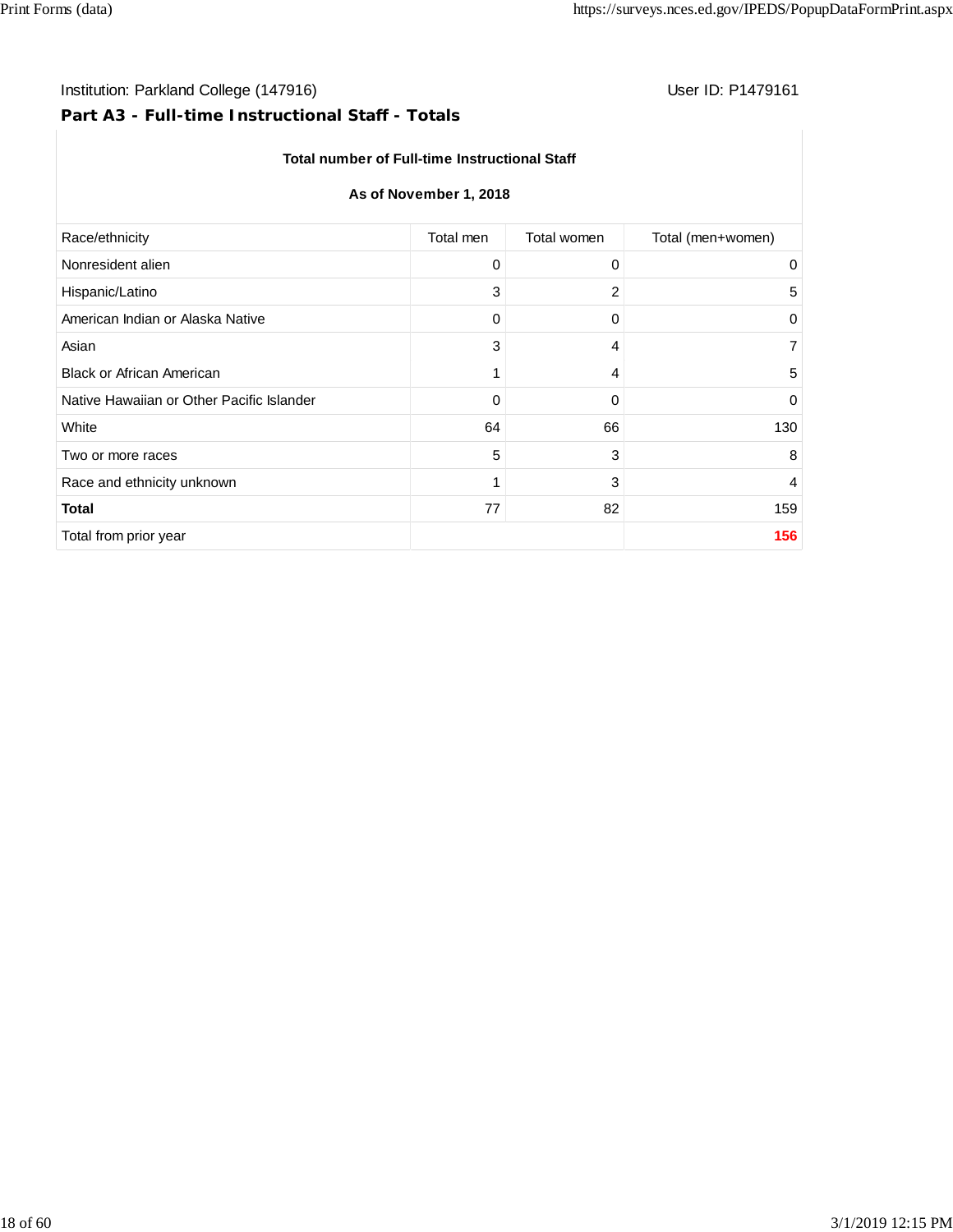# **Part B1 - Full-time Non-instructional Staff by Occupational Category**

### **Number of Full-time Non-instructional Staff by Occupational Category**

**As of November 1, 2018**

**Report Hispanic/Latino individuals of any race as Hispanic/Latino**

**Report race for non-Hispanic/Latino individuals only**

#### Men

| Race/ethnicity                            | <b>Instructional Staff</b><br>(carried forward<br>from Part A) | Research staff | <b>Public Service staff</b> |
|-------------------------------------------|----------------------------------------------------------------|----------------|-----------------------------|
| Nonresident alien                         | $\mathbf 0$                                                    |                |                             |
| Hispanic/Latino                           | 3                                                              |                |                             |
| American Indian or Alaska Native          | 0                                                              |                |                             |
| Asian                                     | 3                                                              |                |                             |
| <b>Black or African American</b>          | 1                                                              |                |                             |
| Native Hawaiian or Other Pacific Islander | 0                                                              |                |                             |
| White                                     | 64                                                             |                |                             |
| Two or more races                         | 5                                                              |                |                             |
| Race and ethnicity unknown                | 1                                                              |                |                             |
| <b>Total men</b>                          | 77                                                             | 0              | 0                           |

| Race/ethnicity                            | <b>Instructional Staff</b><br>(carried forward<br>from Part A) | Research staff | <b>Public Service staff</b> |
|-------------------------------------------|----------------------------------------------------------------|----------------|-----------------------------|
| Nonresident alien                         | $\Omega$                                                       |                |                             |
| Hispanic/Latino                           | 2                                                              |                |                             |
| American Indian or Alaska Native          | $\Omega$                                                       |                |                             |
| Asian                                     | 4                                                              |                |                             |
| <b>Black or African American</b>          | 4                                                              |                |                             |
| Native Hawaiian or Other Pacific Islander | 0                                                              |                |                             |
| White                                     | 66                                                             |                |                             |
| Two or more races                         | 3                                                              |                |                             |
| Race and ethnicity unknown                | 3                                                              |                | $\Omega$                    |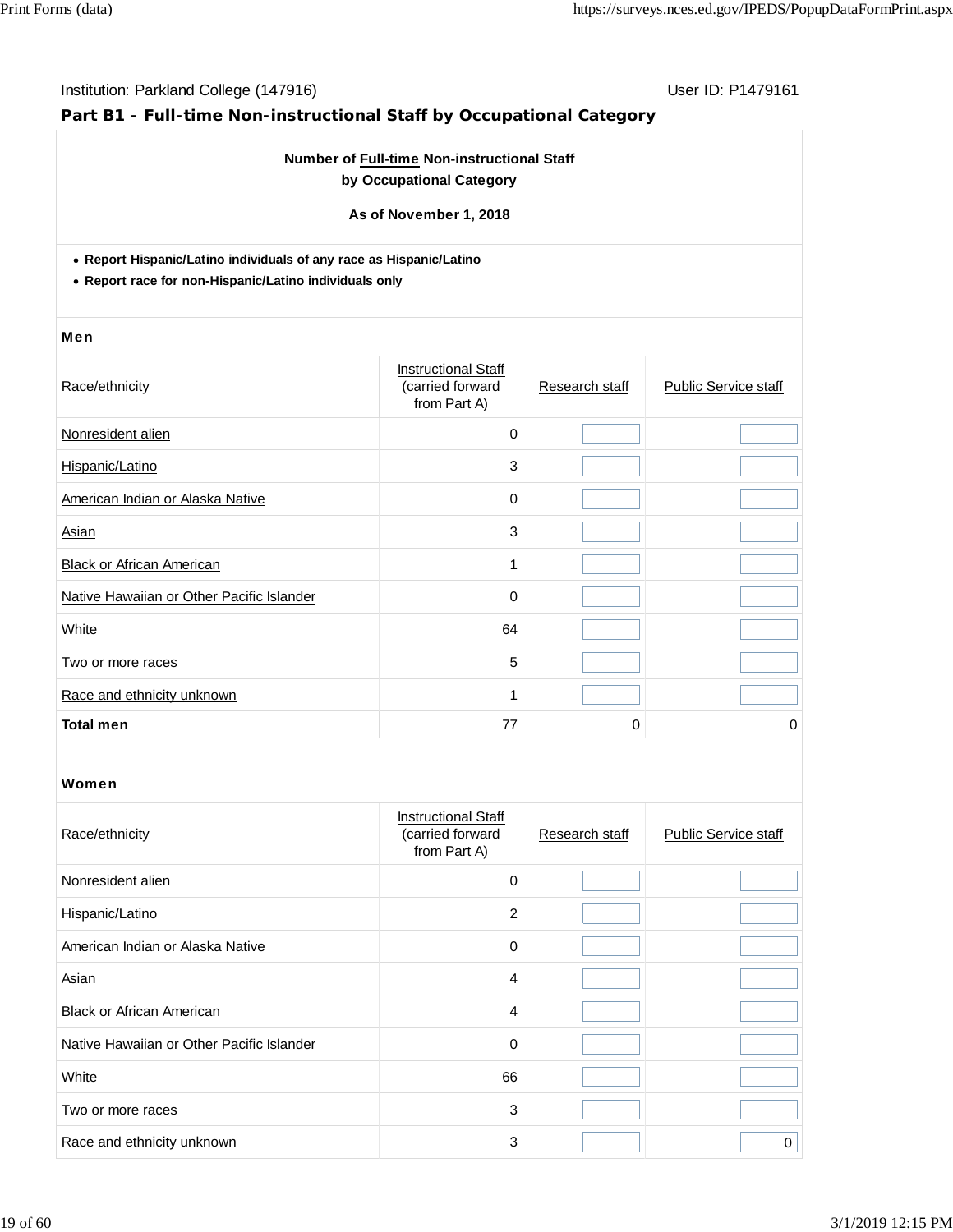| Total women           | 82  |  |
|-----------------------|-----|--|
|                       |     |  |
| Total (men+women)     | 159 |  |
| Total from prior year | 156 |  |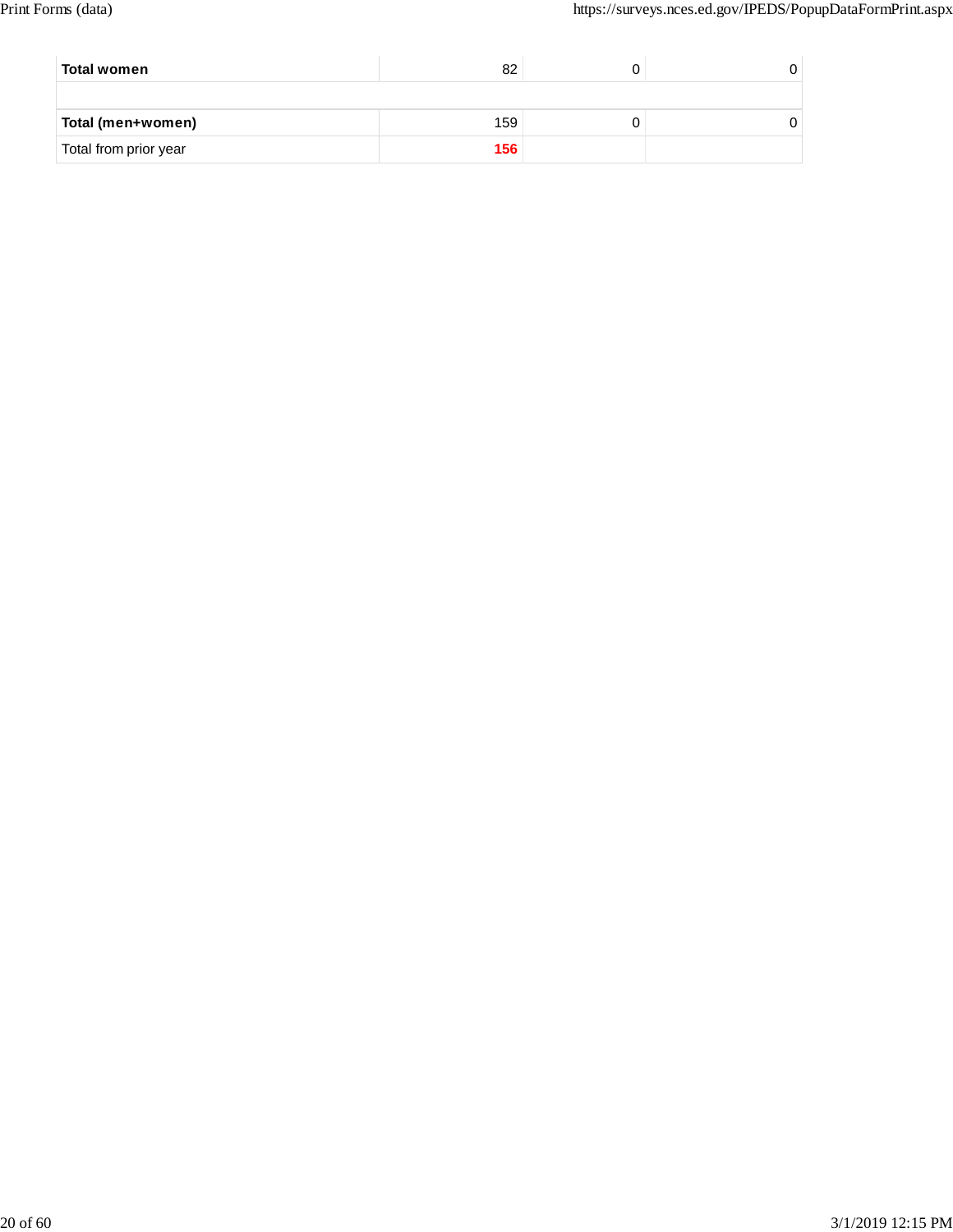## **Part B1 - Full-time Non-instructional Staff by Occupational Category**

### **Number of Full-time Non-instructional Staff by Occupational Category**

**As of November 1, 2018**

- **Report Hispanic/Latino individuals of any race as Hispanic/Latino**
- **Report race for non-Hispanic/Latino individuals only**

#### Men

| Ø<br>Student and Academic<br>Librarians and<br>Archivists, Curators,<br>Library<br>Affairs and Other Education<br>and Museum<br><b>Media Collections</b><br>Race/ethnicity<br>Technicians<br><b>Services Occupations</b><br><b>Technicians</b><br><b>Specialists</b><br>25-4030<br>25-4020<br>25-4010<br>$25 - 2000 + 25 - 3000 + 25 - 9000$<br>Nonresident alien<br>Hispanic/Latino<br>American Indian or<br>Alaska Native<br>Asian<br><b>Black or African</b><br>American<br>Native Hawaiian or<br>Other Pacific Islander<br>White<br>1<br>$\overline{7}$<br>Two or more races<br>Race and ethnicity<br>unknown<br><b>Total men</b><br>$\overline{7}$<br>0<br>0<br>1 |  |  |  |
|------------------------------------------------------------------------------------------------------------------------------------------------------------------------------------------------------------------------------------------------------------------------------------------------------------------------------------------------------------------------------------------------------------------------------------------------------------------------------------------------------------------------------------------------------------------------------------------------------------------------------------------------------------------------|--|--|--|
|                                                                                                                                                                                                                                                                                                                                                                                                                                                                                                                                                                                                                                                                        |  |  |  |
|                                                                                                                                                                                                                                                                                                                                                                                                                                                                                                                                                                                                                                                                        |  |  |  |
|                                                                                                                                                                                                                                                                                                                                                                                                                                                                                                                                                                                                                                                                        |  |  |  |
|                                                                                                                                                                                                                                                                                                                                                                                                                                                                                                                                                                                                                                                                        |  |  |  |
|                                                                                                                                                                                                                                                                                                                                                                                                                                                                                                                                                                                                                                                                        |  |  |  |
|                                                                                                                                                                                                                                                                                                                                                                                                                                                                                                                                                                                                                                                                        |  |  |  |
|                                                                                                                                                                                                                                                                                                                                                                                                                                                                                                                                                                                                                                                                        |  |  |  |
|                                                                                                                                                                                                                                                                                                                                                                                                                                                                                                                                                                                                                                                                        |  |  |  |
|                                                                                                                                                                                                                                                                                                                                                                                                                                                                                                                                                                                                                                                                        |  |  |  |
|                                                                                                                                                                                                                                                                                                                                                                                                                                                                                                                                                                                                                                                                        |  |  |  |
|                                                                                                                                                                                                                                                                                                                                                                                                                                                                                                                                                                                                                                                                        |  |  |  |

| Race/ethnicity                      | Archivists, Curators,<br>and Museum<br>Technicians<br>25-4010 | Librarians and<br><b>Media Collections</b><br><b>Specialists</b><br>25-4020 | Library<br><b>Technicians</b><br>25-4030 | <b>Student and Academic Affairs</b><br>and Other Education Services<br>Occupations<br>$25 - 2000 + 25 - 3000 + 25 - 9000$ |
|-------------------------------------|---------------------------------------------------------------|-----------------------------------------------------------------------------|------------------------------------------|---------------------------------------------------------------------------------------------------------------------------|
| Nonresident alien                   |                                                               |                                                                             |                                          |                                                                                                                           |
| Hispanic/Latino                     |                                                               |                                                                             |                                          |                                                                                                                           |
| American Indian or<br>Alaska Native |                                                               |                                                                             |                                          |                                                                                                                           |
| Asian                               |                                                               | 1                                                                           |                                          |                                                                                                                           |
| <b>Black or African</b><br>American |                                                               |                                                                             |                                          |                                                                                                                           |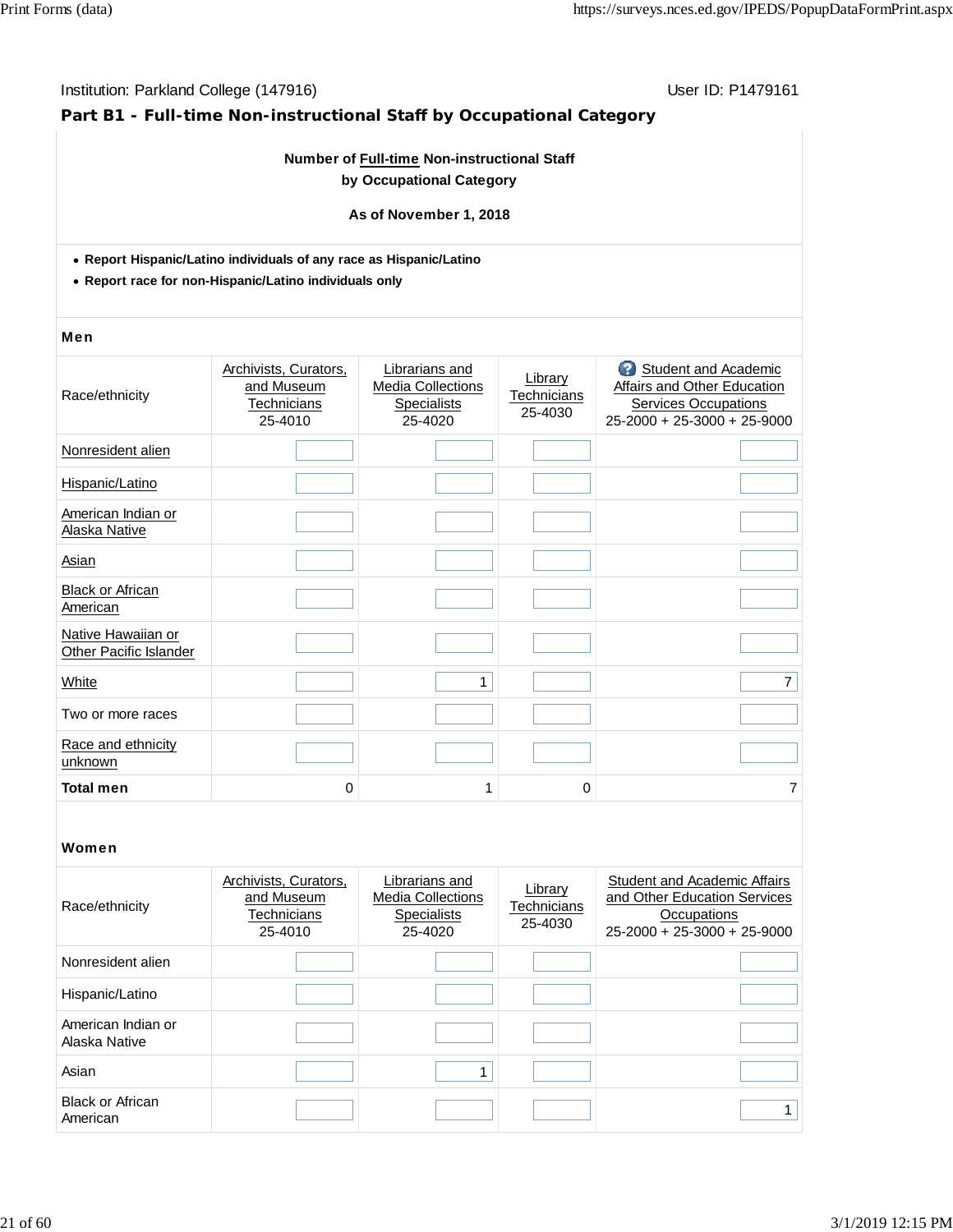| Native Hawaiian or<br><b>Other Pacific Islander</b> |                |   |   |    |
|-----------------------------------------------------|----------------|---|---|----|
| White                                               | 2              | 4 |   |    |
| Two or more races                                   |                |   |   |    |
| Race and ethnicity<br>unknown                       |                |   |   |    |
| <b>Total women</b>                                  | $\overline{2}$ | 5 | 0 | 8  |
|                                                     |                |   |   |    |
| Total (men+women)                                   | $\mathcal{P}$  | 6 | 0 | 15 |
| Total from prior year                               |                | 6 |   | 15 |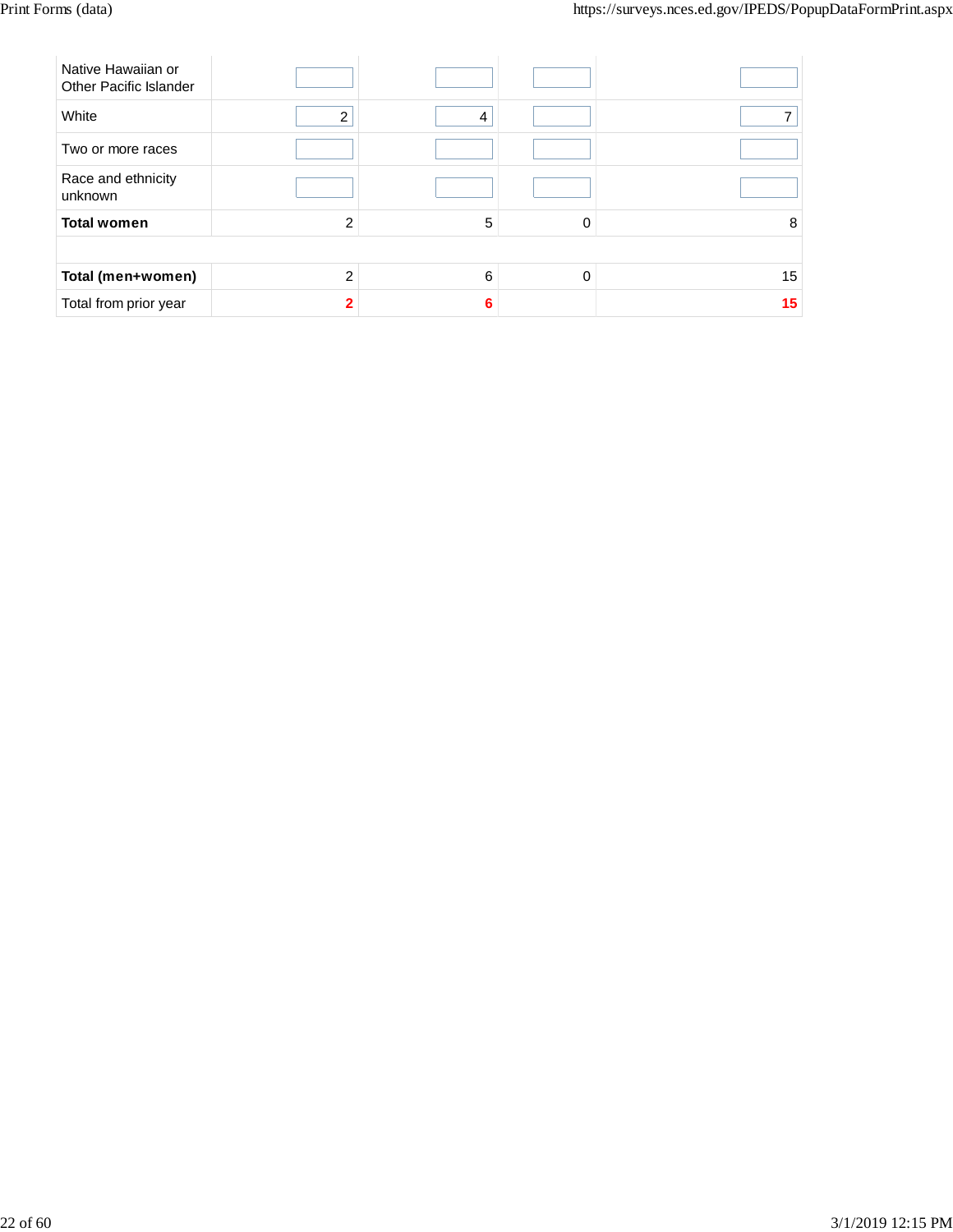# **Part B1 - Full-time Non-instructional Staff by Occupational Category**

### **Number of Full-time Non-instructional Staff by Occupational Category**

#### **As of November 1, 2018**

- **Report Hispanic/Latino individuals of any race as Hispanic/Latino**
- **Report race for non-Hispanic/Latino individuals only**

#### Men

| Race/ethnicity                                  | Management<br>Occupations<br>11-0000 | <b>Business and</b><br>Financial<br>Operations<br>Occupations<br>13-0000 | Computer,<br>Engineering, and<br>Science<br>Occupations<br>$15 - 0000 +$<br>$17 - 0000 +$<br>19-0000 | Community, Social<br>Service, Legal, Arts,<br>Design, Entertainment,<br>Sports, and Media<br>Occupations<br>$21 - 0000 + 23 - 0000 +$<br>27-0000 | Healthcare<br>Practitioners and<br>Technical<br>Occupations<br>29-0000 |
|-------------------------------------------------|--------------------------------------|--------------------------------------------------------------------------|------------------------------------------------------------------------------------------------------|--------------------------------------------------------------------------------------------------------------------------------------------------|------------------------------------------------------------------------|
| Nonresident alien                               |                                      |                                                                          |                                                                                                      |                                                                                                                                                  |                                                                        |
| Hispanic/Latino                                 |                                      |                                                                          |                                                                                                      | 3                                                                                                                                                |                                                                        |
| American Indian or<br>Alaska Native             |                                      |                                                                          |                                                                                                      |                                                                                                                                                  |                                                                        |
| Asian                                           |                                      |                                                                          |                                                                                                      |                                                                                                                                                  |                                                                        |
| <b>Black or African</b><br>American             |                                      | 1                                                                        | 1                                                                                                    | 3                                                                                                                                                |                                                                        |
| Native Hawaiian or<br>Other Pacific<br>Islander |                                      |                                                                          |                                                                                                      |                                                                                                                                                  |                                                                        |
| White                                           | $\overline{7}$                       | 4                                                                        | 18                                                                                                   | 11                                                                                                                                               |                                                                        |
| Two or more races                               |                                      |                                                                          | 3                                                                                                    |                                                                                                                                                  |                                                                        |
| Race and ethnicity<br>unknown                   | 1                                    |                                                                          | 1                                                                                                    |                                                                                                                                                  |                                                                        |
| <b>Total men</b>                                | 8                                    | 5                                                                        | 23                                                                                                   | 17                                                                                                                                               | 0                                                                      |

| Race/ethnicity                      | Management<br>Occupations<br>11-0000 | Business and<br>Financial<br>Operations<br>Occupations<br>13-0000 | Computer,<br>Engineering, and<br>Science<br>Occupations<br>$15-0000 +$<br>$17 - 0000 +$<br>19-0000 | Community, Social<br>Service, Legal, Arts,<br>Design, Entertainment.<br>Sports, and Media<br>Occupations<br>$21 - 0000 + 23 - 0000 +$<br>27-0000 | Healthcare<br><b>Practitioners and</b><br>Technical<br>Occupations<br>29-0000 |
|-------------------------------------|--------------------------------------|-------------------------------------------------------------------|----------------------------------------------------------------------------------------------------|--------------------------------------------------------------------------------------------------------------------------------------------------|-------------------------------------------------------------------------------|
| Nonresident alien                   |                                      |                                                                   |                                                                                                    |                                                                                                                                                  |                                                                               |
| Hispanic/Latino                     |                                      |                                                                   |                                                                                                    | $\overline{2}$                                                                                                                                   |                                                                               |
| American Indian or<br>Alaska Native |                                      |                                                                   |                                                                                                    |                                                                                                                                                  |                                                                               |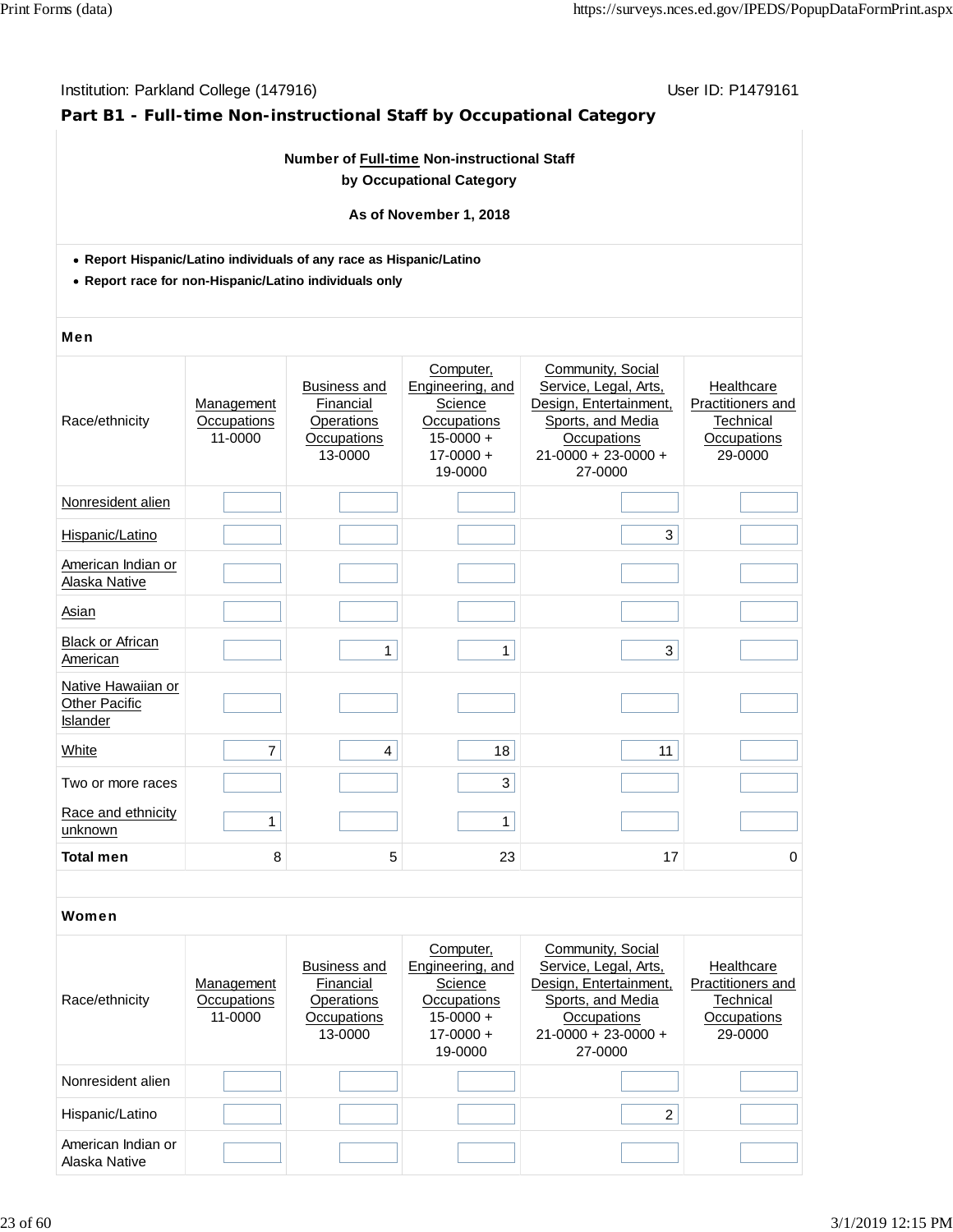| Asian                                                  | 1              |    | 1              |    |   |
|--------------------------------------------------------|----------------|----|----------------|----|---|
| <b>Black or African</b><br>American                    | $\overline{2}$ |    |                | 4  |   |
| Native Hawaiian or<br><b>Other Pacific</b><br>Islander |                |    |                |    |   |
| White                                                  | 9              | 15 | 6              | 22 |   |
| Two or more races                                      | 1              | 1  |                | 1  |   |
| Race and ethnicity<br>unknown                          | 1              | 1  |                |    |   |
| <b>Total women</b>                                     | 14             | 17 | $\overline{7}$ | 29 | 0 |
|                                                        |                |    |                |    |   |
| <b>Total</b><br>(men+women)                            | 22             | 22 | 30             | 46 | 0 |
| Total from prior<br>year                               | 24             | 22 | 30             | 42 |   |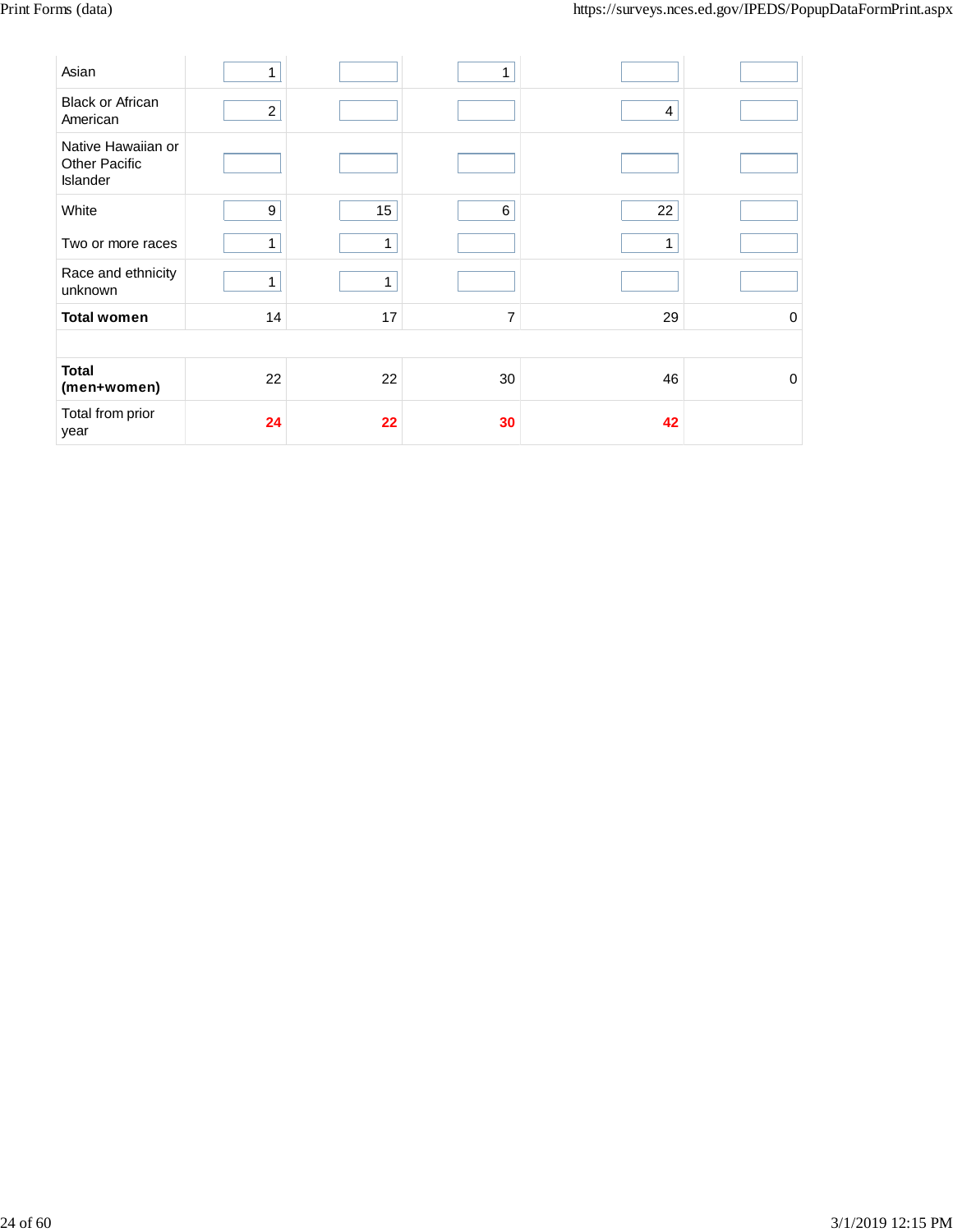# **Part B1 - Full-time Non-instructional Staff by Occupational Category**

### **Number of Full-time Non-instructional Staff by Occupational Category**

#### **As of November 1, 2018**

- **Report Hispanic/Latino individuals of any race as Hispanic/Latino**
- **Report race for non-Hispanic/Latino individuals only**

#### Men

| Race/ethnicity                                  | Service<br>Occupations<br>$31 - 0000 +$<br>$33 - 0000 +$<br>$35 - 0000 +$<br>$37-0000 +$<br>39-0000 | Sales and<br>Related<br>Occupations<br>41-0000 | Office and<br>Administrative<br>Support<br>Occupations<br>43-0000 | Natural<br>Resources,<br>Construction,<br>and Maintenance<br>Occupations<br>$45 - 0000 +$<br>$47 - 0000 +$<br>49-0000 | Production,<br>Transportation,<br>and Material<br>Moving<br>Occupations<br>$51-0000 +$<br>53-0000 | Grand<br>Total<br>(All<br>full-time<br>staff) |
|-------------------------------------------------|-----------------------------------------------------------------------------------------------------|------------------------------------------------|-------------------------------------------------------------------|-----------------------------------------------------------------------------------------------------------------------|---------------------------------------------------------------------------------------------------|-----------------------------------------------|
| Nonresident alien                               |                                                                                                     |                                                |                                                                   |                                                                                                                       |                                                                                                   | $\pmb{0}$                                     |
| Hispanic/Latino                                 |                                                                                                     |                                                |                                                                   |                                                                                                                       |                                                                                                   | 6                                             |
| American Indian<br>or Alaska Native             | 1                                                                                                   |                                                |                                                                   |                                                                                                                       |                                                                                                   | 1                                             |
| <b>Asian</b>                                    |                                                                                                     |                                                | 1                                                                 |                                                                                                                       |                                                                                                   | 4                                             |
| <b>Black or African</b><br>American             | $\boldsymbol{9}$                                                                                    |                                                | 1                                                                 |                                                                                                                       |                                                                                                   | 16                                            |
| Native Hawaiian<br>or Other Pacific<br>Islander |                                                                                                     |                                                |                                                                   |                                                                                                                       |                                                                                                   | $\mathbf 0$                                   |
| White                                           | 28                                                                                                  | 3                                              | 10                                                                |                                                                                                                       |                                                                                                   | 153                                           |
| Two or more<br>races                            | 1                                                                                                   |                                                | 1                                                                 |                                                                                                                       |                                                                                                   | 10                                            |
| Race and<br>ethnicity<br>unknown                | 3                                                                                                   |                                                |                                                                   |                                                                                                                       |                                                                                                   | $6\phantom{1}6$                               |
| <b>Total men</b>                                | 42                                                                                                  | 3                                              | 13                                                                | 0                                                                                                                     | $\mathbf 0$                                                                                       | 196                                           |

| Race/ethnicity    | Service<br>Occupations<br>$31 - 0000 +$<br>$33 - 0000 +$<br>$35 - 0000 +$<br>$37-0000 +$<br>39-0000 | Sales and<br>Related<br>Occupations<br>41-0000 | Office and<br>Administrative<br>Support<br>Occupations<br>43-0000 | Natural<br>Resources,<br>Construction.<br>and Maintenance<br>Occupations<br>$45 - 0000 +$<br>$47 - 0000 +$<br>49-0000 | Production.<br>Transportation,<br>and Material<br>Moving<br>Occupations<br>$51-0000 +$<br>53-0000 | Grand<br>Total<br>(All<br>full-time<br>staff) |
|-------------------|-----------------------------------------------------------------------------------------------------|------------------------------------------------|-------------------------------------------------------------------|-----------------------------------------------------------------------------------------------------------------------|---------------------------------------------------------------------------------------------------|-----------------------------------------------|
|                   |                                                                                                     |                                                |                                                                   |                                                                                                                       |                                                                                                   |                                               |
| Nonresident alien |                                                                                                     |                                                |                                                                   |                                                                                                                       |                                                                                                   | $\Omega$                                      |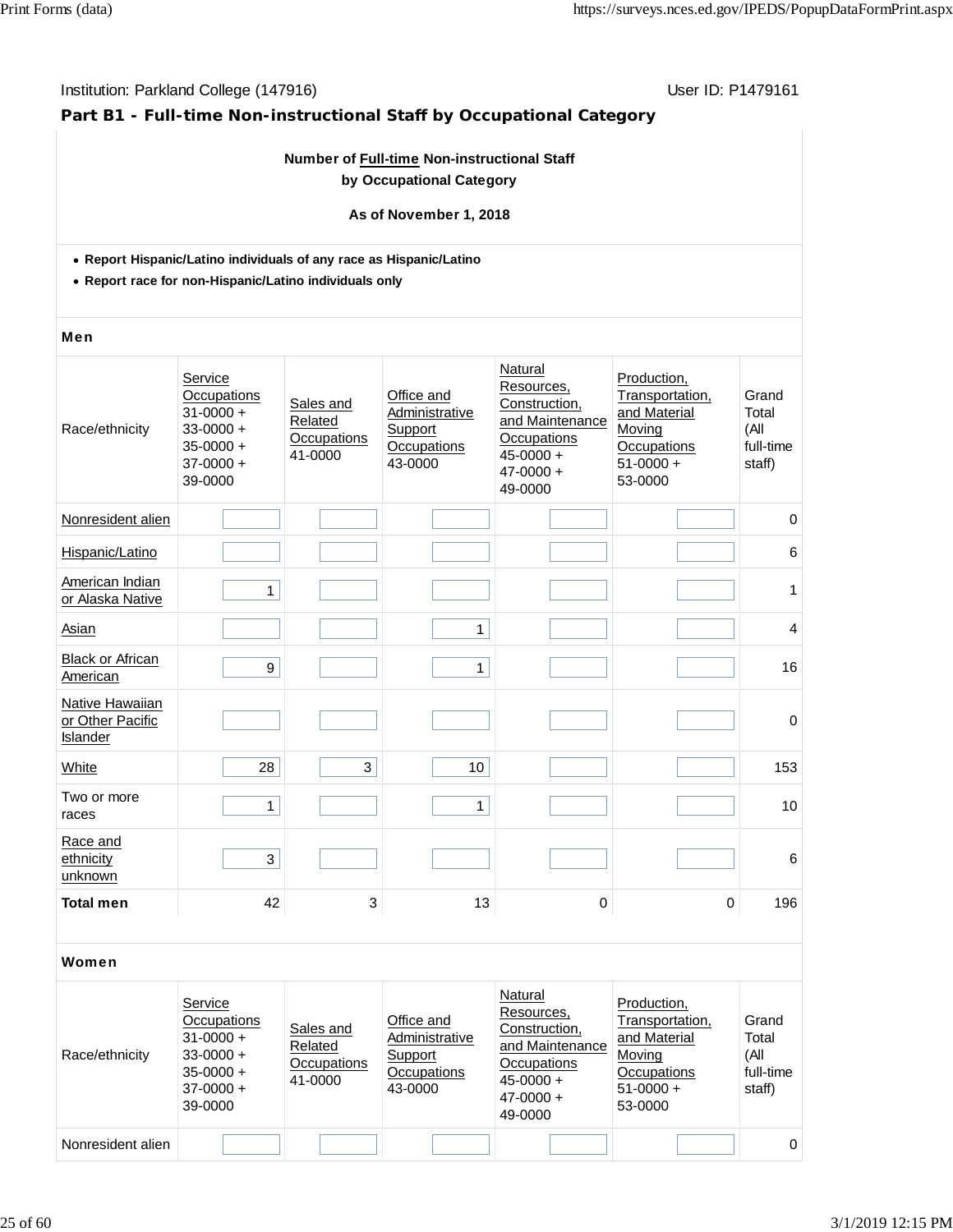| Hispanic/Latino                                 |                | 1            |                         |           |             | $\sqrt{5}$  |
|-------------------------------------------------|----------------|--------------|-------------------------|-----------|-------------|-------------|
| American Indian<br>or Alaska Native             |                |              | $\mathbf{1}$            |           |             | 1           |
| Asian                                           |                |              | $\overline{c}$          |           |             | 9           |
| <b>Black or African</b><br>American             | 5              | $\mathbf{1}$ | $\overline{\mathbf{4}}$ |           |             | 21          |
| Native Hawaiian<br>or Other Pacific<br>Islander |                |              |                         |           |             | $\mathbf 0$ |
| White                                           | $\overline{4}$ | 11           | 36                      |           |             | 182         |
| Two or more<br>races                            |                |              |                         |           |             | 6           |
| Race and<br>ethnicity<br>unknown                |                |              |                         |           |             | 5           |
| <b>Total women</b>                              | 9              | 13           | 43                      | $\pmb{0}$ | 0           | 229         |
|                                                 |                |              |                         |           |             |             |
| <b>Total</b><br>(men+women)                     | 51             | 16           | 56                      | 0         | $\mathbf 0$ | 425         |
| Total from prior<br>year                        | 57             | 14           | 57                      |           |             | 425         |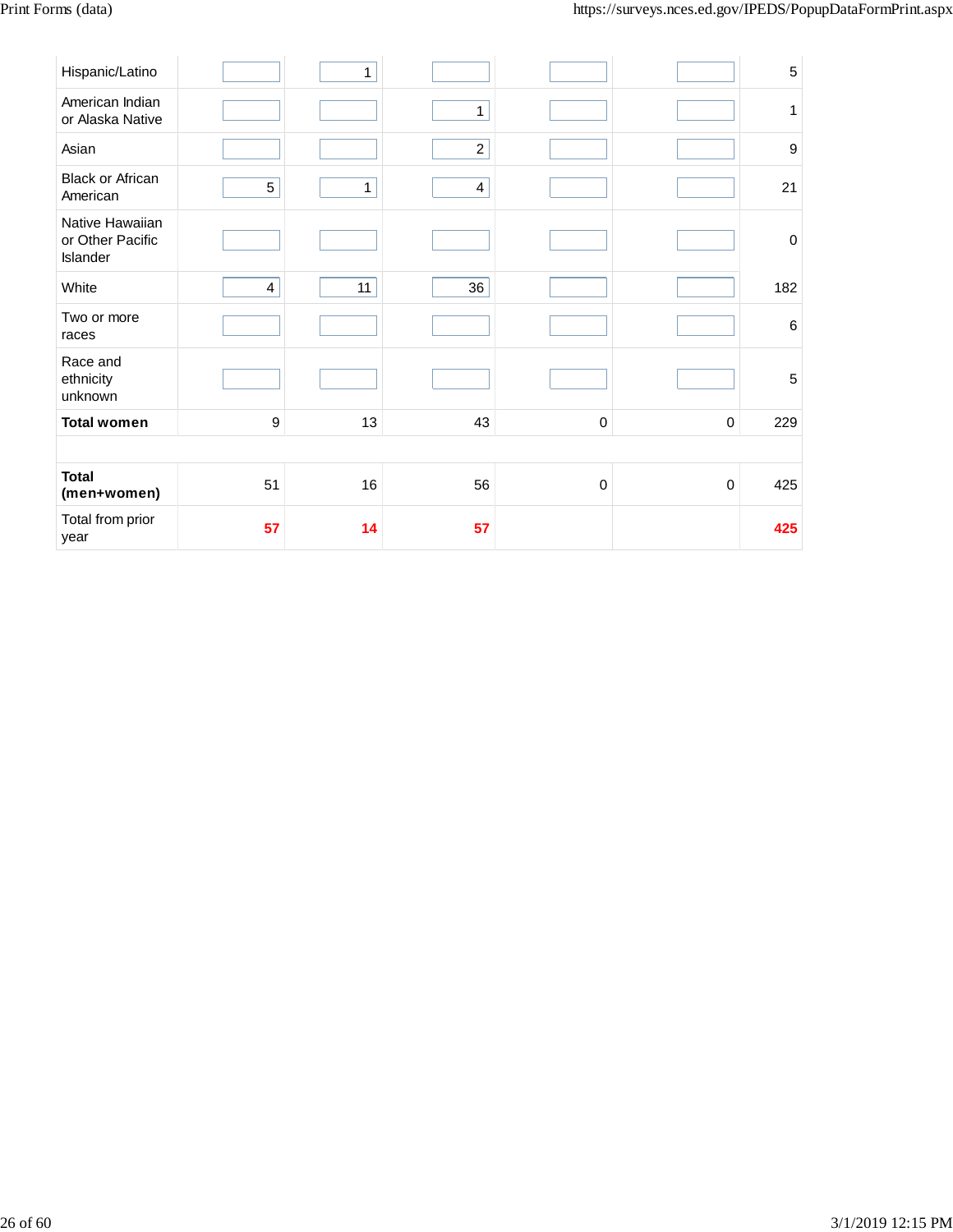**Part B2 - Full-time Non-instructional Staff by Occupational Category and Tenure Status**

| Number of Full-time Non-instructional Staff<br>As of November 1, 2018                                                                    |                            |                              |            |                     |                                  |                                                      |                                     |             |
|------------------------------------------------------------------------------------------------------------------------------------------|----------------------------|------------------------------|------------|---------------------|----------------------------------|------------------------------------------------------|-------------------------------------|-------------|
|                                                                                                                                          |                            |                              |            |                     |                                  |                                                      |                                     |             |
|                                                                                                                                          | With <b>Faculty Status</b> |                              |            |                     |                                  |                                                      |                                     |             |
|                                                                                                                                          |                            |                              |            | Not on Tenure Track |                                  |                                                      |                                     |             |
| Occupational category                                                                                                                    | Tenured                    | Qn<br>Tenure<br><b>Track</b> | Multi-year | Annual<br>contract  | Less-than-<br>annual<br>contract | Indefinite<br>duration<br>(continuing or<br>at-will) | Without<br>Faculty<br><b>Status</b> | Total       |
| Research staff                                                                                                                           |                            |                              |            |                     |                                  |                                                      |                                     | $\pmb{0}$   |
| <b>Public Service staff</b>                                                                                                              |                            |                              |            |                     |                                  |                                                      |                                     | $\mathbf 0$ |
| Archivists, Curators,<br>and Museum<br>Technicians<br>25-4010                                                                            |                            |                              |            | $\overline{c}$      |                                  |                                                      |                                     | 2           |
| <b>Librarians and Media</b><br><b>Collections Specialists</b><br>25-4020                                                                 |                            |                              |            |                     |                                  |                                                      | 6                                   | 6           |
| <b>Library Technicians</b><br>25-4030                                                                                                    |                            |                              |            |                     |                                  |                                                      |                                     | 0           |
| 2<br>Student and<br>Academic Affairs and<br><b>Other Education</b><br><b>Services Occupations</b><br>25-2000 + 25-3000 +<br>25-9000      |                            |                              |            | 6                   |                                  |                                                      | 9                                   | 15          |
| Management<br>Occupations<br>11-0000                                                                                                     |                            |                              |            | $\,6\,$             |                                  |                                                      | 16                                  | 22          |
| Business and<br><b>Financial Operations</b><br>Occupations<br>13-0000                                                                    |                            |                              |            | 5                   |                                  |                                                      | 17                                  | 22          |
| Computer,<br>Engineering, and<br><b>Science Occupations</b><br>$15-0000 + 17-0000 +$<br>19-0000                                          |                            |                              |            | $\overline{a}$      |                                  |                                                      | 28                                  | 30          |
| Community, Social<br>Service, Legal, Arts,<br>Design,<br>Entertainment, Sports,<br>and Media<br>Occupations<br>$21 - 0000 + 23 - 0000 +$ |                            |                              |            | 8                   |                                  |                                                      | 38                                  | 46          |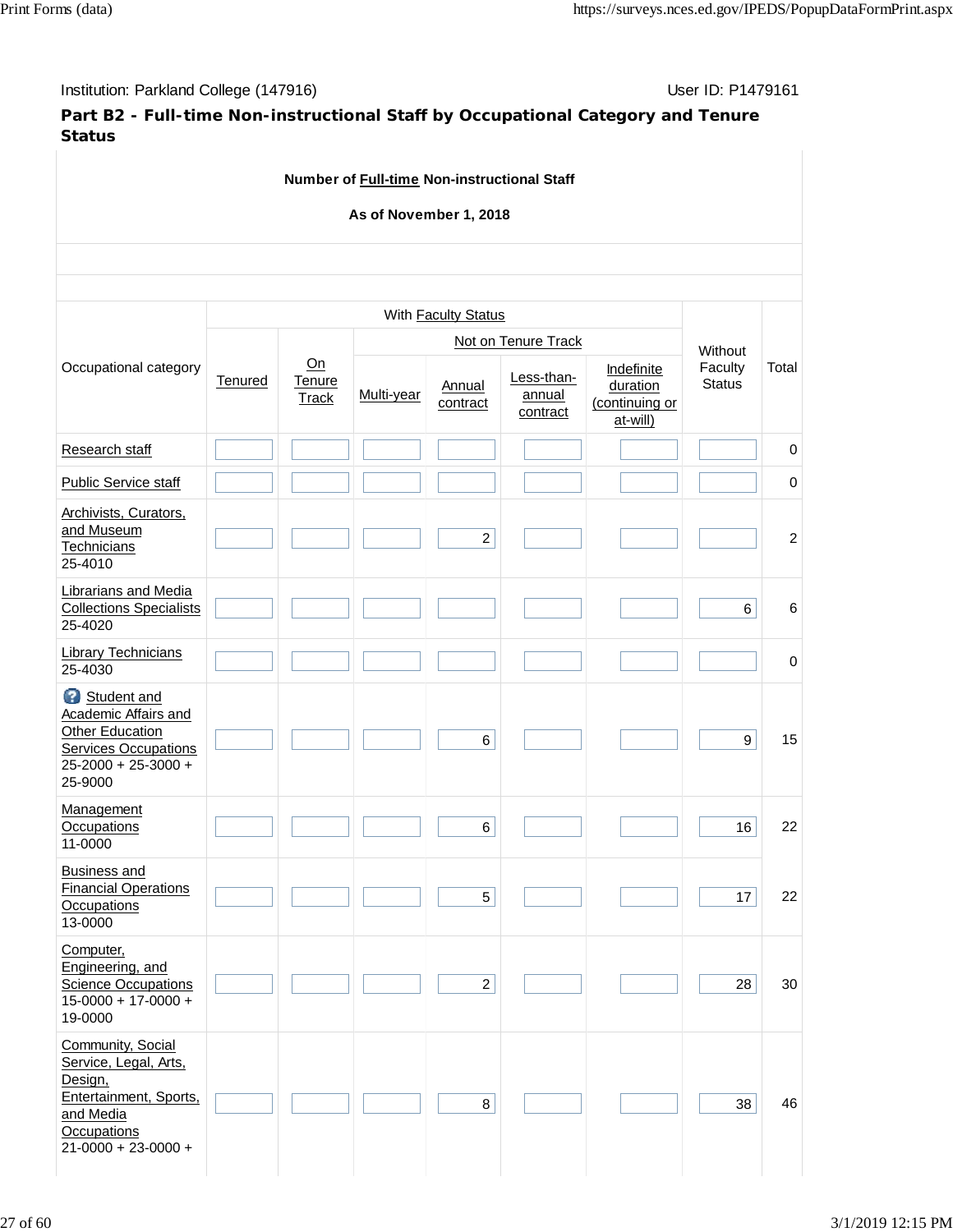| 27-0000                                                                       |   |   |   |    |   |   |     |     |
|-------------------------------------------------------------------------------|---|---|---|----|---|---|-----|-----|
| Healthcare<br>Practitioners and<br>Technical<br><b>Occupations</b><br>29-0000 |   |   |   |    |   |   |     | 0   |
| Total                                                                         | 0 | 0 | 0 | 29 | 0 | 0 | 114 | 143 |
| Total from prior year                                                         |   |   |   | 28 |   |   | 113 | 141 |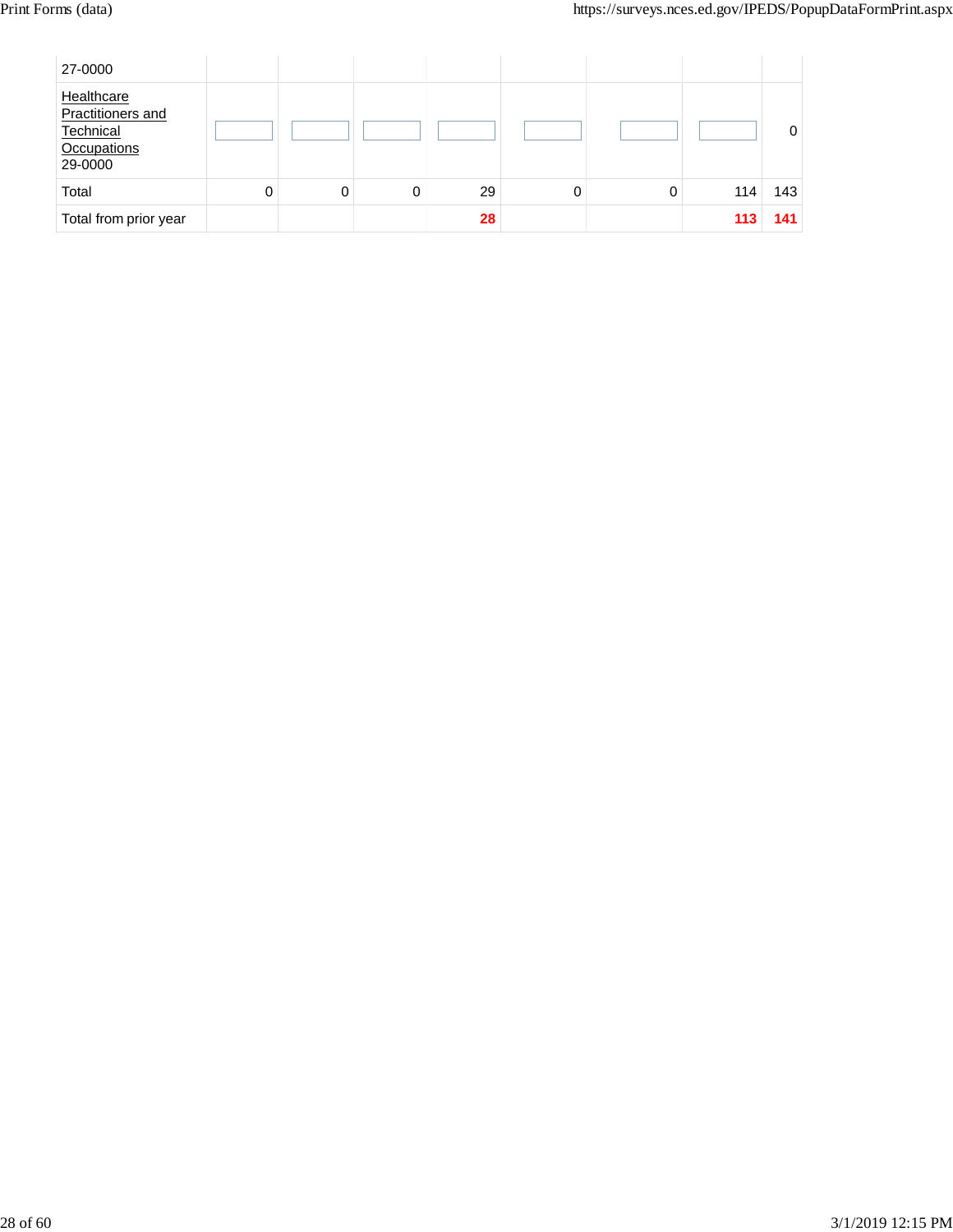# **Part C - Full-time Summary**

### **Summary of Full-time Staff**

#### **As of November 1, 2018**

|                       | . Data will not be generated on this screen until the relevant screens in the previous section have been completed.                           |         |                              |             |                     |                                                         |                                                      |                                     |                |  |
|-----------------------|-----------------------------------------------------------------------------------------------------------------------------------------------|---------|------------------------------|-------------|---------------------|---------------------------------------------------------|------------------------------------------------------|-------------------------------------|----------------|--|
| Occupational category |                                                                                                                                               |         |                              |             | With Faculty Status |                                                         |                                                      |                                     |                |  |
|                       |                                                                                                                                               | Tenured | <b>On</b><br>Tenure<br>Track | Multi-year  | Annual<br>contract  | Not on Tenure Track<br>Less-than-<br>annual<br>contract | Indefinite<br>duration<br>(continuing or<br>at-will) | Without<br>Faculty<br><b>Status</b> | Total          |  |
|                       | Primarily Instruction                                                                                                                         | 143     | $\overline{7}$               | $\mathbf 0$ | $\overline{7}$      | 2                                                       | $\mathbf 0$                                          | $\Omega$                            | 159            |  |
|                       | Exclusively credit                                                                                                                            | 143     | $\overline{7}$               |             | $\overline{7}$      | $\overline{2}$                                          |                                                      |                                     | 159            |  |
|                       | Exclusively not-for-credit                                                                                                                    |         |                              |             |                     |                                                         |                                                      |                                     | 0              |  |
|                       | Combined credit/not-<br>for-credit                                                                                                            |         |                              |             |                     |                                                         |                                                      |                                     | 0              |  |
|                       | Instruction/research/public<br>service staff                                                                                                  |         |                              |             |                     |                                                         |                                                      |                                     | $\,0\,$        |  |
|                       | Research staff                                                                                                                                |         |                              |             |                     |                                                         |                                                      |                                     | $\pmb{0}$      |  |
|                       | <b>Public Service staff</b>                                                                                                                   |         |                              |             |                     |                                                         |                                                      |                                     | $\pmb{0}$      |  |
|                       | Archivists, Curators, and<br><b>Museum Technicians</b><br>25-4010                                                                             |         |                              |             | $\overline{2}$      |                                                         |                                                      |                                     | $\overline{c}$ |  |
|                       | Librarians and Media<br><b>Collections Specialists</b><br>25-4020                                                                             |         |                              |             |                     |                                                         |                                                      | 6                                   | 6              |  |
|                       | Library Technicians<br>25-4030                                                                                                                |         |                              |             |                     |                                                         |                                                      |                                     | 0              |  |
|                       | Student and Academic<br>Affairs and Other Education<br><b>Services Occupations</b><br>25-2000 + 25-3000 +<br>25-9000                          |         |                              |             | 6                   |                                                         |                                                      | 9                                   | 15             |  |
|                       | <b>Management Occupations</b><br>11-0000                                                                                                      |         |                              |             | 6                   |                                                         |                                                      | 16                                  | 22             |  |
|                       | <b>Business and Financial</b><br><b>Operations Occupations</b><br>13-0000                                                                     |         |                              |             | 5                   |                                                         |                                                      | 17                                  | 22             |  |
|                       | Computer, Engineering, and<br><b>Science Occupations</b><br>$15-0000 + 17-0000 +$<br>19-0000                                                  |         |                              |             | 2                   |                                                         |                                                      | 28                                  | 30             |  |
|                       | Community, Social Service,<br>Legal, Arts, Design,<br>Entertainment, Sports, and<br>Media Occupations<br>$21 - 0000 + 23 - 0000 +$<br>27-0000 |         |                              |             | 8                   |                                                         |                                                      | 38                                  | 46             |  |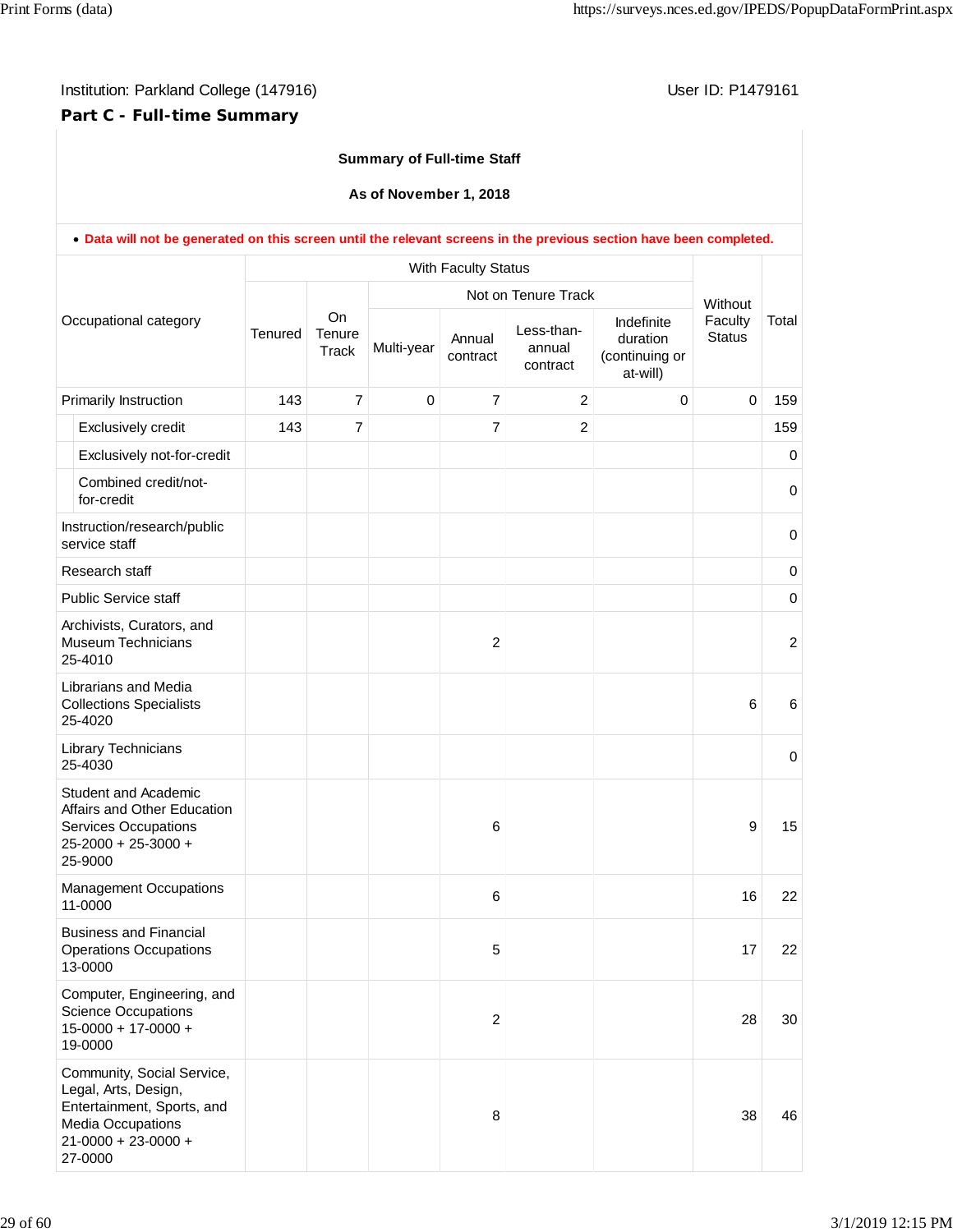| Healthcare Practitioners and<br><b>Technical Occupations</b><br>29-0000                                |  |  |  | $\Omega$ |
|--------------------------------------------------------------------------------------------------------|--|--|--|----------|
| <b>Service Occupations</b><br>$31-0000 + 33-0000 +$<br>$35-0000 + 37-0000 +$<br>39-0000                |  |  |  | 51       |
| Sales and Related<br>Occupations<br>41-0000                                                            |  |  |  | 16       |
| Office and Administrative<br><b>Support Occupations</b><br>43-0000                                     |  |  |  | 56       |
| Natural Resources,<br>Construction, and<br>Maintenance Occupations<br>$45-0000 + 47-0000 +$<br>49-0000 |  |  |  | $\Omega$ |
| Production, Transportation,<br>and Material Moving<br>Occupations<br>$51-0000 + 53-0000$               |  |  |  | $\Omega$ |
| Total                                                                                                  |  |  |  | 425      |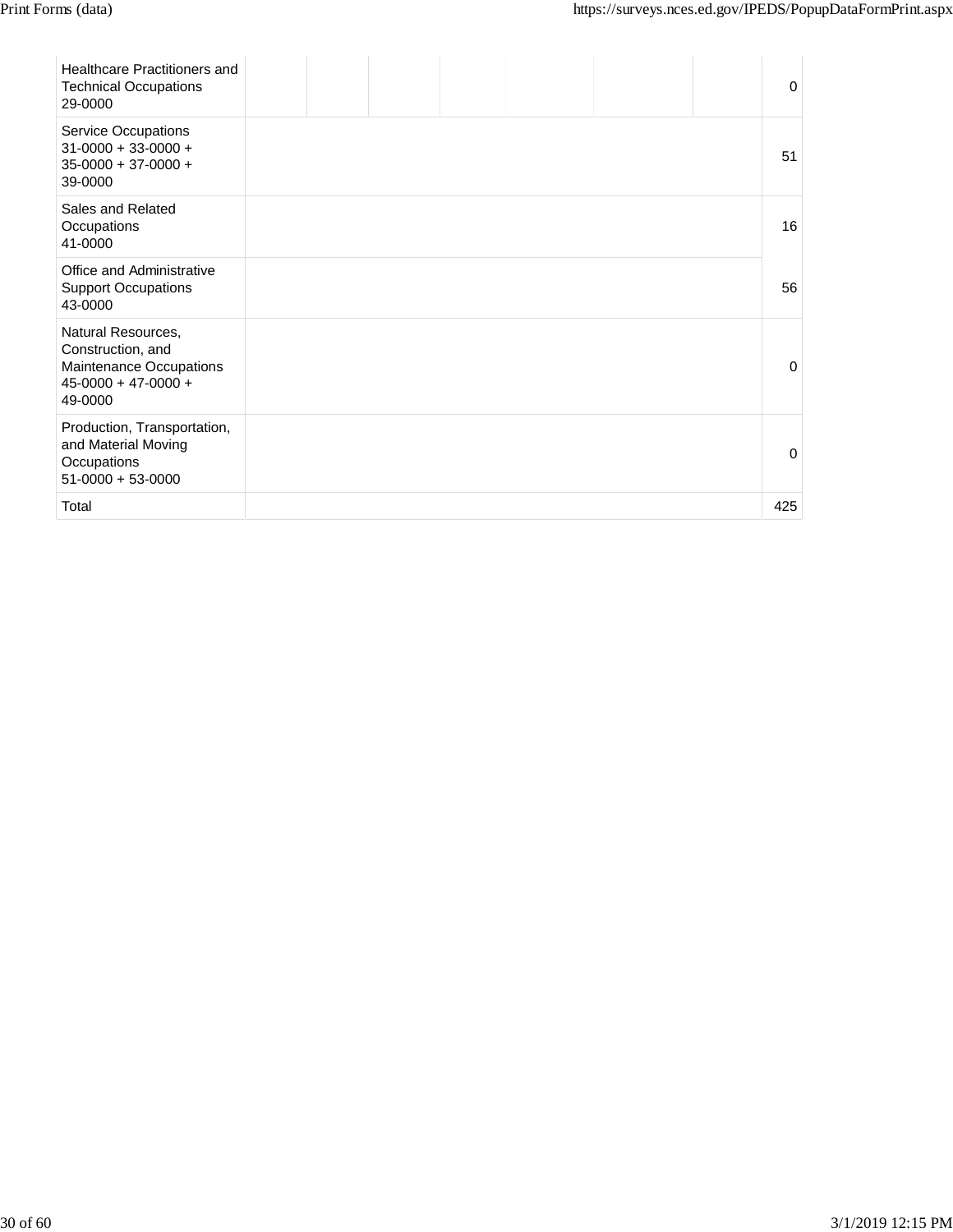### **Part G1 - Salaries Worksheet**

### **Number of Full-time Instructional Staff For Calculation of Total Number of Months**

#### **Annual Salary, 2018-19**

- **Report the number of instructional staff based on the number of months to be worked**
- **Months reported should correspond with the number of months that staff worked (which may differ from the number of months over which they are paid)**
- **Include ONLY full-time instructional staff**
- **Include instructional staff** *with* **faculty status and** *without* **faculty status**
- **Include instructional staff regardless of tenure status**

| Gender and academic                                         |             |              | Months worked |                |              | Total          | Total staff for<br>œ. |
|-------------------------------------------------------------|-------------|--------------|---------------|----------------|--------------|----------------|-----------------------|
| rank                                                        | 12 months   | 11 months    | 10 months     | 9 months       | $< 9$ months | Staff          | salary reporting      |
| <b>Men</b>                                                  |             |              |               |                |              |                |                       |
| Professors                                                  | 0           | $\mathbf 0$  | $\mathbf 0$   | 36             | $\mathbf 0$  | 36             | 36                    |
| Associate professors                                        | 0           | 0            | 0             | 27             | $\mathbf 0$  | 27             | 27                    |
| Assistant professors                                        | $\pmb{0}$   | $\pmb{0}$    | $\pmb{0}$     | $\overline{7}$ | $\mathbf 0$  | $\overline{7}$ | 7                     |
| <b>Instructors</b>                                          | $\mathbf 0$ | $\mathbf 0$  | $\pmb{0}$     | $\overline{7}$ | $\mathbf 0$  | $\overline{7}$ | 7                     |
| Lecturers                                                   |             |              |               |                |              | $\mathbf 0$    | $\mathbf 0$           |
| No academic rank                                            |             |              |               |                |              | $\mathbf 0$    | 0                     |
| <b>Total men</b>                                            | 0           | 0            | 0             | 77             | 0            | 77             | 77                    |
| Total men full-time instructional staff from Part A         |             |              |               |                |              | 77             |                       |
| Women                                                       |             |              |               |                |              |                |                       |
| Professors                                                  | 0           | $\pmb{0}$    | 0             | 17             | $\mathbf 0$  | 17             | 17                    |
| Associate professors                                        | 0           | $\mathbf 0$  | $\pmb{0}$     | 54             | $\mathbf 0$  | 54             | 54                    |
| Assistant professors                                        | 0           | $\mathbf 0$  | $\pmb{0}$     | $\overline{c}$ | $\mathbf 0$  | $\overline{2}$ | $\overline{2}$        |
| <b>Instructors</b>                                          | $\mathbf 0$ | $\mathbf 0$  | 0             | 9              | $\mathbf 0$  | 9              | 9                     |
| Lecturers                                                   |             |              |               |                |              | $\mathbf 0$    | 0                     |
| No academic rank                                            |             |              |               |                |              | $\Omega$       | $\mathbf 0$           |
| <b>Total women</b>                                          | $\Omega$    | $\mathbf{0}$ | 0             | 82             | 0            | 82             | 82                    |
| Total women full-time instructional staff from Part A       |             |              |               |                |              | 82             |                       |
| Total (men+women)                                           | $\mathbf 0$ | 0            | 0             | 159            | $\pmb{0}$    | 159            | 159                   |
| Total (men+women) full-time instructional staff from Part A | 159         |              |               |                |              |                |                       |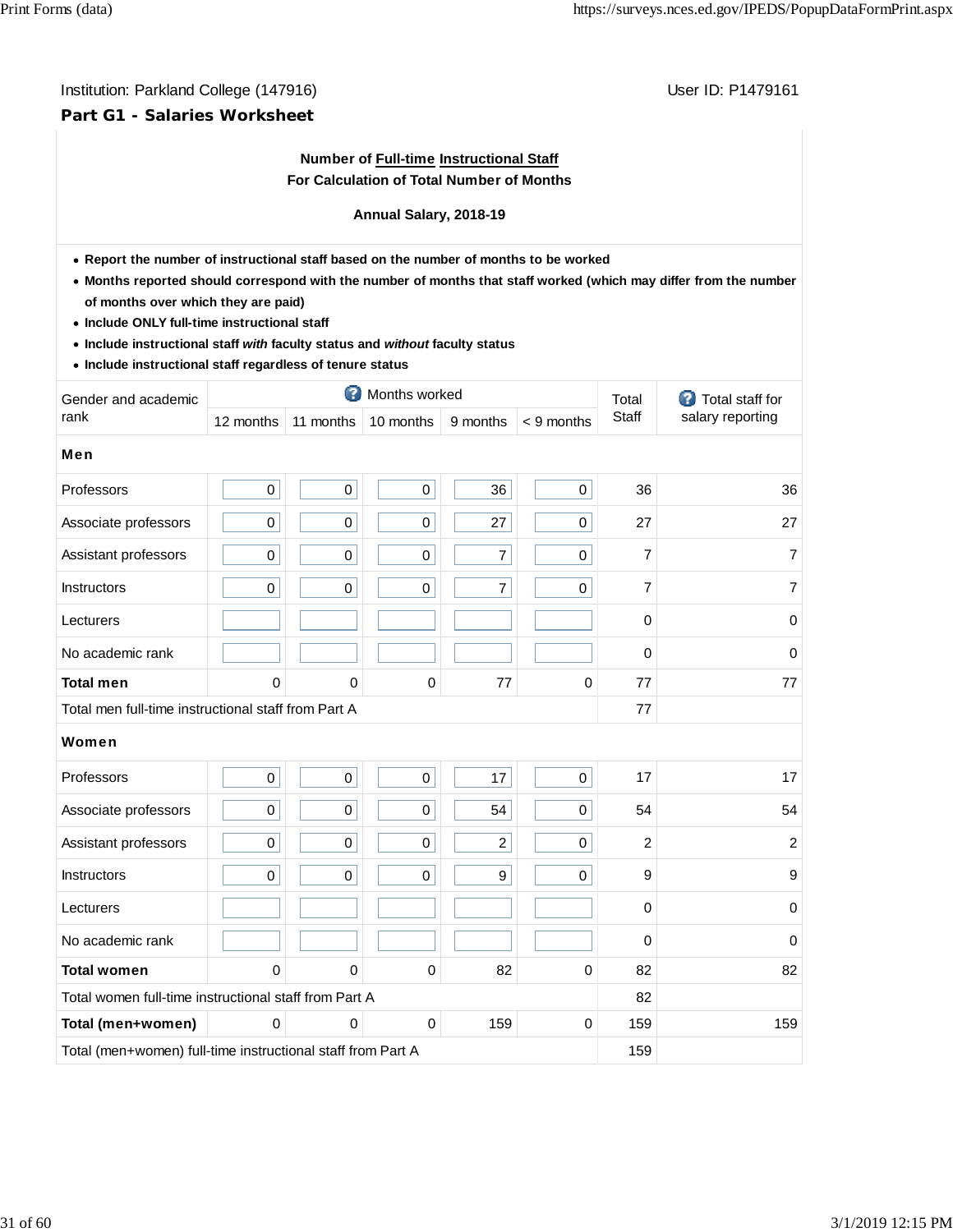# **Part G2 - Salary Outlays for Instructional Staff**

# **Salary Outlays for Full-time Instructional Staff**

**Annual Salary Outlays, 2018-19**

- **Report the TOTAL ANNUAL salary outlays for the full-time instructional staff reported in the 12 months, 11 months, 10 months, and 9 months columns on the previous screen, Part G1 – Salaries Worksheet**
- **Using the TOTAL ANNUAL salary outlays data provided, the system will calculate the Equated 9 months by academic rank and gender.**

|                                   | Total<br>staff for                                   |                     |             | 3 Salary Outlays    |           |                          |
|-----------------------------------|------------------------------------------------------|---------------------|-------------|---------------------|-----------|--------------------------|
| Gender<br>and<br>academic<br>rank | salary<br>reporting<br>(from<br>Part G,<br>screen 1) | 12 months           | 11 months   | 10 months           | 9 months  | Ø<br>Equated<br>9 months |
| <b>Men</b>                        |                                                      |                     |             |                     |           |                          |
| Professors                        | 36                                                   | $\mathsf{O}\xspace$ | $\mathbf 0$ | $\pmb{0}$           | 3,239,457 | 3,239,457                |
| Associate<br>professors           | 27                                                   | $\pmb{0}$           | $\mathbf 0$ | $\mathbf 0$         | 2,041,023 | 2,041,023                |
| Assistant<br>professors           | $\overline{7}$                                       | $\pmb{0}$           | $\mathbf 0$ | $\mathbf 0$         | 490,041   | 490,041                  |
| Instructors                       | $\overline{7}$                                       | $\mathbf 0$         | $\mathsf 0$ | $\mathsf 0$         | 319,031   | 319,031                  |
| Lecturers                         | $\mathbf 0$                                          |                     |             |                     |           | $\mathbf 0$              |
| No<br>academic<br>rank            | 0                                                    |                     |             |                     |           | $\boldsymbol{0}$         |
| <b>Total men</b>                  | 77                                                   | 0                   | $\mathbf 0$ | $\mathbf 0$         | 6,089,552 | 6,089,552                |
|                                   |                                                      |                     |             |                     |           |                          |
| Women                             |                                                      |                     |             |                     |           |                          |
| Professors                        | 17                                                   | $\pmb{0}$           | $\mathbf 0$ | $\mathsf 0$         | 1,513,109 | 1,513,109                |
| Associate<br>professors           | 54                                                   | $\mathsf{O}\xspace$ | $\pmb{0}$   | $\mathsf{O}\xspace$ | 4,042,944 | 4,042,944                |
| Assistant<br>professors           | $\overline{c}$                                       | $\mathsf{O}\xspace$ | $\mathbf 0$ | 0                   | 139,646   | 139,646                  |
| <b>Instructors</b>                | 9                                                    | $\pmb{0}$           | $\pmb{0}$   | $\mathbf 0$         | 485,174   | 485,174                  |
| Lecturers                         | $\mathbf 0$                                          |                     |             |                     |           | $\boldsymbol{0}$         |
| <b>No</b><br>academic<br>rank     | $\mathbf 0$                                          |                     |             |                     |           | $\pmb{0}$                |
| <b>Total</b><br>women             | 82                                                   | $\mathbf 0$         | 0           | $\mathbf 0$         | 6,180,873 | 6,180,873                |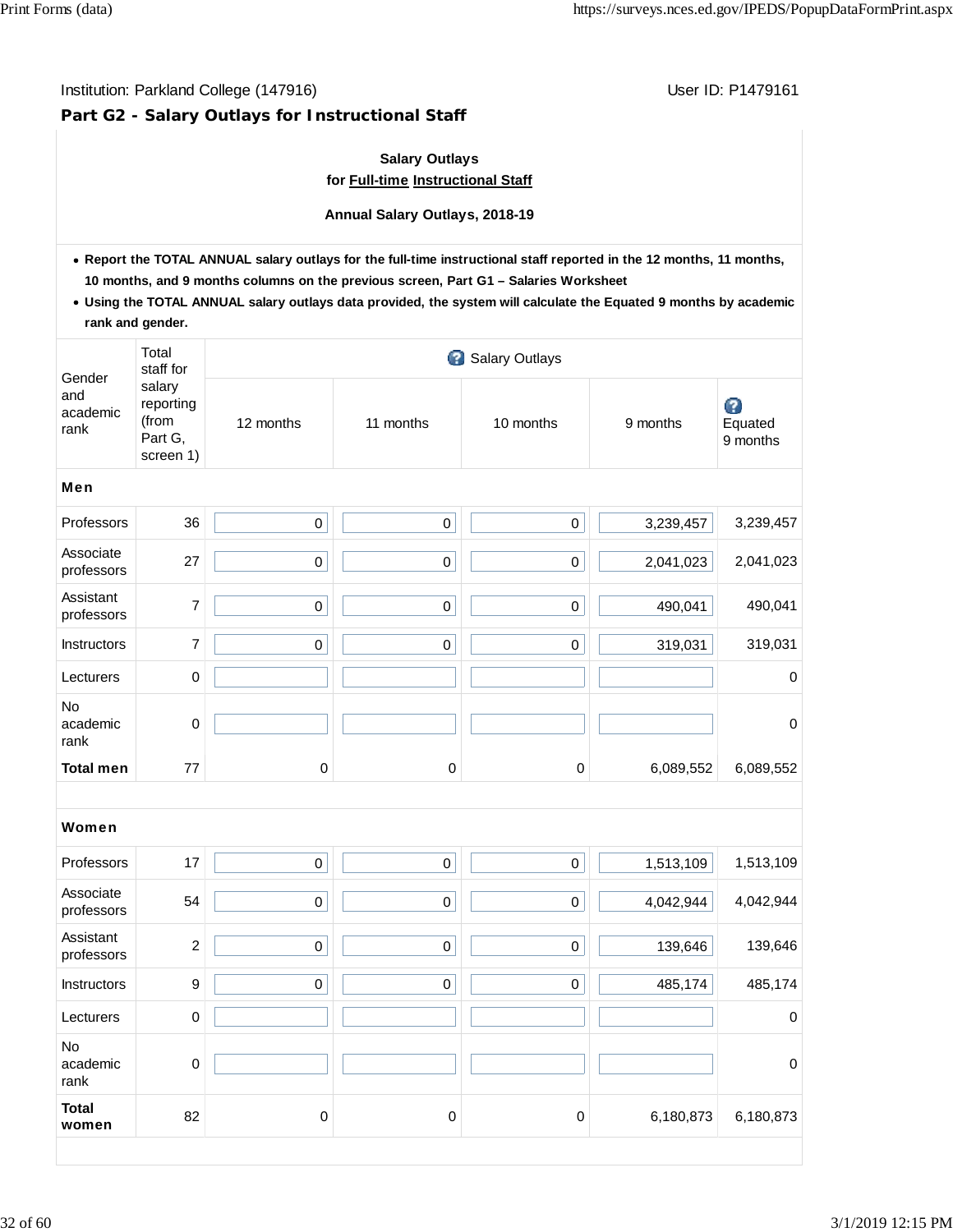| <b>Total</b><br>$(men +$<br>women) | 159 |  | 0 | 12,270,425   12,270,425 |
|------------------------------------|-----|--|---|-------------------------|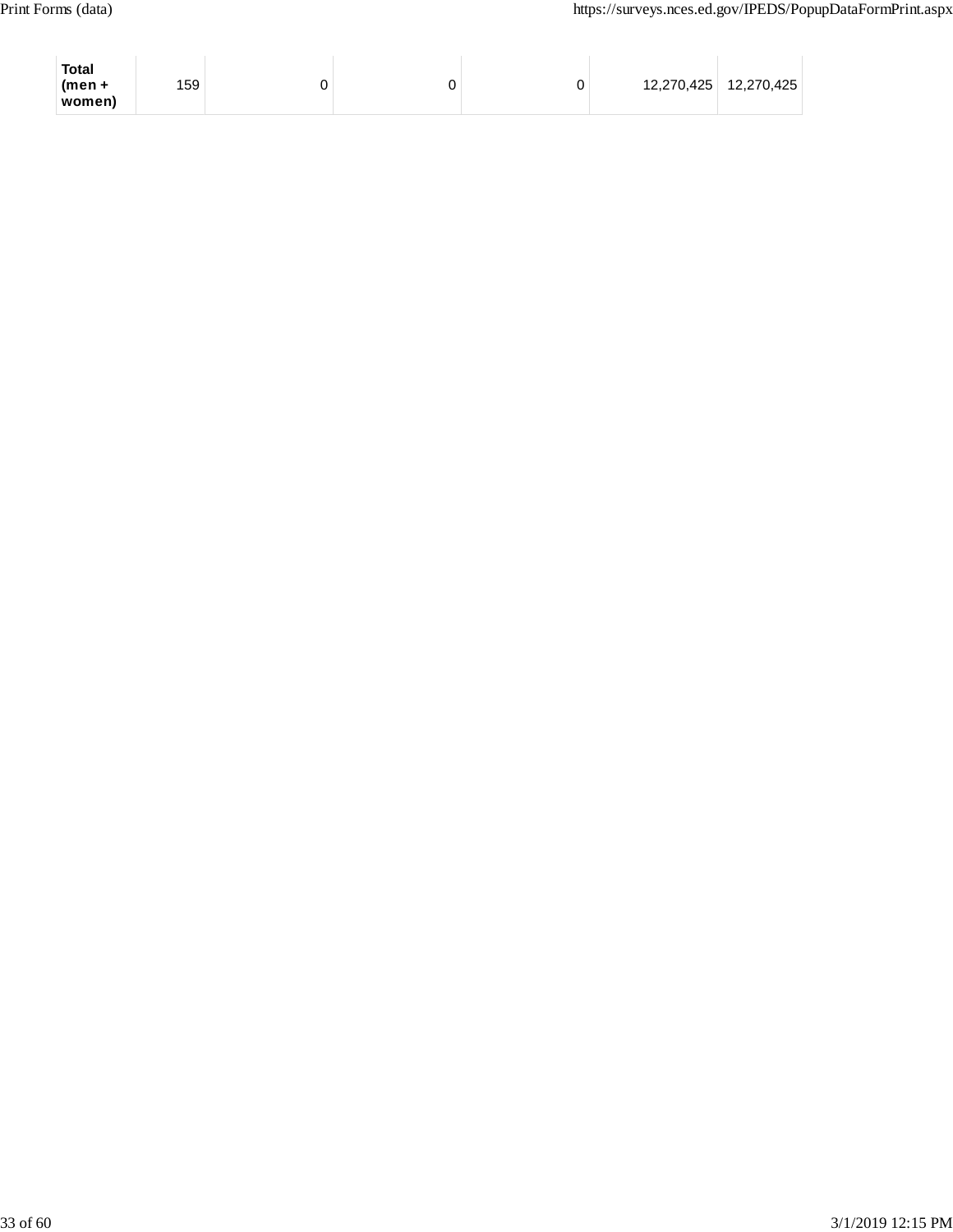$\mathcal{A}$ 

# Institution: Parkland College (147916) Contract College (147916)

# **Part G3 - Average Salaries for Instructional Staff by Academic Rank**

| Average Salary by academic rank<br>for Full-time Instructional Staff |                                      |                                |              |              |             |                     |  |  |
|----------------------------------------------------------------------|--------------------------------------|--------------------------------|--------------|--------------|-------------|---------------------|--|--|
| Annual Average Salaries, 2018-19                                     |                                      |                                |              |              |             |                     |  |  |
|                                                                      | Total staff for salary               | <b>Annual Average Salaries</b> |              |              |             |                     |  |  |
| Gender and academic<br>rank                                          | reporting<br>(from Part G, screen 1) | 12<br>months                   | 11<br>months | 10<br>months | 9<br>months | Equated 9<br>months |  |  |
| Men                                                                  |                                      |                                |              |              |             |                     |  |  |
| Professors                                                           | 36                                   |                                |              |              | 89,985      | 89,985              |  |  |
| Associate professors                                                 | 27                                   |                                |              |              | 75,593      | 75,593              |  |  |
| Assistant professors                                                 | $\overline{7}$                       |                                |              |              | 70,006      | 70,006              |  |  |
| Instructors                                                          | $\overline{7}$                       |                                |              |              | 45,576      | 45,576              |  |  |
| Lecturers                                                            | $\mathbf 0$                          |                                |              |              |             |                     |  |  |
| No academic rank                                                     | $\mathsf 0$                          |                                |              |              |             |                     |  |  |
| <b>Total men</b>                                                     | 77                                   |                                |              |              | 79,085      | 79,085              |  |  |
|                                                                      |                                      |                                |              |              |             |                     |  |  |
| Women                                                                |                                      |                                |              |              |             |                     |  |  |
| Professors                                                           | 17                                   |                                |              |              | 89,006      | 89,006              |  |  |
| Associate professors                                                 | 54                                   |                                |              |              | 74,869      | 74,869              |  |  |
| Assistant professors                                                 | $\overline{c}$                       |                                |              |              | 69,823      | 69,823              |  |  |
| <b>Instructors</b>                                                   | $\boldsymbol{9}$                     |                                |              |              | 53,908      | 53,908              |  |  |
| Lecturers                                                            | $\mathbf 0$                          |                                |              |              |             |                     |  |  |
| No academic rank                                                     | 0                                    |                                |              |              |             |                     |  |  |
| <b>Total women</b>                                                   | 82                                   |                                |              |              | 75,377      | 75,377              |  |  |
|                                                                      |                                      |                                |              |              |             |                     |  |  |
| Total (men+women)                                                    | 159                                  |                                |              |              | 77,172      | 77,172              |  |  |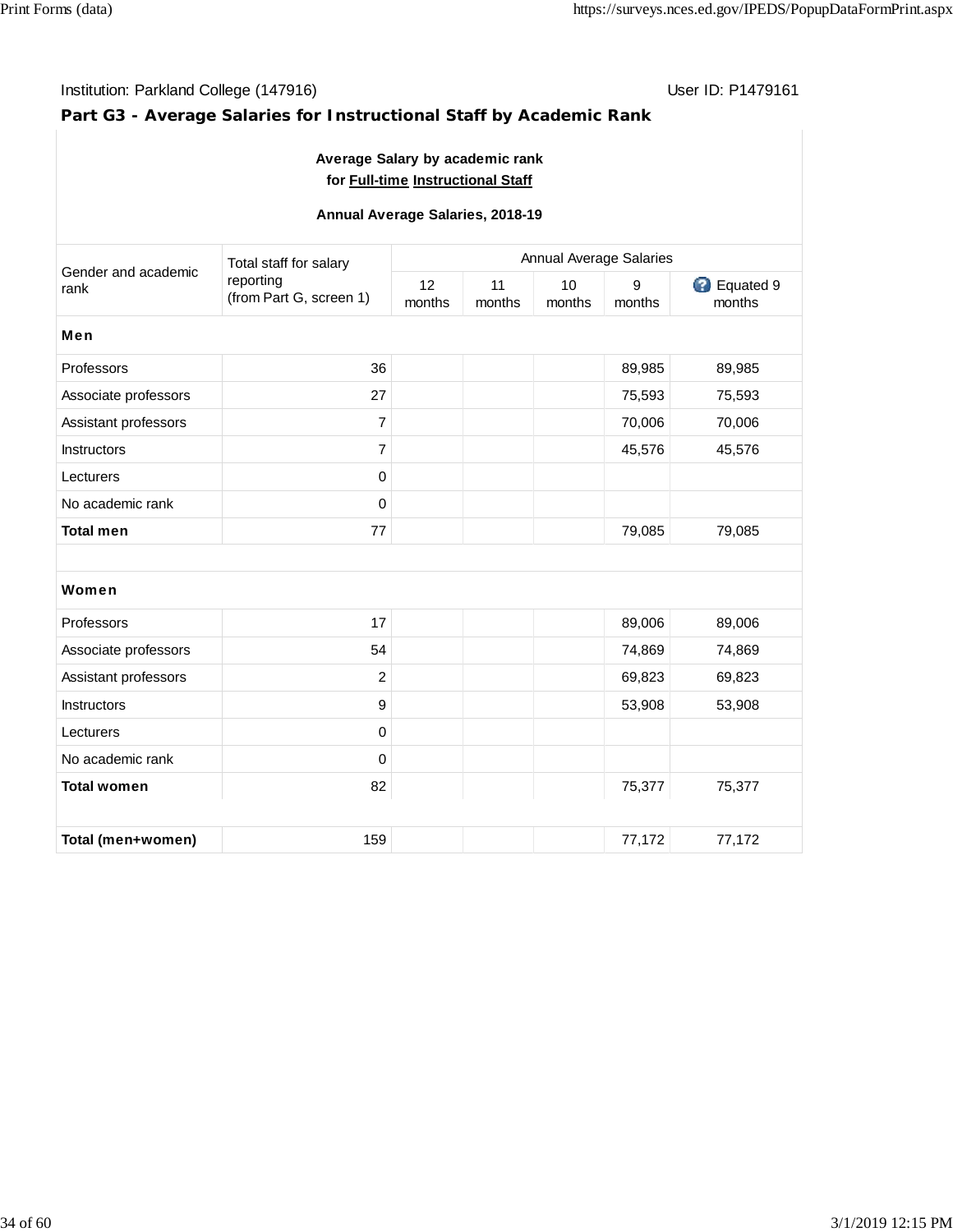# **Part G4 - Salary Outlays for Non-instructional Staff**

| <b>Salary Outlays</b><br>for Full-time Non-instructional Staff<br>Annual Salary Outlays, 2018-19                                     |                                                                                                            |                                         |  |  |  |  |  |
|--------------------------------------------------------------------------------------------------------------------------------------|------------------------------------------------------------------------------------------------------------|-----------------------------------------|--|--|--|--|--|
| Occupational category                                                                                                                | Number of<br>full-time staff<br>(carried forward from the Part B - FT,<br>non-instructional staff screens) | <b>C</b> Total annual salary<br>outlays |  |  |  |  |  |
| Research staff                                                                                                                       | 0                                                                                                          |                                         |  |  |  |  |  |
| <b>Public Service staff</b>                                                                                                          | 0                                                                                                          |                                         |  |  |  |  |  |
| Library and Student and Academic Affairs and<br><b>Other Education Services Occupations</b><br>25-4000 + 25-2000 + 25-3000 + 25-9000 | 23                                                                                                         | 1,400,215                               |  |  |  |  |  |
| <b>Management Occupations</b><br>11-0000                                                                                             | 22                                                                                                         | 2,590,885                               |  |  |  |  |  |
| <b>Business and Financial Operations Occupations</b><br>13-0000                                                                      | 22                                                                                                         | 1,289,746                               |  |  |  |  |  |
| Computer, Engineering, and Science Occupations<br>15-0000 + 17-0000 + 19-0000                                                        | 30                                                                                                         | 1,895,955                               |  |  |  |  |  |
| Community, Social Service, Legal, Arts, Design,<br>Entertainment, Sports, and Media Occupations<br>21-0000 + 23-0000 + 27-0000       | 46                                                                                                         | 2,929,476                               |  |  |  |  |  |
| <b>Healthcare Practitioners and Technical</b><br>Occupations<br>29-0000                                                              | 0                                                                                                          |                                         |  |  |  |  |  |
| <b>Service Occupations</b><br>$31-0000 + 33-0000 + 35-0000 + 37-0000 +$<br>39-0000                                                   | 51                                                                                                         | 2,247,040                               |  |  |  |  |  |
| Sales and Related Occupations<br>41-0000                                                                                             | 16                                                                                                         | 702,079                                 |  |  |  |  |  |
| Office and Administrative Support Occupations<br>43-0000                                                                             | 56                                                                                                         | 2,372,100                               |  |  |  |  |  |
| Natural Resources, Construction, and Maintenance<br>Occupations<br>45-0000 + 47-0000 + 49-0000                                       | 0                                                                                                          |                                         |  |  |  |  |  |
| Production, Transportation, and Material Moving<br>Occupations<br>51-0000 + 53-0000                                                  | 0                                                                                                          |                                         |  |  |  |  |  |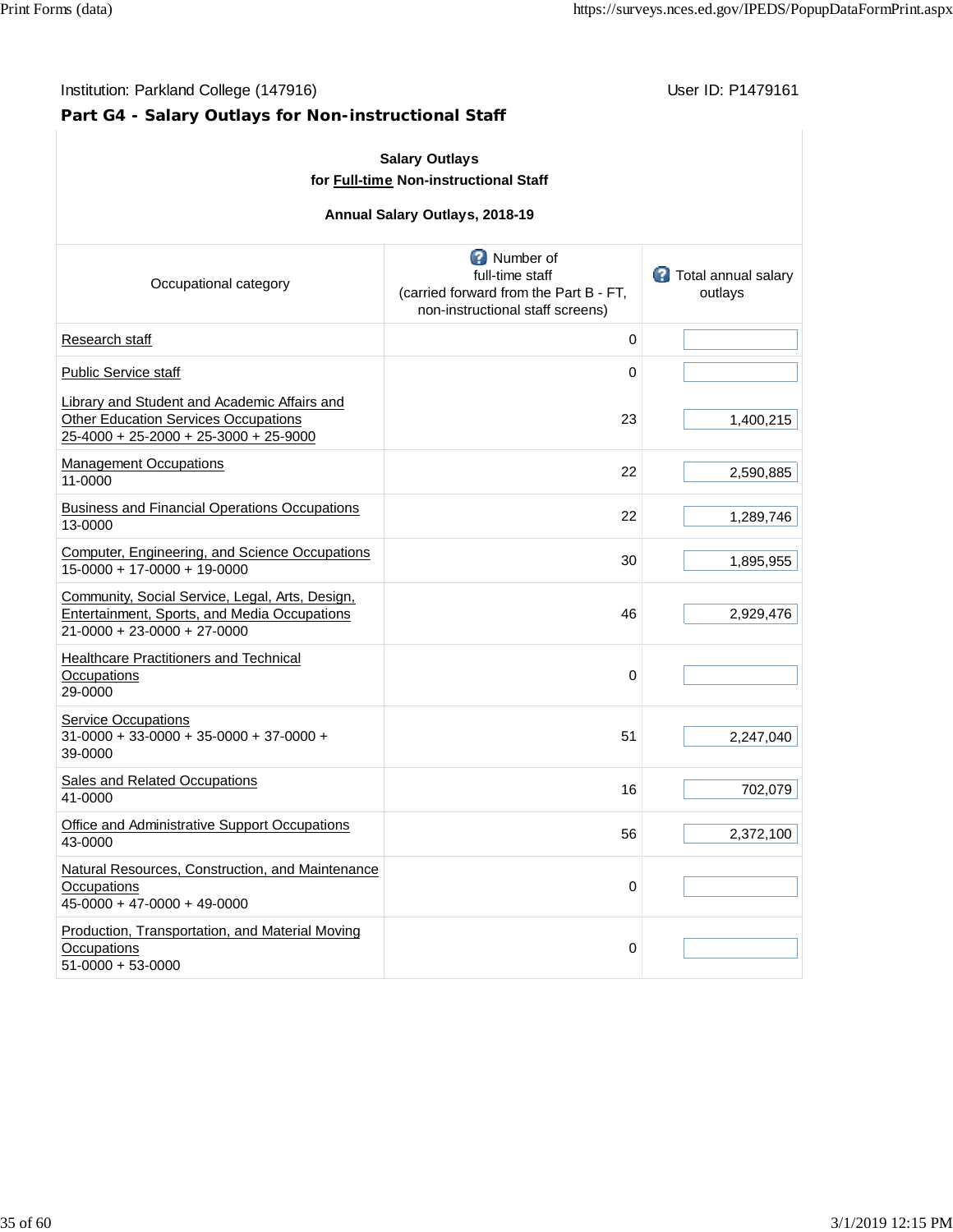# **Part D - Part-time Staff by Occupational Category**

### **Number of Part-time Staff by Occupational Category**

#### **As of November 1, 2018**

**Report Hispanic/Latino individuals of any race as Hispanic/Latino**

**Report race for non-Hispanic/Latino individuals only**

#### Men

| Race/ethnicity                            | Instructional staff | Research staff | <b>Public Service staff</b> |
|-------------------------------------------|---------------------|----------------|-----------------------------|
| Nonresident alien                         |                     |                |                             |
| Hispanic/Latino                           | 5                   |                |                             |
| American Indian or Alaska Native          |                     |                |                             |
| Asian                                     | 5                   |                |                             |
| <b>Black or African American</b>          | 5                   |                |                             |
| Native Hawaiian or Other Pacific Islander |                     |                |                             |
| White                                     | 82                  |                |                             |
| Two or more races                         |                     |                |                             |
| Race and ethnicity unknown                | 11                  |                |                             |
| <b>Total men</b>                          | 109                 | 0              | 0                           |

| Race/ethnicity                            | Instructional staff | Research staff | <b>Public Service staff</b> |
|-------------------------------------------|---------------------|----------------|-----------------------------|
| Nonresident alien                         | 1                   |                |                             |
| Hispanic/Latino                           | $\overline{2}$      |                |                             |
| American Indian or Alaska Native          |                     |                |                             |
| Asian                                     | 8                   |                |                             |
| <b>Black or African American</b>          | 3                   |                |                             |
| Native Hawaiian or Other Pacific Islander |                     |                |                             |
| White                                     | 126                 |                |                             |
| Two or more races                         | $\overline{2}$      |                |                             |
| Race and ethnicity unknown                | 9                   |                | $\mathbf 0$                 |
| <b>Total women</b>                        | 151                 | 0              | 0                           |
|                                           |                     |                |                             |
| Total (men+women)                         | 260                 | 0              | 0                           |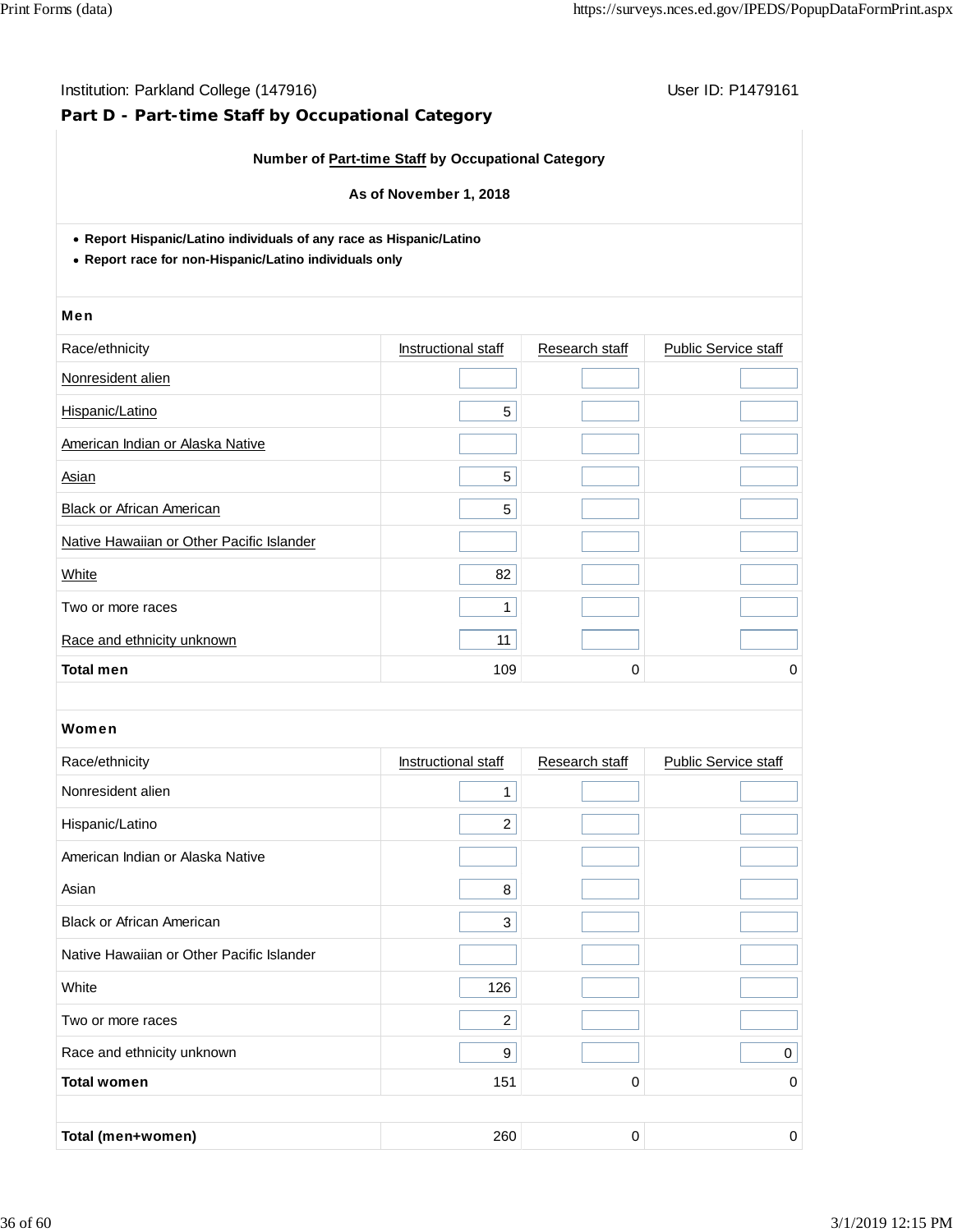Total from prior year **259**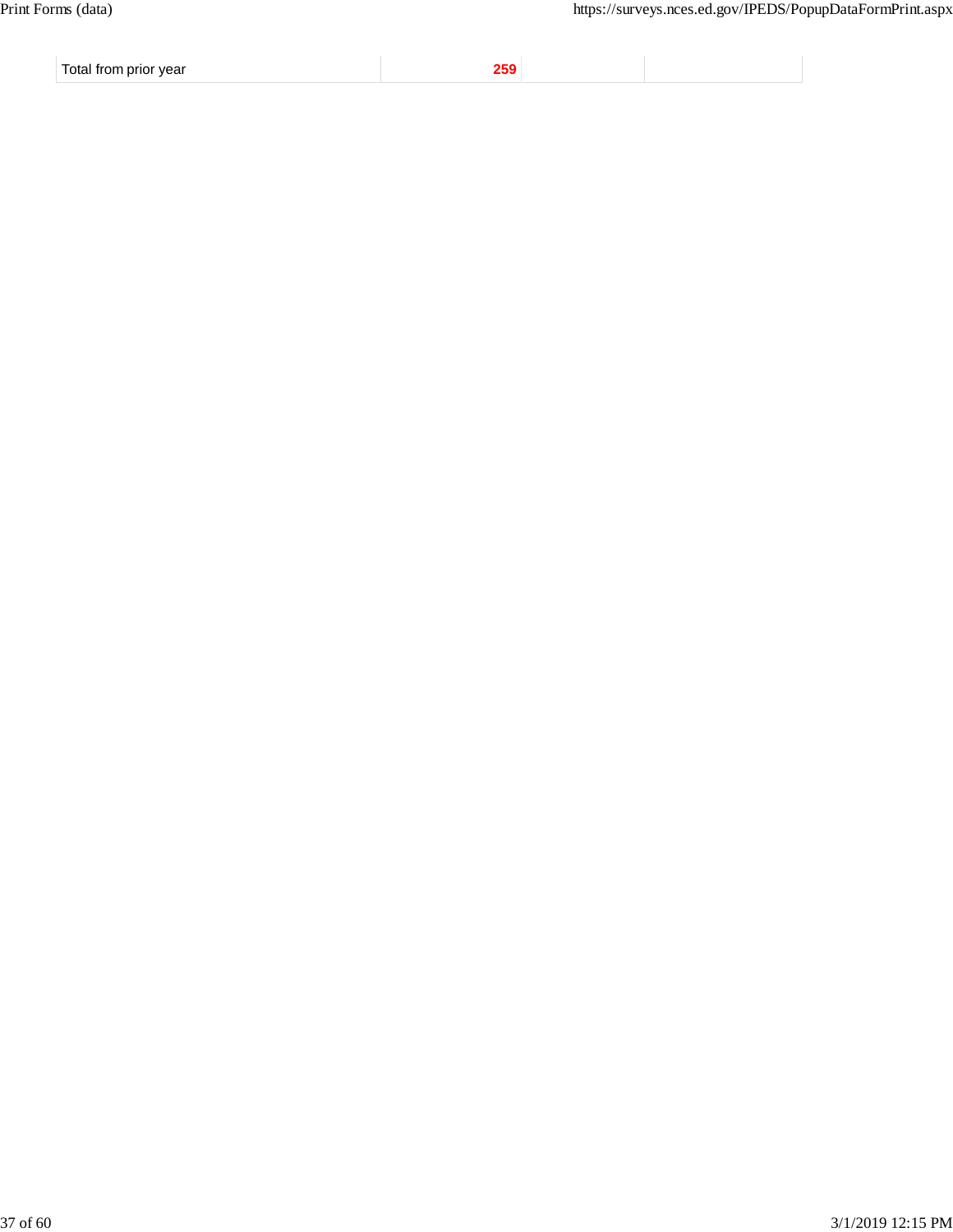### Institution: Parkland College (147916) **Institution: Parkland College (147916**)

# **Part D - Part-time Staff by Occupational Category**

### **Number of Part-time Staff by Occupational Category**

#### **As of November 1, 2018**

- **Report Hispanic/Latino individuals of any race as Hispanic/Latino**
- **Report race for non-Hispanic/Latino individuals only**

#### Men

| Race/ethnicity                                         | Archivists,<br>Curators, and<br>Museum<br>Technicians<br>25-4010 | Librarians and<br>Media<br>Collections<br><b>Specialists</b><br>25-4020 | Library<br>Technicians<br>25-4030 | Student and<br>Academic Affairs and<br>Other Education<br>Services<br>Occupations<br>25-2000 + 25-3000 +<br>25-9000 | Library and Student<br>and Academic Affairs<br>and Other Education<br><b>Services Occupations</b> |
|--------------------------------------------------------|------------------------------------------------------------------|-------------------------------------------------------------------------|-----------------------------------|---------------------------------------------------------------------------------------------------------------------|---------------------------------------------------------------------------------------------------|
| Nonresident alien                                      |                                                                  |                                                                         |                                   |                                                                                                                     | 0                                                                                                 |
| Hispanic/Latino                                        |                                                                  |                                                                         |                                   |                                                                                                                     | 0                                                                                                 |
| American Indian or<br>Alaska Native                    |                                                                  |                                                                         |                                   |                                                                                                                     | $\Omega$                                                                                          |
| Asian                                                  |                                                                  |                                                                         |                                   |                                                                                                                     | $\mathbf 0$                                                                                       |
| <b>Black or African</b><br>American                    |                                                                  |                                                                         |                                   |                                                                                                                     | $\mathbf 0$                                                                                       |
| Native Hawaiian or<br><b>Other Pacific</b><br>Islander |                                                                  |                                                                         |                                   |                                                                                                                     | $\mathbf 0$                                                                                       |
| White                                                  |                                                                  | 1                                                                       |                                   |                                                                                                                     | 1                                                                                                 |
| Two or more races                                      |                                                                  |                                                                         |                                   |                                                                                                                     | $\mathbf 0$                                                                                       |
| Race and ethnicity<br>unknown                          |                                                                  |                                                                         |                                   |                                                                                                                     | $\Omega$                                                                                          |
| <b>Total men</b><br>0<br>$\mathbf 0$<br>$\Omega$<br>1  |                                                                  | 1                                                                       |                                   |                                                                                                                     |                                                                                                   |
|                                                        |                                                                  |                                                                         |                                   |                                                                                                                     |                                                                                                   |
| Women                                                  |                                                                  |                                                                         |                                   |                                                                                                                     |                                                                                                   |
|                                                        | Archivists,                                                      | Librarians and                                                          |                                   | Student and<br>Academic Affairs and                                                                                 | Library and Student                                                                               |

| Race/ethnicity                      | Archivists.<br>Curators, and<br>Museum<br>Technicians<br>25-4010 | Librarians and<br>Media<br>Collections<br><b>Specialists</b><br>25-4020 | Library<br>Technicians<br>25-4030 | Academic Affairs and<br><b>Other Education</b><br><b>Services</b><br>Occupations<br>$25 - 2000 + 25 - 3000 +$<br>25-9000 | Library and Student<br>and Academic Affairs<br>and Other Education<br>Services Occupations |
|-------------------------------------|------------------------------------------------------------------|-------------------------------------------------------------------------|-----------------------------------|--------------------------------------------------------------------------------------------------------------------------|--------------------------------------------------------------------------------------------|
| Nonresident alien                   |                                                                  |                                                                         |                                   |                                                                                                                          | 0                                                                                          |
| Hispanic/Latino                     |                                                                  |                                                                         |                                   |                                                                                                                          | $\Omega$                                                                                   |
| American Indian or<br>Alaska Native |                                                                  |                                                                         |                                   |                                                                                                                          | 0                                                                                          |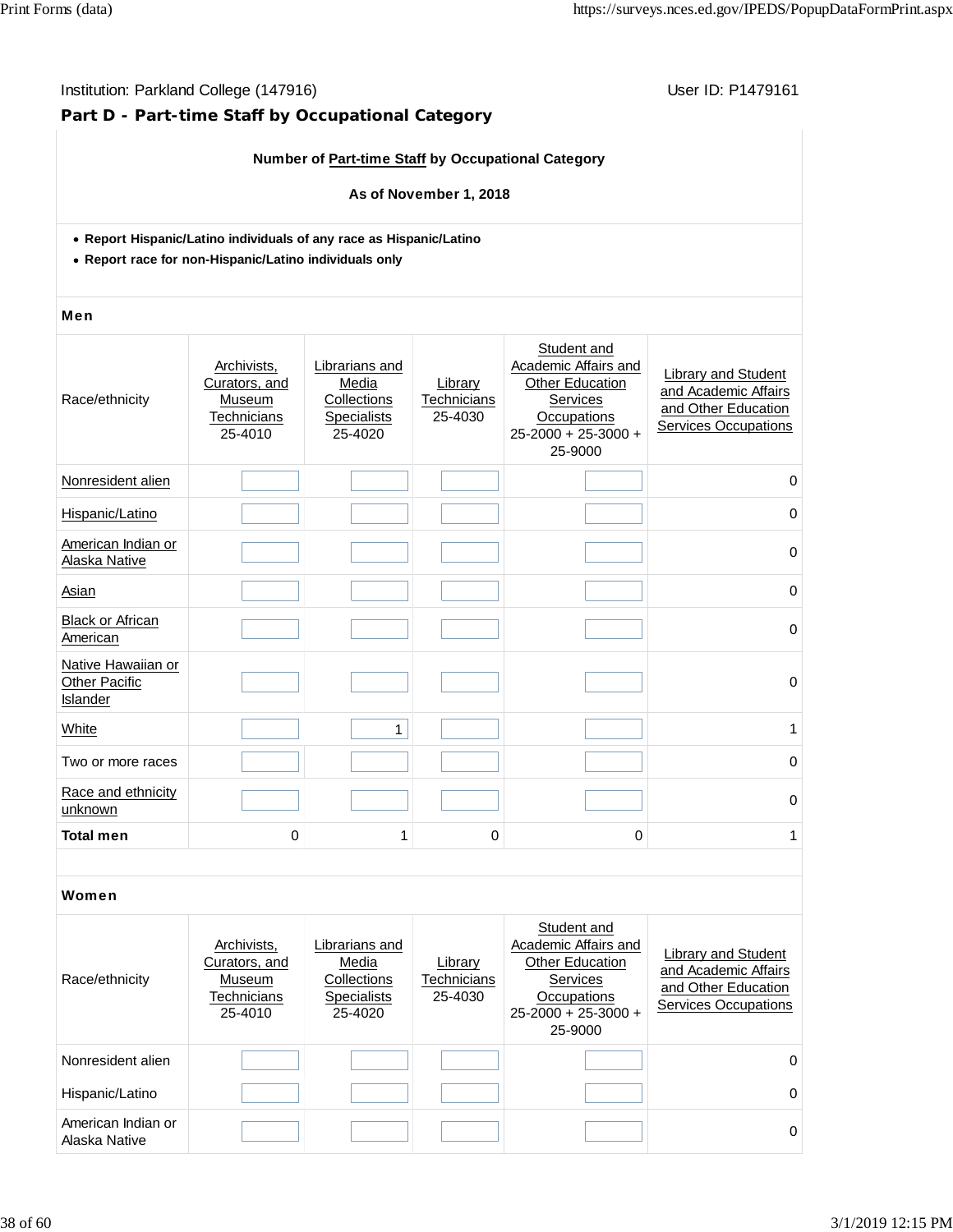| Asian                                                  |          |              |          |   | 0              |
|--------------------------------------------------------|----------|--------------|----------|---|----------------|
| <b>Black or African</b><br>American                    |          |              |          |   | $\Omega$       |
| Native Hawaiian or<br><b>Other Pacific</b><br>Islander |          |              |          |   | 0              |
| White                                                  |          | $\mathbf{1}$ |          |   | $\overline{c}$ |
| Two or more races                                      |          |              |          |   | 0              |
| Race and ethnicity<br>unknown                          |          |              |          |   | $\Omega$       |
| <b>Total women</b>                                     | 0        | 1            | $\Omega$ | 1 | $\overline{2}$ |
|                                                        |          |              |          |   |                |
| <b>Total</b><br>(men+women)                            | $\Omega$ | $\sqrt{2}$   | $\Omega$ |   | 3              |
| Total from prior<br>year                               |          | 3            |          |   | Δ              |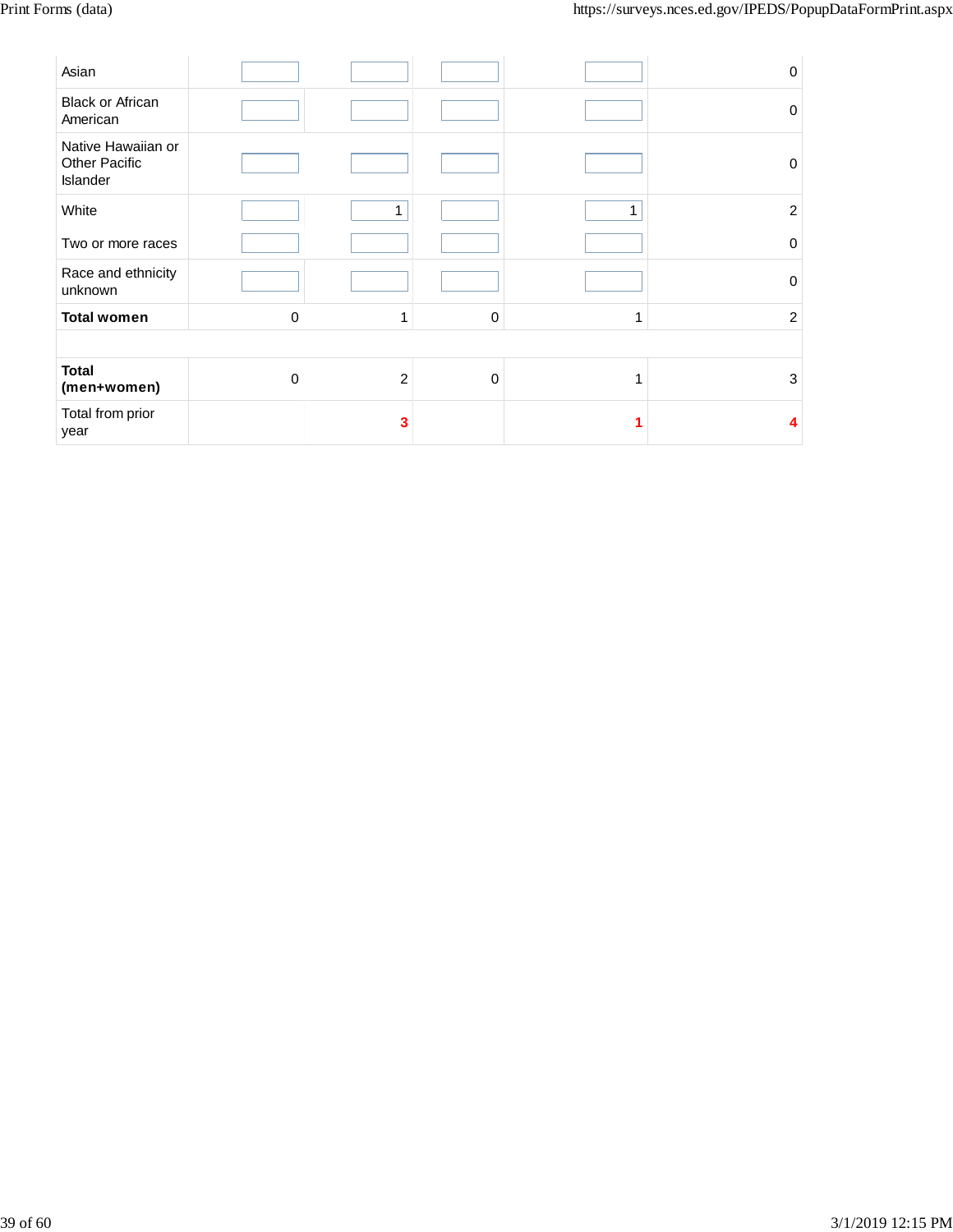### Institution: Parkland College (147916) **Institution: Parkland College (147916**)

# **Part D - Part-time Staff by Occupational Category**

### **Number of Part-time Staff**

**As of November 1, 2018**

- **Report Hispanic/Latino individuals of any race as Hispanic/Latino**
- **Report race for non-Hispanic/Latino individuals only**

#### Men

| Race/ethnicity                                                | Management<br>Occupations<br>11-0000 | <b>Business and</b><br>Financial<br>Operations<br>Occupations<br>13-0000 | Computer,<br>Engineering, and<br>Science<br>Occupations<br>$15 - 0000 +$<br>$17 - 0000 +$<br>19-0000 | Community, Social<br>Service, Legal, Arts,<br>Design, Entertainment,<br>Sports, and Media<br>Occupations<br>$21 - 0000 + 23 - 0000 +$<br>27-0000 | Healthcare<br>Practitioners and<br>Technical<br>Occupations<br>29-0000 |
|---------------------------------------------------------------|--------------------------------------|--------------------------------------------------------------------------|------------------------------------------------------------------------------------------------------|--------------------------------------------------------------------------------------------------------------------------------------------------|------------------------------------------------------------------------|
| Nonresident alien                                             |                                      |                                                                          |                                                                                                      |                                                                                                                                                  |                                                                        |
| Hispanic/Latino                                               |                                      |                                                                          |                                                                                                      |                                                                                                                                                  |                                                                        |
| American Indian or<br>Alaska Native                           |                                      |                                                                          |                                                                                                      |                                                                                                                                                  |                                                                        |
| Asian                                                         |                                      |                                                                          |                                                                                                      |                                                                                                                                                  |                                                                        |
| <b>Black or African</b><br>American                           |                                      |                                                                          |                                                                                                      |                                                                                                                                                  |                                                                        |
| Native Hawaiian or<br><b>Other Pacific</b><br><b>Islander</b> |                                      |                                                                          |                                                                                                      |                                                                                                                                                  |                                                                        |
| <b>White</b>                                                  |                                      |                                                                          |                                                                                                      | 13                                                                                                                                               |                                                                        |
| Two or more races                                             |                                      |                                                                          |                                                                                                      | $\overline{2}$                                                                                                                                   |                                                                        |
| Race and ethnicity<br>unknown                                 |                                      |                                                                          |                                                                                                      | $\mathbf{1}$                                                                                                                                     |                                                                        |
| <b>Total men</b>                                              | 0                                    | 0                                                                        | 0                                                                                                    | 16                                                                                                                                               | 0                                                                      |

| Race/ethnicity                      | Management<br>Occupations<br>11-0000 | Business and<br>Financial<br>Operations<br>Occupations<br>13-0000 | Computer,<br>Engineering, and<br>Science<br>Occupations<br>$15-0000 +$<br>$17 - 0000 +$<br>19-0000 | Community, Social<br>Service, Legal, Arts,<br>Design, Entertainment,<br>Sports, and Media<br><b>Occupations</b><br>$21 - 0000 + 23 - 0000 +$<br>27-0000 | Healthcare<br><b>Practitioners and</b><br>Technical<br>Occupations<br>29-0000 |
|-------------------------------------|--------------------------------------|-------------------------------------------------------------------|----------------------------------------------------------------------------------------------------|---------------------------------------------------------------------------------------------------------------------------------------------------------|-------------------------------------------------------------------------------|
| Nonresident alien                   |                                      |                                                                   |                                                                                                    |                                                                                                                                                         |                                                                               |
| Hispanic/Latino                     |                                      |                                                                   |                                                                                                    |                                                                                                                                                         |                                                                               |
| American Indian or<br>Alaska Native |                                      |                                                                   |                                                                                                    |                                                                                                                                                         |                                                                               |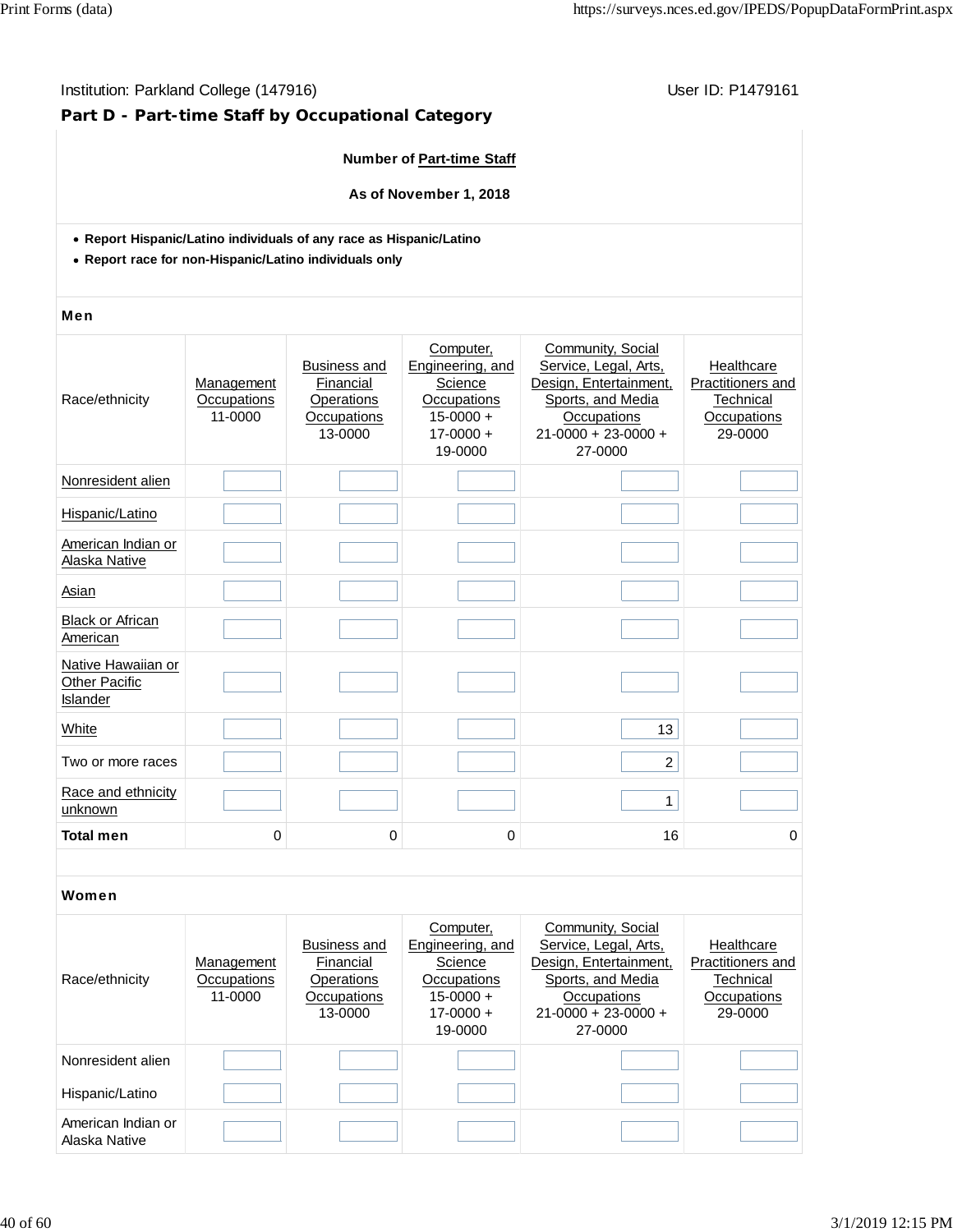| Asian                                                  |           |   |             |                |          |
|--------------------------------------------------------|-----------|---|-------------|----------------|----------|
| <b>Black or African</b><br>American                    |           |   |             |                |          |
| Native Hawaiian or<br><b>Other Pacific</b><br>Islander |           |   |             |                |          |
| White                                                  |           |   |             | 4              |          |
| Two or more races                                      |           |   |             |                |          |
| Race and ethnicity<br>unknown                          |           |   |             |                |          |
| <b>Total women</b>                                     | $\pmb{0}$ | 0 | $\mathbf 0$ | $\overline{4}$ | 0        |
|                                                        |           |   |             |                |          |
| <b>Total</b><br>(men+women)                            | 0         | 0 | $\Omega$    | 20             | $\Omega$ |
| Total from prior<br>year                               |           |   |             | 14             |          |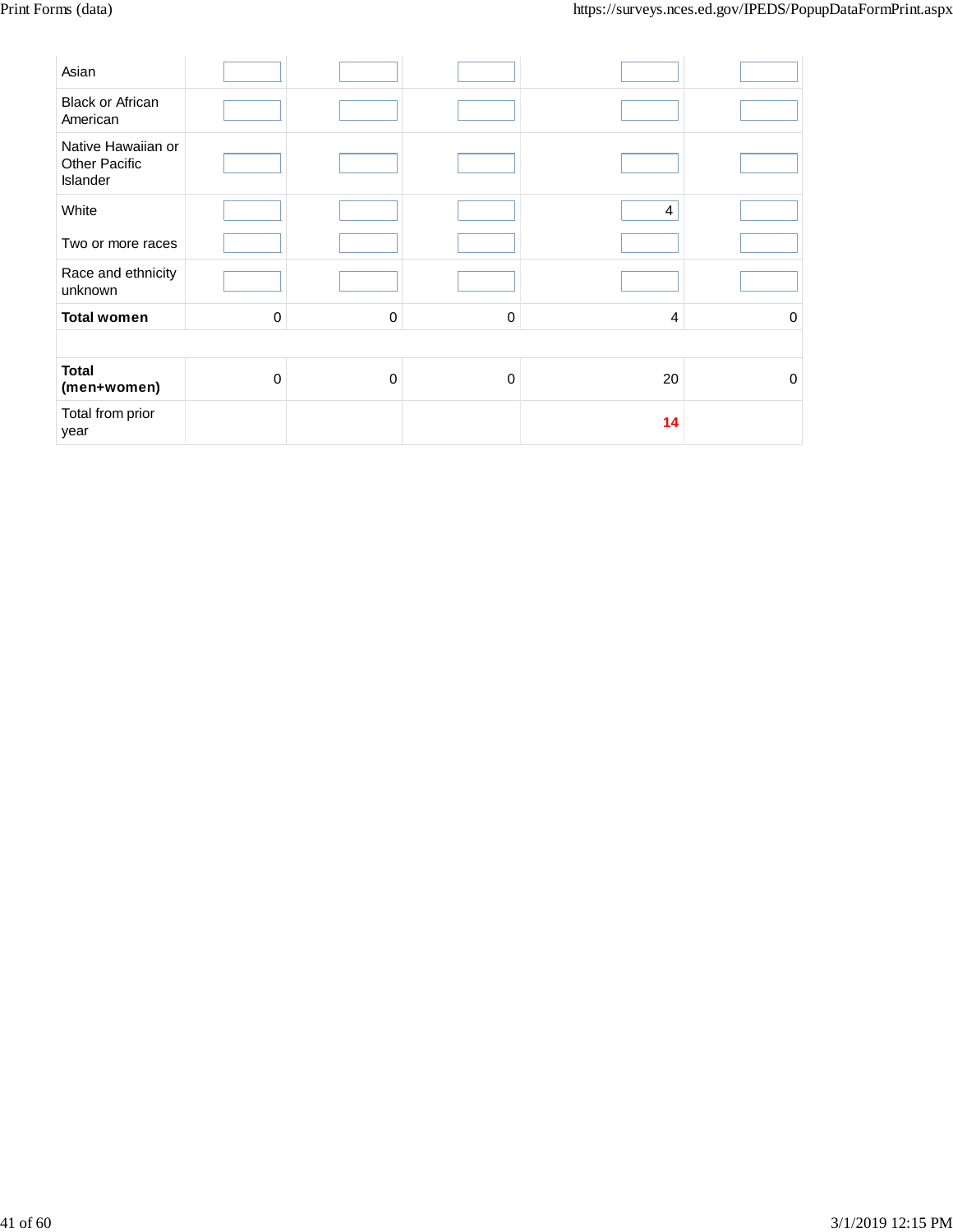### Institution: Parkland College (147916) **Institution: Parkland College (147916**)

# **Part D - Part-time Staff by Occupational Category**

### **Number of Part-time Staff**

**As of November 1, 2018**

- **Report Hispanic/Latino individuals of any race as Hispanic/Latino**
- **Report race for non-Hispanic/Latino individuals only**

#### Men

| Race/ethnicity                                  | Service<br>Occupations<br>$31 - 0000 +$<br>$33 - 0000 +$<br>$35 - 0000 +$<br>$37-0000 +$<br>39-0000 | Sales and<br>Related<br>Occupations<br>41-0000 | Office and<br>Administrative<br>Support<br>Occupations<br>43-0000 | Natural<br>Resources,<br>Construction,<br>and<br>Maintenance<br>Occupations<br>$45 - 0000 +$<br>$47 - 0000 +$<br>49-0000 | Production,<br>Transportation,<br>and Material<br>Moving<br>Occupations<br>$51-0000 +$<br>53-0000 | Grand<br>Total<br>(All<br>part-time<br>staff) |
|-------------------------------------------------|-----------------------------------------------------------------------------------------------------|------------------------------------------------|-------------------------------------------------------------------|--------------------------------------------------------------------------------------------------------------------------|---------------------------------------------------------------------------------------------------|-----------------------------------------------|
| Nonresident alien                               |                                                                                                     |                                                |                                                                   |                                                                                                                          |                                                                                                   | 0                                             |
| Hispanic/Latino                                 |                                                                                                     |                                                |                                                                   |                                                                                                                          |                                                                                                   | 5                                             |
| American Indian<br>or Alaska Native             |                                                                                                     |                                                |                                                                   |                                                                                                                          |                                                                                                   | 0                                             |
| Asian                                           |                                                                                                     |                                                |                                                                   |                                                                                                                          |                                                                                                   | 5                                             |
| <b>Black or African</b><br>American             |                                                                                                     |                                                |                                                                   |                                                                                                                          |                                                                                                   | 5                                             |
| Native Hawaiian<br>or Other Pacific<br>Islander |                                                                                                     |                                                |                                                                   |                                                                                                                          |                                                                                                   | 0                                             |
| White                                           |                                                                                                     |                                                |                                                                   |                                                                                                                          |                                                                                                   | 96                                            |
| Two or more<br>races                            |                                                                                                     |                                                |                                                                   |                                                                                                                          |                                                                                                   | 3                                             |
| Race and<br>ethnicity<br>unknown                |                                                                                                     |                                                |                                                                   |                                                                                                                          |                                                                                                   | 12                                            |
| <b>Total men</b>                                | 0                                                                                                   | $\mathbf 0$                                    | $\pmb{0}$                                                         | $\pmb{0}$                                                                                                                | 0                                                                                                 | 126                                           |
|                                                 |                                                                                                     |                                                |                                                                   |                                                                                                                          |                                                                                                   |                                               |

| Race/ethnicity    | Service<br>Occupations<br>$31 - 0000 +$<br>$33 - 0000 +$<br>$35-0000 +$<br>$37-0000 +$<br>39-0000 | Sales and<br>Related<br>Occupations<br>41-0000 | Office and<br>Administrative<br>Support<br>Occupations<br>43-0000 | Natural<br>Resources,<br>Construction,<br>and<br>Maintenance<br>Occupations<br>$45 - 0000 +$<br>$47 - 0000 +$<br>49-0000 | Production.<br>Transportation,<br>and Material<br>Moving<br>Occupations<br>$51-0000 +$<br>53-0000 | Grand<br>Total<br>(All<br>part-time<br>staff) |
|-------------------|---------------------------------------------------------------------------------------------------|------------------------------------------------|-------------------------------------------------------------------|--------------------------------------------------------------------------------------------------------------------------|---------------------------------------------------------------------------------------------------|-----------------------------------------------|
| Nonresident alien |                                                                                                   |                                                |                                                                   |                                                                                                                          |                                                                                                   | 1.                                            |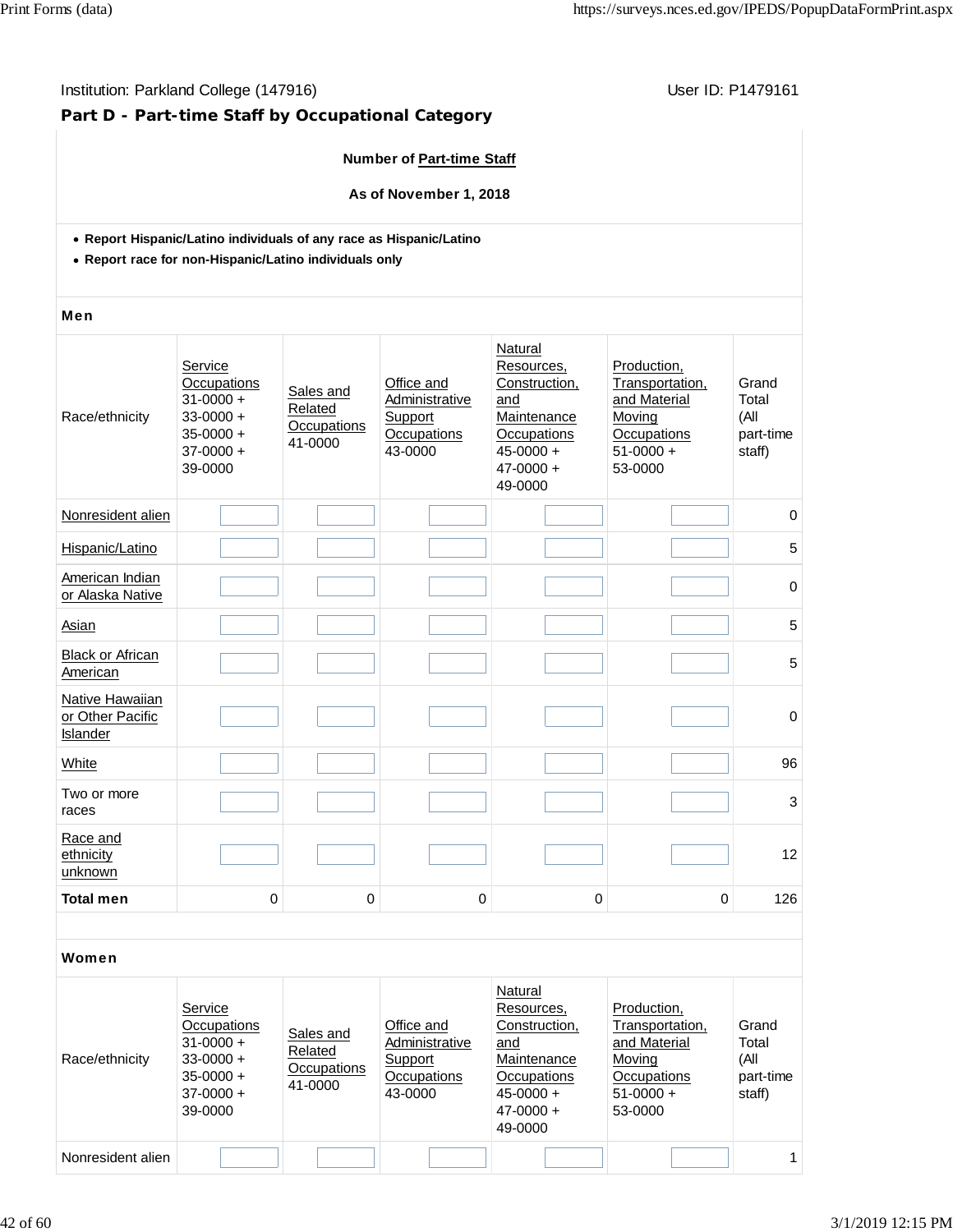| Hispanic/Latino                                 |           |             |           |                     |             | $\sqrt{2}$                |
|-------------------------------------------------|-----------|-------------|-----------|---------------------|-------------|---------------------------|
| American Indian<br>or Alaska Native             |           |             |           |                     |             | $\pmb{0}$                 |
| Asian                                           |           |             |           |                     |             | $\,8\,$                   |
| <b>Black or African</b><br>American             |           |             |           |                     |             | $\ensuremath{\mathsf{3}}$ |
| Native Hawaiian<br>or Other Pacific<br>Islander |           |             |           |                     |             | $\pmb{0}$                 |
| White                                           |           |             |           |                     |             | 132                       |
| Two or more<br>races                            |           |             |           |                     |             | $\overline{c}$            |
| Race and<br>ethnicity<br>unknown                |           |             |           |                     | $\pmb{0}$   | $\boldsymbol{9}$          |
| <b>Total women</b>                              | $\pmb{0}$ | $\mathbf 0$ | $\pmb{0}$ | $\mathsf{O}\xspace$ | $\mathbf 0$ | 157                       |
|                                                 |           |             |           |                     |             |                           |
| <b>Total</b><br>(men+women)                     | $\pmb{0}$ | $\mathbf 0$ | $\pmb{0}$ | $\mathsf 0$         | $\mathbf 0$ | 283                       |
| Total from prior<br>year                        |           |             |           |                     |             | 277                       |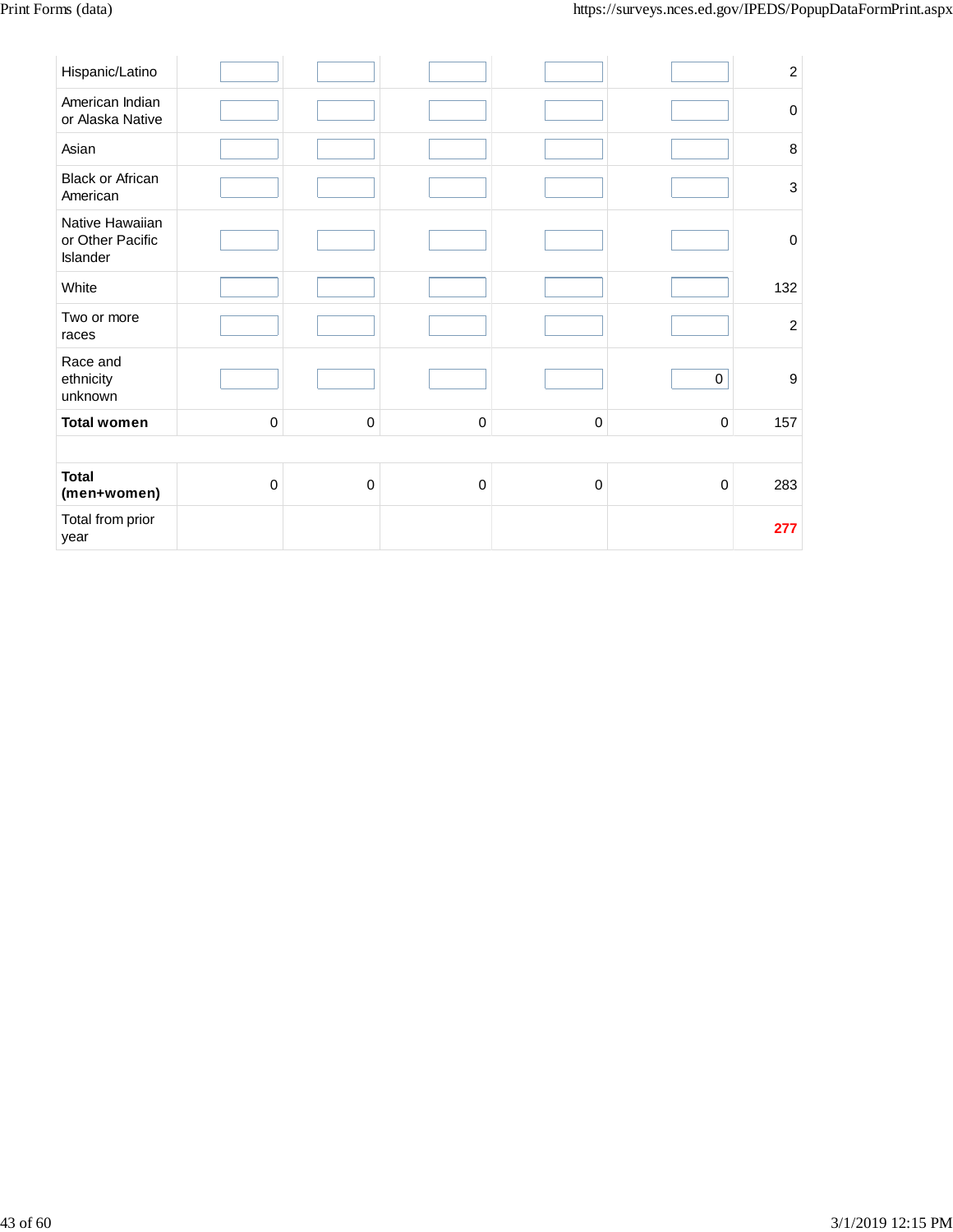# Institution: Parkland College (147916) **Institution: Parkland College (147916)** Conservation: P1479161

# **Part E - Part-time Staff by Occupational Category and Tenure Status**

### **Number of Part-time Staff**

### **As of November 1, 2018**

|                                                                                                                                |             |                              |             | With Faculty Status |                                  |                                                      |                          |                |
|--------------------------------------------------------------------------------------------------------------------------------|-------------|------------------------------|-------------|---------------------|----------------------------------|------------------------------------------------------|--------------------------|----------------|
|                                                                                                                                |             |                              |             |                     | Not on Tenure Track              |                                                      | Without                  |                |
| Occupational category                                                                                                          | Tenured     | On<br>Tenure<br><b>Track</b> | Multi-year  | Annual<br>contract  | Less-than-<br>annual<br>contract | Indefinite<br>duration<br>(continuing<br>or at-will) | Faculty<br><b>Status</b> | Total          |
| Primarily Instruction                                                                                                          | $\mathbf 0$ | $\mathbf 0$                  | $\mathbf 0$ | 0                   | 260                              | $\mathbf 0$                                          | $\mathbf 0$              | 260            |
| Exclusively credit                                                                                                             |             |                              |             |                     | 260                              |                                                      |                          | 260            |
| <b>B</b> Exclusively<br>not-for-credit                                                                                         |             |                              |             |                     |                                  |                                                      |                          | 0              |
| Combined credit/not-<br>for-credit                                                                                             |             |                              |             |                     |                                  |                                                      |                          | 0              |
| Instruction/research<br>/public service staff                                                                                  |             |                              |             |                     |                                  |                                                      |                          | $\mathbf 0$    |
| Research staff                                                                                                                 |             |                              |             |                     |                                  |                                                      |                          | 0              |
| <b>Public Service staff</b>                                                                                                    |             |                              |             |                     |                                  |                                                      |                          | 0              |
| Archivists, Curators, and<br><b>Museum Technicians</b><br>25-4010                                                              |             |                              |             |                     |                                  |                                                      |                          | 0              |
| <b>Librarians and Media</b><br><b>Collections Specialists</b><br>25-4020                                                       |             |                              |             |                     |                                  |                                                      | $\overline{a}$           | $\overline{2}$ |
| <b>Library Technicians</b><br>25-4030                                                                                          |             |                              |             |                     |                                  |                                                      |                          | $\mathbf 0$    |
| Student and<br>Academic Affairs and<br><b>Other Education</b><br><b>Services Occupations</b><br>25-2000 + 25-3000 +<br>25-9000 |             |                              |             |                     |                                  |                                                      | $\mathbf{1}$             | 1              |
| Management<br>Occupations<br>11-0000                                                                                           |             |                              |             |                     |                                  |                                                      |                          | $\mathbf 0$    |
| <b>Business and Financial</b><br><b>Operations Occupations</b><br>13-0000                                                      |             |                              |             |                     |                                  |                                                      |                          | $\pmb{0}$      |
| Computer, Engineering,<br>and Science<br>Occupations<br>$15 - 0000 + 17 - 0000 +$<br>19-0000                                   |             |                              |             |                     |                                  |                                                      |                          | $\mathbf 0$    |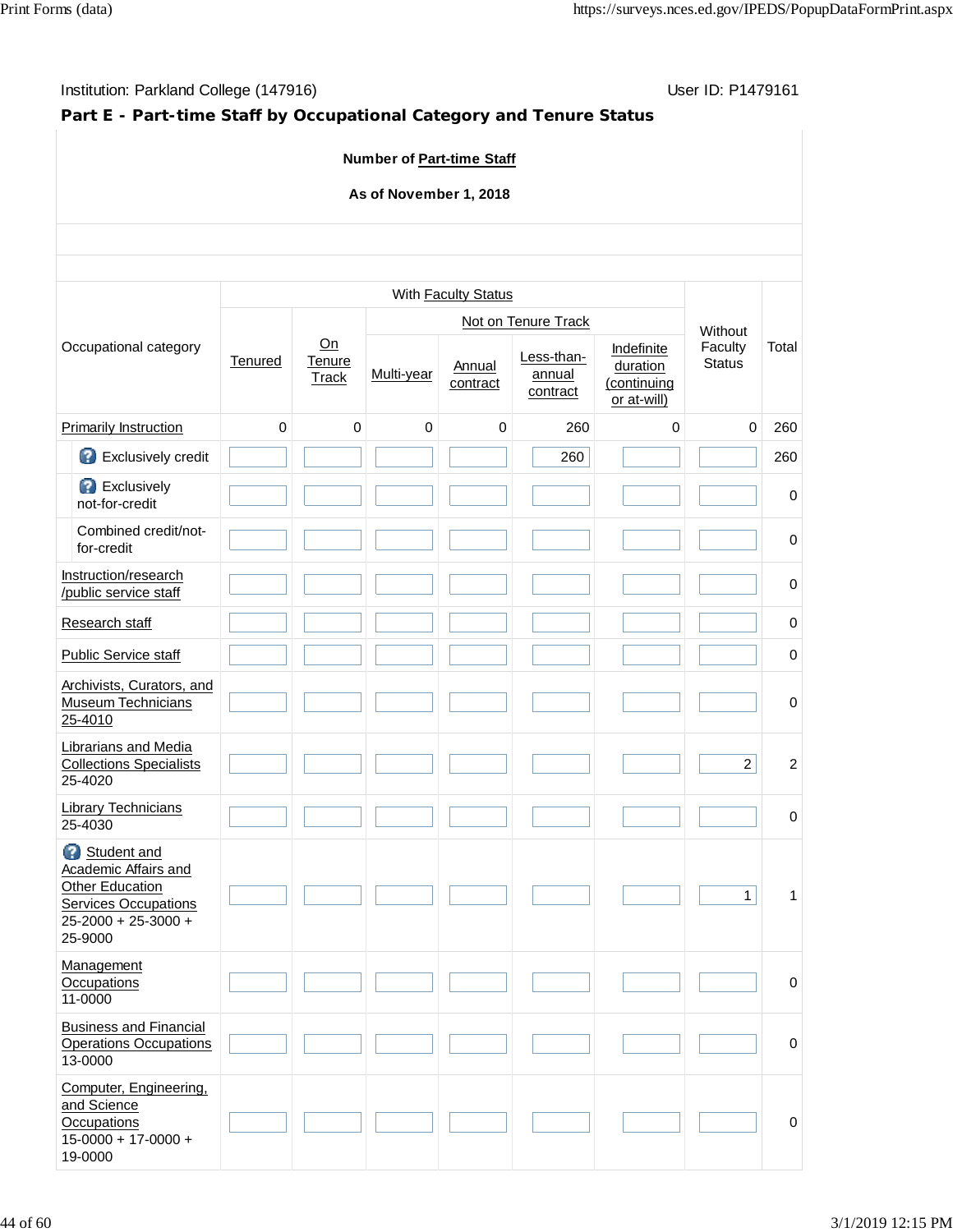| Community, Social<br>Service, Legal, Arts,<br>Design, Entertainment,<br>Sports, and Media<br>Occupations<br>$21 - 0000 + 23 - 0000 +$<br>27-0000 |          |   |   |          |     |          | 20 | 20       |
|--------------------------------------------------------------------------------------------------------------------------------------------------|----------|---|---|----------|-----|----------|----|----------|
| <b>Healthcare Practitioners</b><br>and Technical<br>Occupations<br>29-0000                                                                       |          |   |   |          |     |          |    | $\Omega$ |
| Total                                                                                                                                            | 0        | 0 | 0 | 0        | 260 | $\Omega$ | 23 | 283      |
| Total from prior year                                                                                                                            | $\bf{0}$ | 0 |   | $\bf{0}$ | 259 |          | 18 | 277      |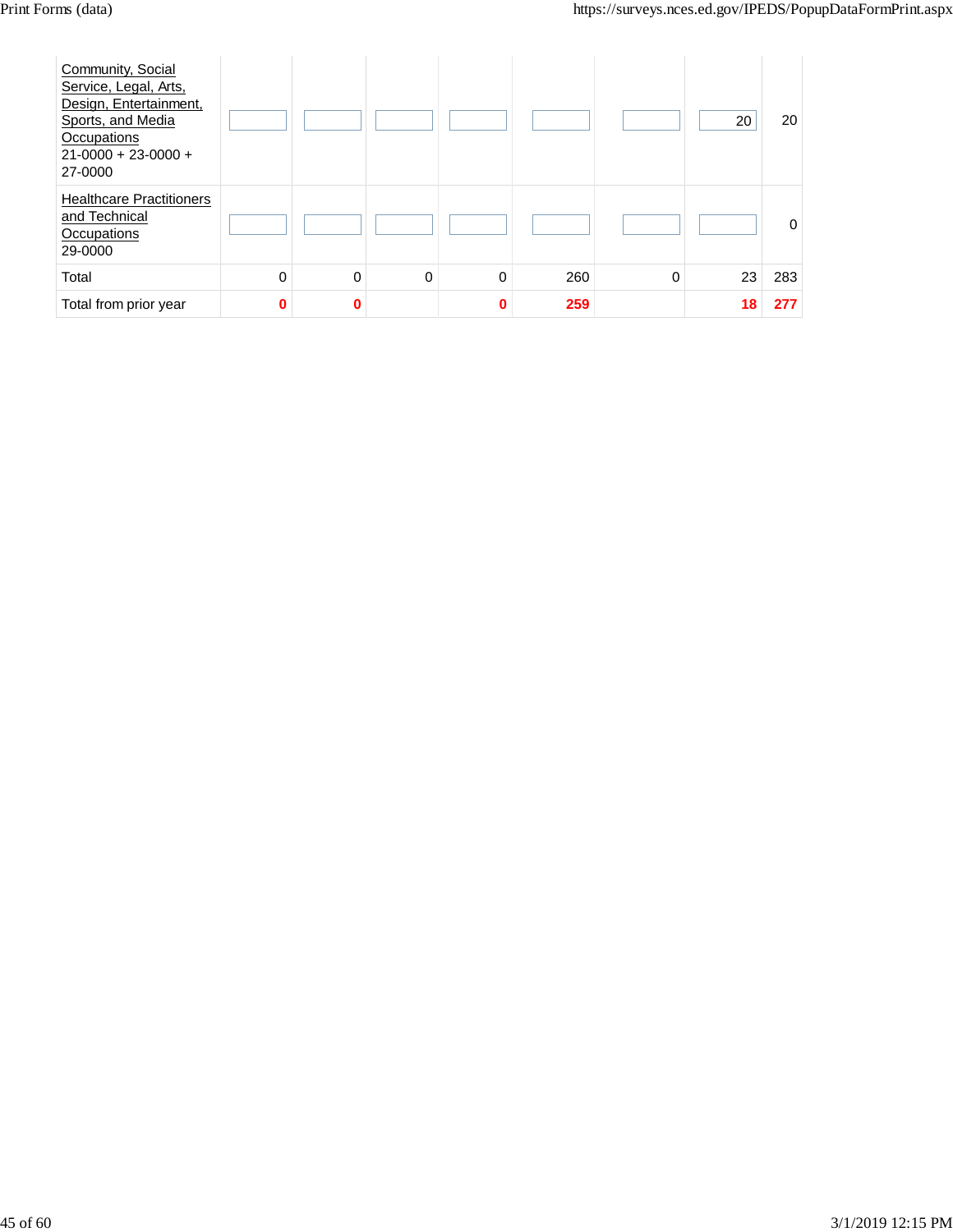# **Part F - Part-time Summary**

# **Summary of Part-time Staff**

### **As of November 1, 2018**

|                                                                                                                                                      |         |                              |             | With Faculty Status |                                  |                                                      | Without<br>Faculty<br><b>Status</b><br>$\mathbf 0$ |                |
|------------------------------------------------------------------------------------------------------------------------------------------------------|---------|------------------------------|-------------|---------------------|----------------------------------|------------------------------------------------------|----------------------------------------------------|----------------|
|                                                                                                                                                      |         |                              |             |                     | Not on Tenure Track              |                                                      |                                                    |                |
| Occupational category                                                                                                                                | Tenured | <b>On</b><br>Tenure<br>Track | Multi-year  | Annual<br>contract  | Less-than-<br>annual<br>contract | Indefinite<br>duration<br>(continuing or<br>at-will) |                                                    | Total          |
| Primarily Instruction                                                                                                                                | 0       | $\pmb{0}$                    | $\mathbf 0$ | $\pmb{0}$           | 260                              | $\mathbf 0$                                          |                                                    | 260            |
| Exclusively credit                                                                                                                                   |         |                              |             |                     | 260                              |                                                      |                                                    | 260            |
| Exclusively not-for-credit                                                                                                                           |         |                              |             |                     |                                  |                                                      |                                                    | $\mathbf 0$    |
| Combined credit/not-<br>for-credit                                                                                                                   |         |                              |             |                     |                                  |                                                      |                                                    | $\mathbf 0$    |
| Instruction/research/public<br>service staff                                                                                                         |         |                              |             |                     |                                  |                                                      |                                                    | $\mathbf 0$    |
| Research staff                                                                                                                                       |         |                              |             |                     |                                  |                                                      |                                                    | $\mathbf 0$    |
| <b>Public Service staff</b>                                                                                                                          |         |                              |             |                     |                                  |                                                      |                                                    | $\mathbf 0$    |
| Archivists, Curators, and<br><b>Museum Technicians</b><br>25-4010                                                                                    |         |                              |             |                     |                                  |                                                      |                                                    | $\mathbf 0$    |
| Librarians and Media<br><b>Collections Specialists</b><br>25-4020                                                                                    |         |                              |             |                     |                                  |                                                      | $\overline{2}$                                     | $\overline{2}$ |
| Library Technicians<br>25-4030                                                                                                                       |         |                              |             |                     |                                  |                                                      |                                                    | $\mathbf 0$    |
| Student and Academic<br>Affairs and Other Education<br><b>Services Occupations</b><br>25-2000 + 25-3000 +<br>25-9000                                 |         |                              |             |                     |                                  |                                                      | $\mathbf{1}$                                       | 1              |
| <b>Management Occupations</b><br>11-0000                                                                                                             |         |                              |             |                     |                                  |                                                      |                                                    | 0              |
| <b>Business and Financial</b><br><b>Operations Occupations</b><br>13-0000                                                                            |         |                              |             |                     |                                  |                                                      |                                                    | 0              |
| Computer, Engineering, and<br><b>Science Occupations</b><br>$15-0000 + 17-0000 +$<br>19-0000                                                         |         |                              |             |                     |                                  |                                                      |                                                    | 0              |
| Community, Social Service,<br>Legal, Arts, Design,<br>Entertainment, Sports, and<br><b>Media Occupations</b><br>$21 - 0000 + 23 - 0000 +$<br>27-0000 |         |                              |             |                     |                                  |                                                      | 20                                                 | 20             |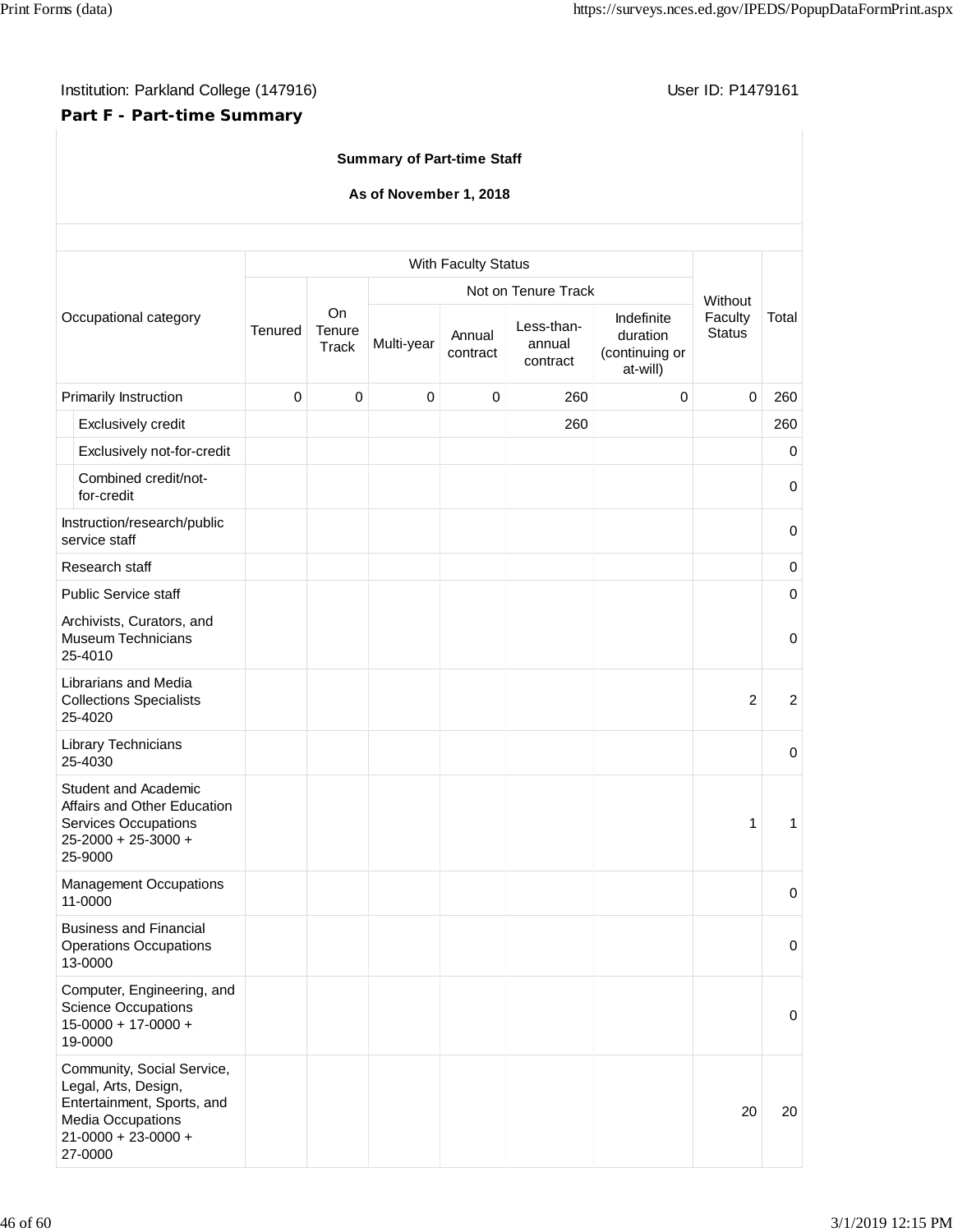| Healthcare Practitioners and<br><b>Technical Occupations</b><br>29-0000                                    |  |  |  | $\Omega$     |
|------------------------------------------------------------------------------------------------------------|--|--|--|--------------|
| <b>Service Occupations</b><br>$31-0000 + 33-0000 +$<br>$35-0000 + 37-0000 +$<br>39-0000                    |  |  |  | $\Omega$     |
| Sales and Related<br>Occupations<br>41-0000                                                                |  |  |  | $\Omega$     |
| Office and Administrative<br><b>Support Occupations</b><br>43-0000                                         |  |  |  | $\Omega$     |
| Natural Resources,<br>Construction, and<br>Maintenance Occupations<br>$45 - 0000 + 47 - 0000 +$<br>49-0000 |  |  |  | $\mathbf{0}$ |
| Production, Transportation,<br>and Material Moving<br>Occupations<br>$51-0000 + 53-0000$                   |  |  |  | $\Omega$     |
| Total                                                                                                      |  |  |  | 283          |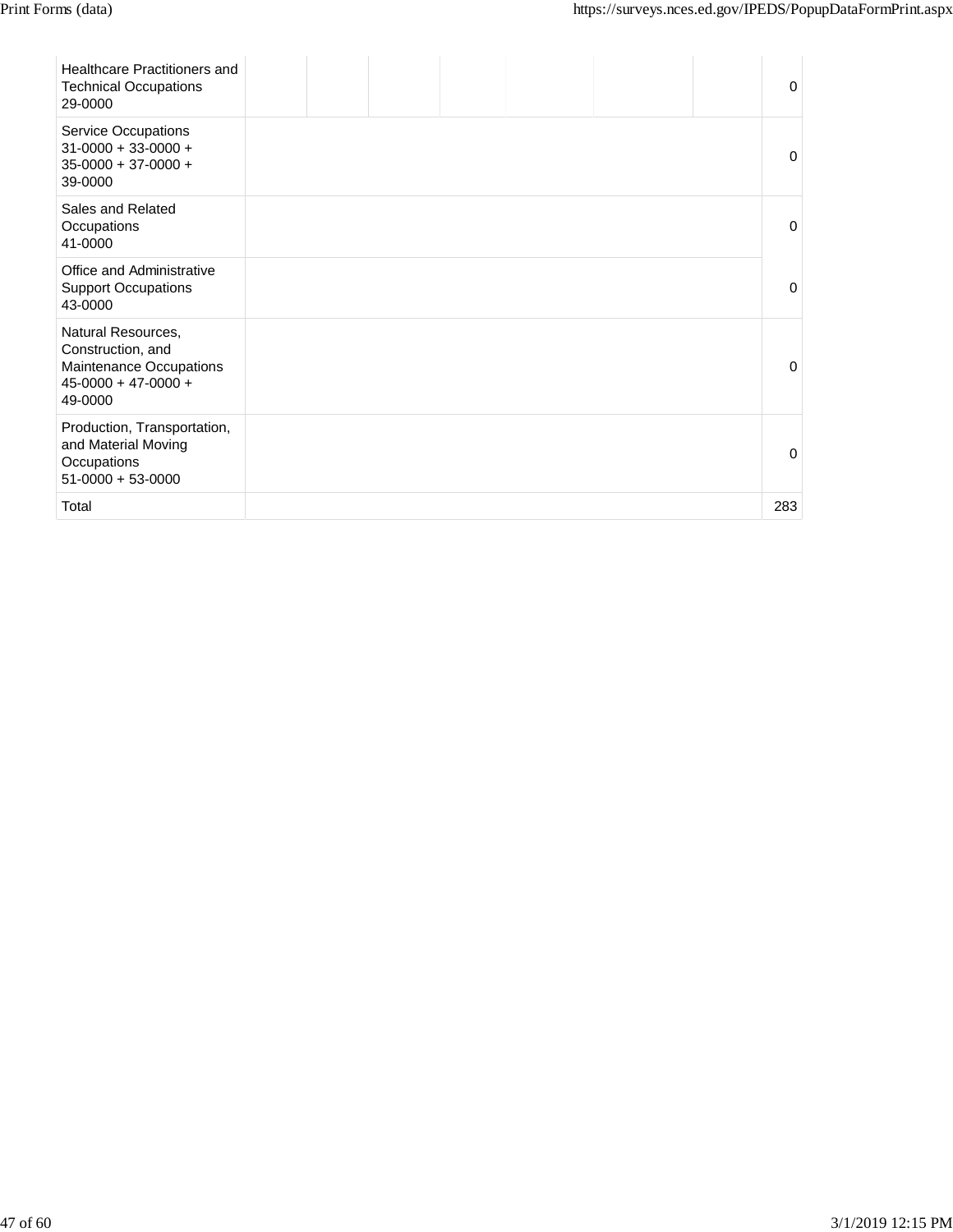### **Part H - New Hires, Full-time Instructional Staff by Tenure Status**

#### **Number of Newly Hired Full-time Permanent Instructional Staff**

**(Hired full-time between November 1, 2017 - October 31, 2018)**

- **Report Hispanic/Latino individuals of any race as Hispanic/Latino**
- **Report race for non-Hispanic/Latino individuals only**
- **Include Primarily Instruction and Instruction Combined with Research and Public Service**

#### Men

|                                                        |         |                           |            | With Faculty Status        |                                  |                                                      |                          |             |
|--------------------------------------------------------|---------|---------------------------|------------|----------------------------|----------------------------------|------------------------------------------------------|--------------------------|-------------|
|                                                        |         |                           |            |                            | Not on Tenure Track              |                                                      | Without                  |             |
| Race/ethnicity                                         | Tenured | On Tenure<br><b>Track</b> | Multi-year | Annual<br>contract         | Less-than-<br>annual<br>contract | Indefinite<br>duration<br>(continuing or<br>at-will) | Faculty<br><b>Status</b> | Total       |
| Nonresident alien                                      |         |                           |            |                            |                                  |                                                      |                          | $\pmb{0}$   |
| Hispanic/Latino                                        |         |                           |            |                            |                                  |                                                      |                          | $\pmb{0}$   |
| American Indian or<br>Alaska Native                    |         |                           |            |                            |                                  |                                                      |                          | 0           |
| Asian                                                  |         |                           |            |                            |                                  |                                                      |                          | 0           |
| <b>Black or African</b><br>American                    |         |                           |            |                            |                                  |                                                      |                          | $\mathbf 0$ |
| Native Hawaiian or<br><b>Other Pacific</b><br>Islander |         |                           |            |                            |                                  |                                                      |                          | 0           |
| White                                                  |         |                           |            | 3                          |                                  |                                                      |                          | 3           |
| Two or more races                                      |         |                           |            |                            |                                  |                                                      |                          | 0           |
| Race and ethnicity<br>unknown                          |         |                           |            |                            |                                  |                                                      |                          | 0           |
| <b>Total men</b>                                       | 0       | $\mathbf 0$               | 0          | 3                          | 0                                | $\mathbf 0$                                          | $\mathbf 0$              | 3           |
|                                                        |         |                           |            |                            |                                  |                                                      |                          |             |
| Women                                                  |         |                           |            |                            |                                  |                                                      |                          |             |
|                                                        |         |                           |            | With <b>Faculty Status</b> |                                  |                                                      |                          |             |
|                                                        |         |                           |            |                            | Not on Tenure Track              |                                                      | Without                  |             |
| Race/ethnicity                                         | Tenured | On Tenure<br>Track        | Multi-year | Annual<br>contract         | Less-than-<br>annual<br>contract | Indefinite<br>duration<br>(continuing or<br>at-will) | Faculty<br><b>Status</b> | Total       |
| Nonresident alien                                      |         |                           |            |                            |                                  |                                                      |                          | 0           |
| Hispanic/Latino                                        |         |                           |            |                            |                                  |                                                      |                          | 0           |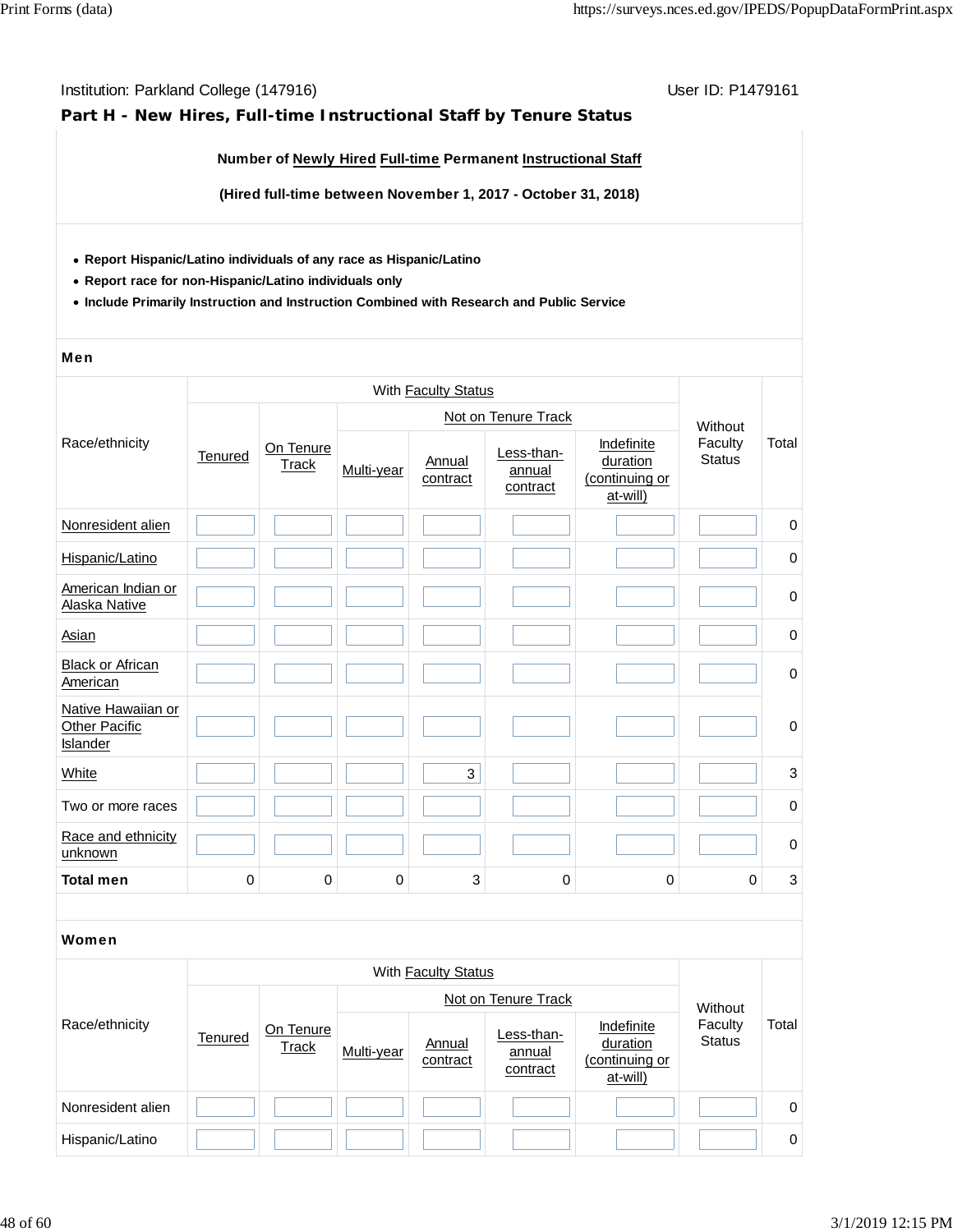| American Indian or<br>Alaska Native                           |          |                  |             |             |             |             |             | $\mathbf 0$    |
|---------------------------------------------------------------|----------|------------------|-------------|-------------|-------------|-------------|-------------|----------------|
| Asian                                                         |          |                  |             |             |             |             |             | $\mathbf 0$    |
| <b>Black or African</b><br>American                           |          |                  |             |             |             |             |             | $\mathbf 0$    |
| Native Hawaiian or<br><b>Other Pacific</b><br><b>Islander</b> |          |                  |             |             |             |             |             | $\mathbf 0$    |
| White                                                         |          | $\boldsymbol{2}$ |             |             |             |             |             | $\overline{c}$ |
| Two or more races                                             |          |                  |             |             |             |             |             | $\mathbf 0$    |
| Race and ethnicity<br>unknown                                 |          |                  |             |             |             |             |             | $\mathbf 0$    |
| <b>Total women</b>                                            | $\Omega$ | $\overline{2}$   | $\mathbf 0$ | $\mathbf 0$ | $\mathbf 0$ | $\mathbf 0$ | $\mathbf 0$ | $\overline{c}$ |
|                                                               |          |                  |             |             |             |             |             |                |
| <b>Total</b><br>(men+women)                                   | $\Omega$ | $\overline{2}$   | $\mathbf 0$ | 3           | $\mathbf 0$ | $\Omega$    | $\Omega$    | 5              |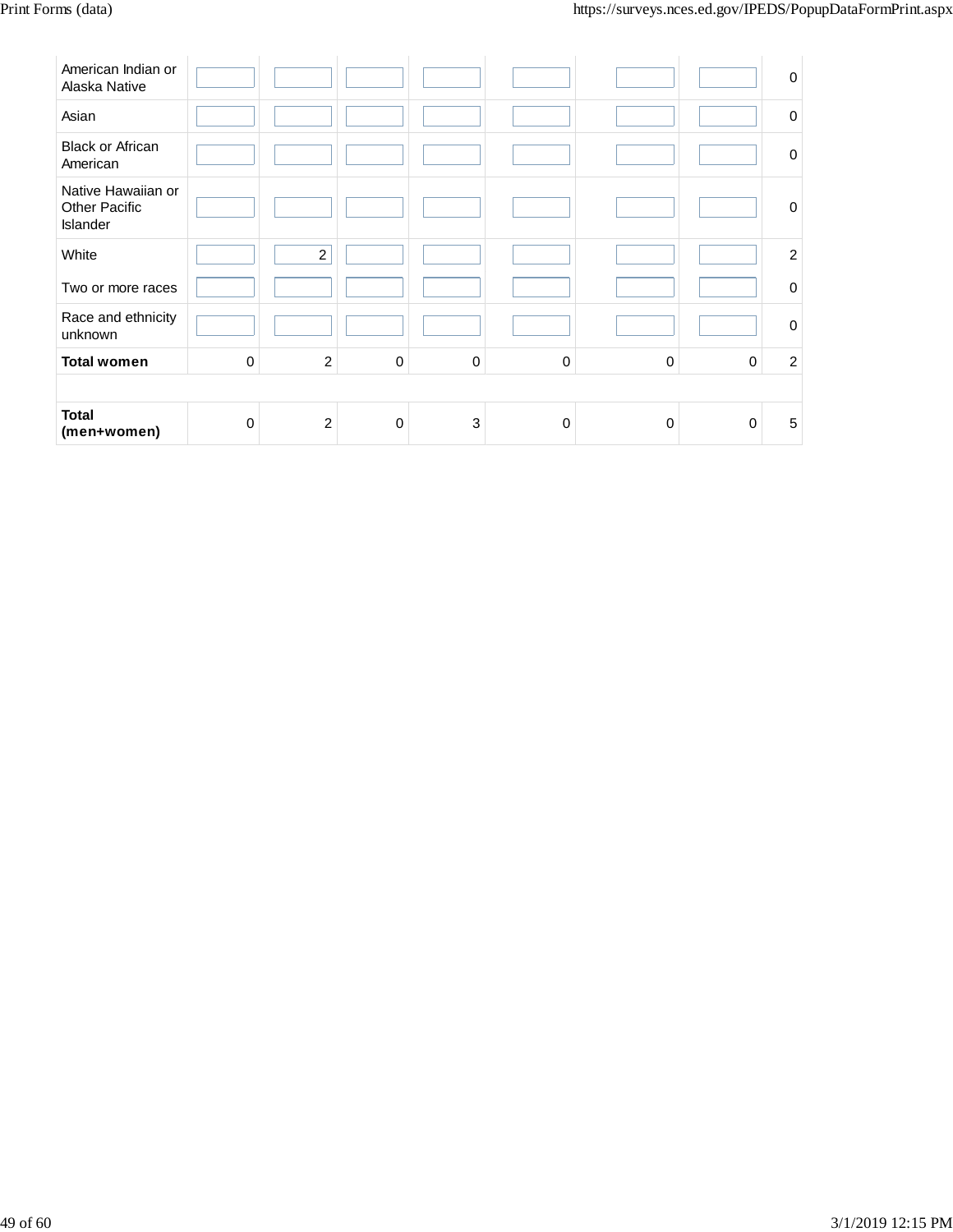| Institution: Parkland College (147916)<br>Part H - New Hires, Full-time Staff by Occupational Category                        |                                                      | User ID: P1479161 |                                       |                                                                                                                                 |
|-------------------------------------------------------------------------------------------------------------------------------|------------------------------------------------------|-------------------|---------------------------------------|---------------------------------------------------------------------------------------------------------------------------------|
|                                                                                                                               |                                                      |                   | Number of Newly Hired Full-time Staff |                                                                                                                                 |
|                                                                                                                               |                                                      |                   |                                       | (Hired full-time between November 1, 2017 - October 31, 2018)                                                                   |
| • Report Hispanic/Latino individuals of any race as Hispanic/Latino<br>• Report race for non-Hispanic/Latino individuals only |                                                      |                   |                                       |                                                                                                                                 |
| <b>Men</b>                                                                                                                    |                                                      |                   |                                       |                                                                                                                                 |
| Race/ethnicity                                                                                                                | Instructional<br>Staff<br>(from Part H,<br>screen 1) | Research<br>staff | Public<br>Service staff               | Library and Student and Academic Affairs<br>and Other Education Services Occupations<br>$25-4000 + 25-2000 + 25-3000 + 25-9000$ |
| Nonresident alien                                                                                                             | 0                                                    |                   |                                       |                                                                                                                                 |
| Hispanic/Latino                                                                                                               | 0                                                    |                   |                                       |                                                                                                                                 |
| American Indian or Alaska<br><b>Native</b>                                                                                    | 0                                                    |                   |                                       |                                                                                                                                 |
| <b>Asian</b>                                                                                                                  | 0                                                    |                   |                                       |                                                                                                                                 |
| Black or African American                                                                                                     | 0                                                    |                   |                                       |                                                                                                                                 |
| Native Hawaiian or Other<br>Pacific Islander                                                                                  | 0                                                    |                   |                                       |                                                                                                                                 |
| White                                                                                                                         | 3                                                    |                   |                                       |                                                                                                                                 |
| Two or more races                                                                                                             | 0                                                    |                   |                                       |                                                                                                                                 |
| Race and ethnicity<br>unknown                                                                                                 | 0                                                    |                   |                                       |                                                                                                                                 |
| Total men                                                                                                                     | 3                                                    | 0                 | 0                                     | 0                                                                                                                               |
| Women                                                                                                                         | Instructional                                        |                   |                                       |                                                                                                                                 |
| Race/ethnicity                                                                                                                | Staff<br>(from Part H,<br>screen 1)                  | Research<br>staff | Public<br>Service staff               | Library and Student and Academic Affairs<br>and Other Education Services Occupations<br>$25-4000 + 25-2000 + 25-3000 + 25-9000$ |
| Nonresident alien                                                                                                             | 0                                                    |                   |                                       |                                                                                                                                 |
| Hispanic/Latino                                                                                                               | 0                                                    |                   |                                       |                                                                                                                                 |
| American Indian or Alaska<br><b>Native</b>                                                                                    | 0                                                    |                   |                                       |                                                                                                                                 |
| Asian                                                                                                                         | 0                                                    |                   |                                       |                                                                                                                                 |
| <b>Black or African American</b>                                                                                              | 0                                                    |                   |                                       |                                                                                                                                 |
| Native Hawaiian or Other<br>Pacific Islander                                                                                  | 0                                                    |                   |                                       |                                                                                                                                 |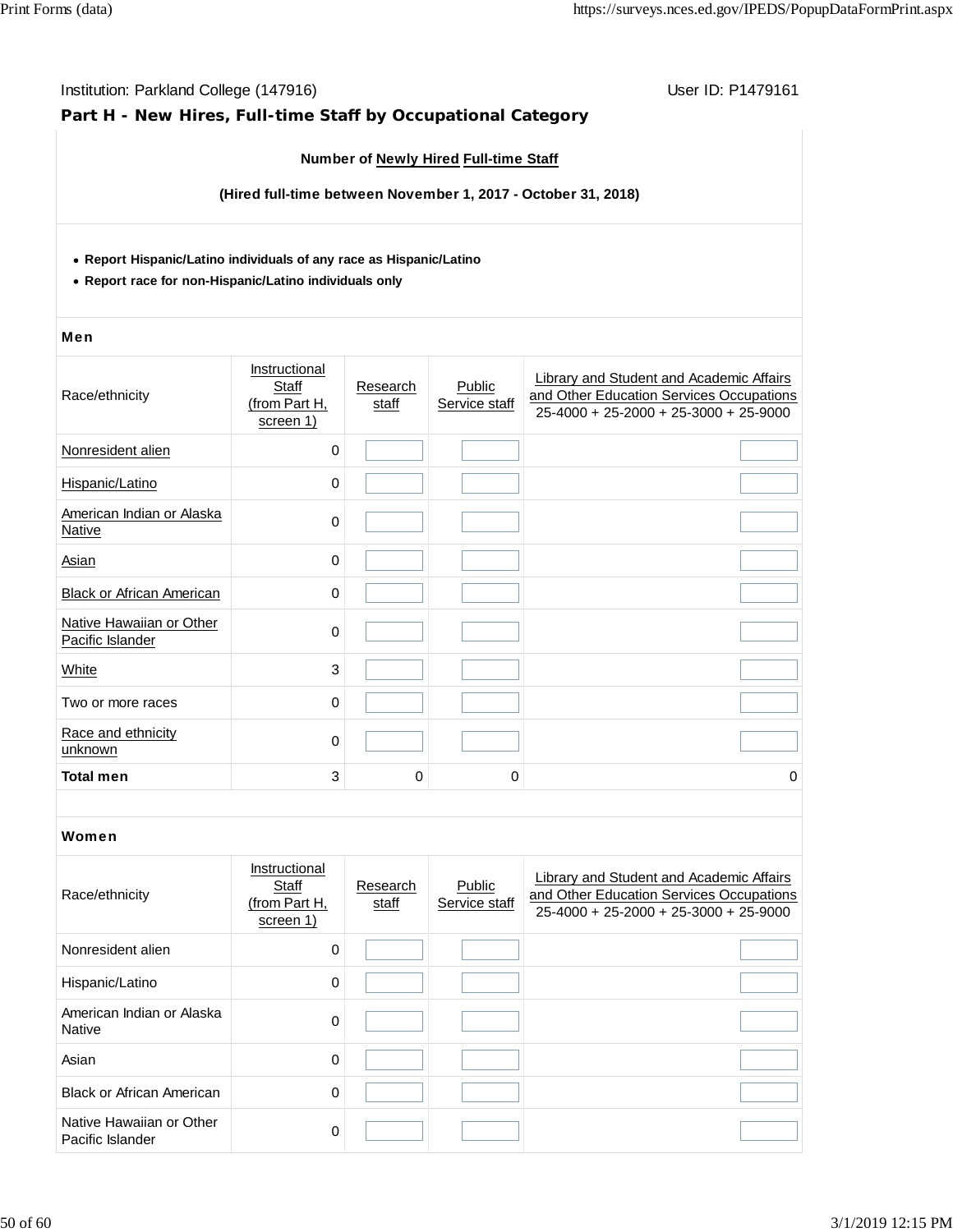| White                         | ◠ |  |  |
|-------------------------------|---|--|--|
| Two or more races             | υ |  |  |
| Race and ethnicity<br>unknown |   |  |  |
| <b>Total women</b>            |   |  |  |
|                               |   |  |  |
| Total (men+women)             | 5 |  |  |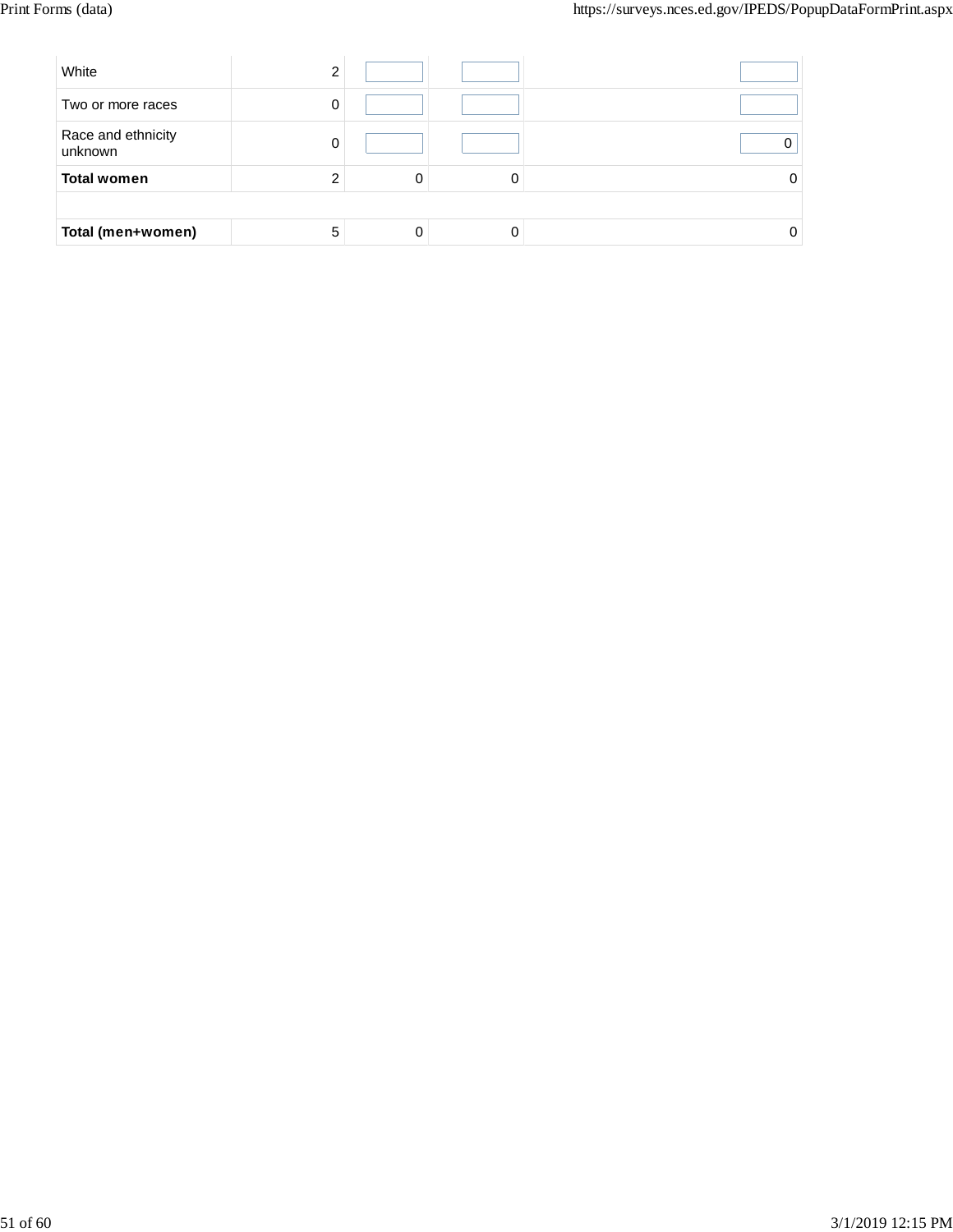#### **Number of Newly Hired Full-time Staff (Hired full-time between November 1, 2017 - October 31, 2018) Report Hispanic/Latino individuals of any race as Hispanic/Latino Report race for non-Hispanic/Latino individuals only** Men Race/ethnicity **Management Occupations** 11-0000 Business and **Financial Operations Occupations** 13-0000 Computer, Engineering, and **Science Occupations**  $15-0000 +$  $17-0000 +$ 19-0000 Community, Social Service, Legal, Arts, Design, Entertainment, Sports, and Media **Occupations** 21-0000 + 23-0000 + 27-0000 **Healthcare** Practitioners and **Technical Occupations** 29-0000 Nonresident alien Hispanic/Latino 1 American Indian or Alaska Native Asian Black or African **American** Native Hawaiian or **Other Pacific Islander** White 2 Two or more races Race and ethnicity unknown **Total men 0 0 0 3 0** Women Race/ethnicity **Management Occupations** 11-0000 Business and **Financial Operations Occupations** 13-0000 Computer, Engineering, and **Science Occupations**  $15-0000 +$  $17-0000 +$ 19-0000 Community, Social Service, Legal, Arts, Design, Entertainment, Sports, and Media **Occupations** 21-0000 + 23-0000 + 27-0000 **Healthcare** Practitioners and **Technical Occupations** 29-0000 Nonresident alien

Institution: Parkland College (147916) November 2012 12: P1479161

**Part H - New Hires, Full-time Staff by Occupational Category**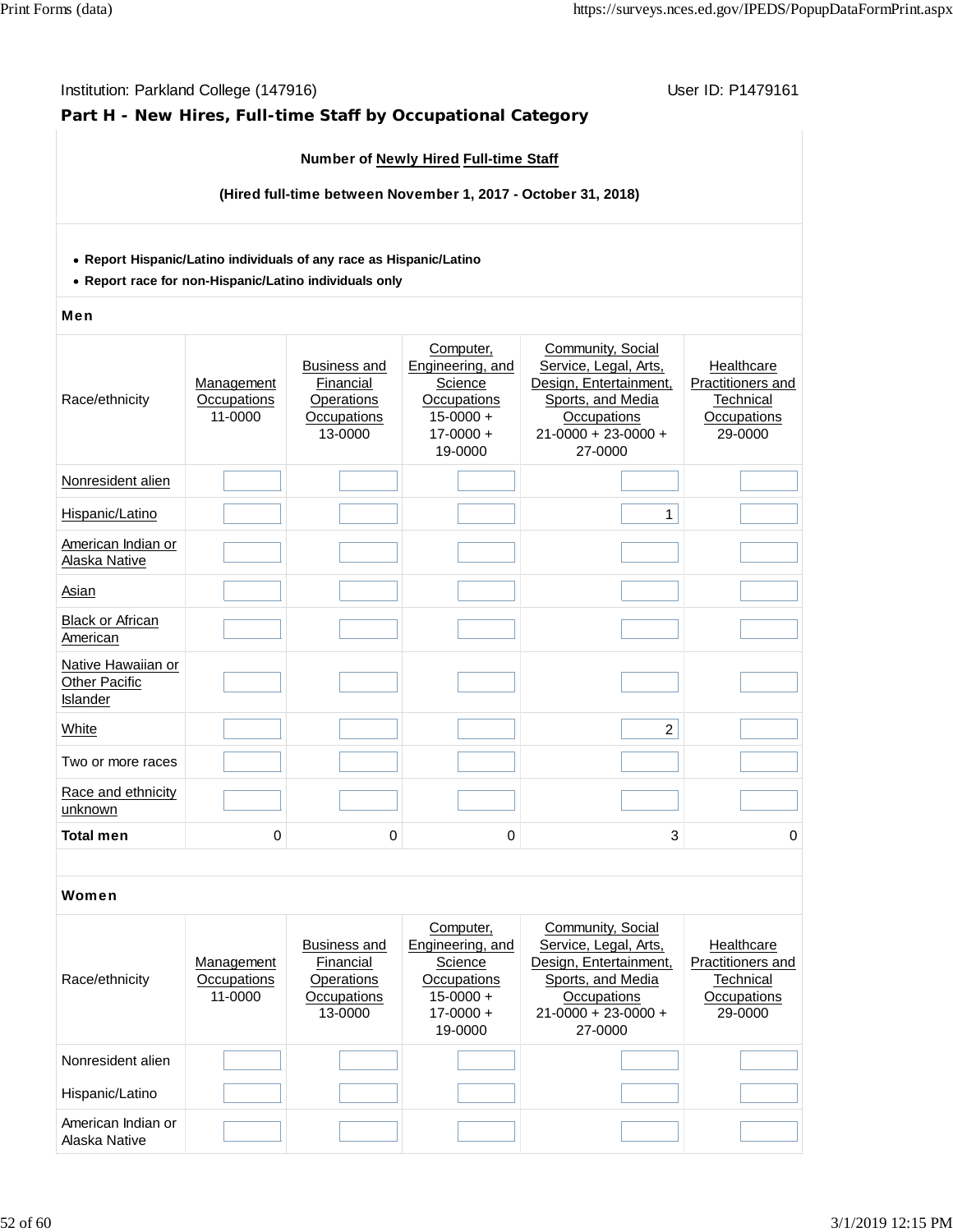| Asian                                                  |              |   |          |   |          |  |  |
|--------------------------------------------------------|--------------|---|----------|---|----------|--|--|
| <b>Black or African</b><br>American                    |              |   |          |   |          |  |  |
| Native Hawaiian or<br><b>Other Pacific</b><br>Islander |              |   |          |   |          |  |  |
| White                                                  | 1            |   |          |   |          |  |  |
| Two or more races                                      |              |   |          |   |          |  |  |
| Race and ethnicity<br>unknown                          |              |   |          |   |          |  |  |
| <b>Total women</b>                                     | $\mathbf{1}$ | 0 | $\Omega$ | 2 | 0        |  |  |
|                                                        |              |   |          |   |          |  |  |
| <b>Total</b><br>(men+women)                            | 1            | 0 | $\Omega$ | 5 | $\Omega$ |  |  |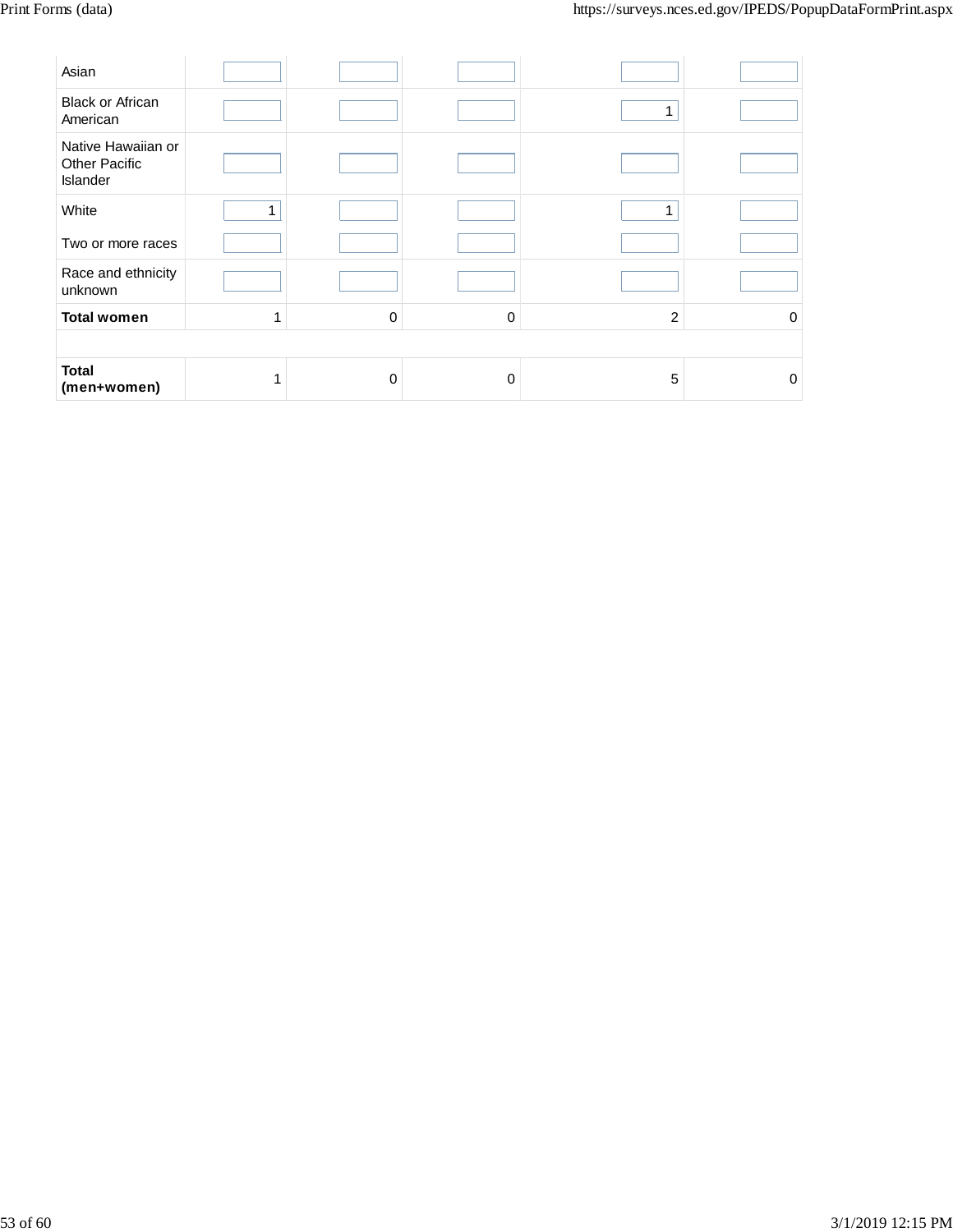### **Part H - New Hires, Full-time Staff by Occupational Category**

### **Number of Newly Hired Full-time Staff**

**(Hired full-time between November 1, 2017 - October 31, 2018)**

#### **Report Hispanic/Latino individuals of any race as Hispanic/Latino**

**Report race for non-Hispanic/Latino individuals only**

#### Men

| Race/ethnicity                                  | Service<br>Occupations<br>$31 - 0000 +$<br>$33 - 0000 +$<br>$35 - 0000 +$<br>$37 - 0000 +$<br>39-0000 | Sales and<br>Related<br>Occupations<br>41-0000 | Office and<br>Administrative<br>Support<br>Occupations<br>43-0000 | Natural<br>Resources,<br>Construction,<br>and<br>Maintenance<br>Occupations<br>$45 - 0000 +$<br>$47 - 0000 +$<br>49-0000 | Production,<br>Transportation,<br>and Material<br>Moving<br>Occupations<br>$51-0000 +$<br>53-0000 | Grand<br><b>Total</b><br>(All<br>full-time<br>new<br>hires) |
|-------------------------------------------------|-------------------------------------------------------------------------------------------------------|------------------------------------------------|-------------------------------------------------------------------|--------------------------------------------------------------------------------------------------------------------------|---------------------------------------------------------------------------------------------------|-------------------------------------------------------------|
| Nonresident alien                               |                                                                                                       |                                                |                                                                   |                                                                                                                          |                                                                                                   | 0                                                           |
| Hispanic/Latino                                 |                                                                                                       |                                                |                                                                   |                                                                                                                          |                                                                                                   | 1                                                           |
| American Indian<br>or Alaska Native             |                                                                                                       |                                                |                                                                   |                                                                                                                          |                                                                                                   | 0                                                           |
| Asian                                           |                                                                                                       |                                                |                                                                   |                                                                                                                          |                                                                                                   | 0                                                           |
| <b>Black or African</b><br>American             |                                                                                                       |                                                |                                                                   |                                                                                                                          |                                                                                                   | 0                                                           |
| Native Hawaiian<br>or Other Pacific<br>Islander |                                                                                                       |                                                |                                                                   |                                                                                                                          |                                                                                                   | 0                                                           |
| White                                           |                                                                                                       |                                                |                                                                   |                                                                                                                          |                                                                                                   | 5                                                           |
| Two or more<br>races                            |                                                                                                       |                                                |                                                                   |                                                                                                                          |                                                                                                   | 0                                                           |
| Race and<br>ethnicity<br>unknown                |                                                                                                       |                                                |                                                                   |                                                                                                                          |                                                                                                   | $\mathbf 0$                                                 |
| <b>Total men</b>                                | 0                                                                                                     | 0                                              | $\mathbf 0$                                                       | $\mathbf 0$                                                                                                              | $\Omega$                                                                                          | $6\phantom{1}6$                                             |
|                                                 |                                                                                                       |                                                |                                                                   |                                                                                                                          |                                                                                                   |                                                             |
| Women                                           |                                                                                                       |                                                |                                                                   |                                                                                                                          |                                                                                                   |                                                             |
|                                                 |                                                                                                       |                                                |                                                                   | Natural                                                                                                                  |                                                                                                   |                                                             |

| Race/ethnicity | Service<br>Occupations<br>$31 - 0000 +$<br>$33 - 0000 +$<br>$35 - 0000 +$<br>$37-0000 +$<br>39-0000 | Sales and<br>Related<br>Occupations<br>41-0000 | Office and<br>Administrative<br>Support<br>Occupations<br>43-0000 | Natural<br>Resources.<br>Construction.<br>and<br>Maintenance<br>Occupations<br>$45 - 0000 +$<br>$47 - 0000 +$<br>49-0000 | Production.<br>Transportation.<br>and Material<br>Moving<br>Occupations<br>$51-0000 +$<br>53-0000 | Grand<br><b>Total</b><br>(All<br>full-time<br>new<br>hires) |
|----------------|-----------------------------------------------------------------------------------------------------|------------------------------------------------|-------------------------------------------------------------------|--------------------------------------------------------------------------------------------------------------------------|---------------------------------------------------------------------------------------------------|-------------------------------------------------------------|
|----------------|-----------------------------------------------------------------------------------------------------|------------------------------------------------|-------------------------------------------------------------------|--------------------------------------------------------------------------------------------------------------------------|---------------------------------------------------------------------------------------------------|-------------------------------------------------------------|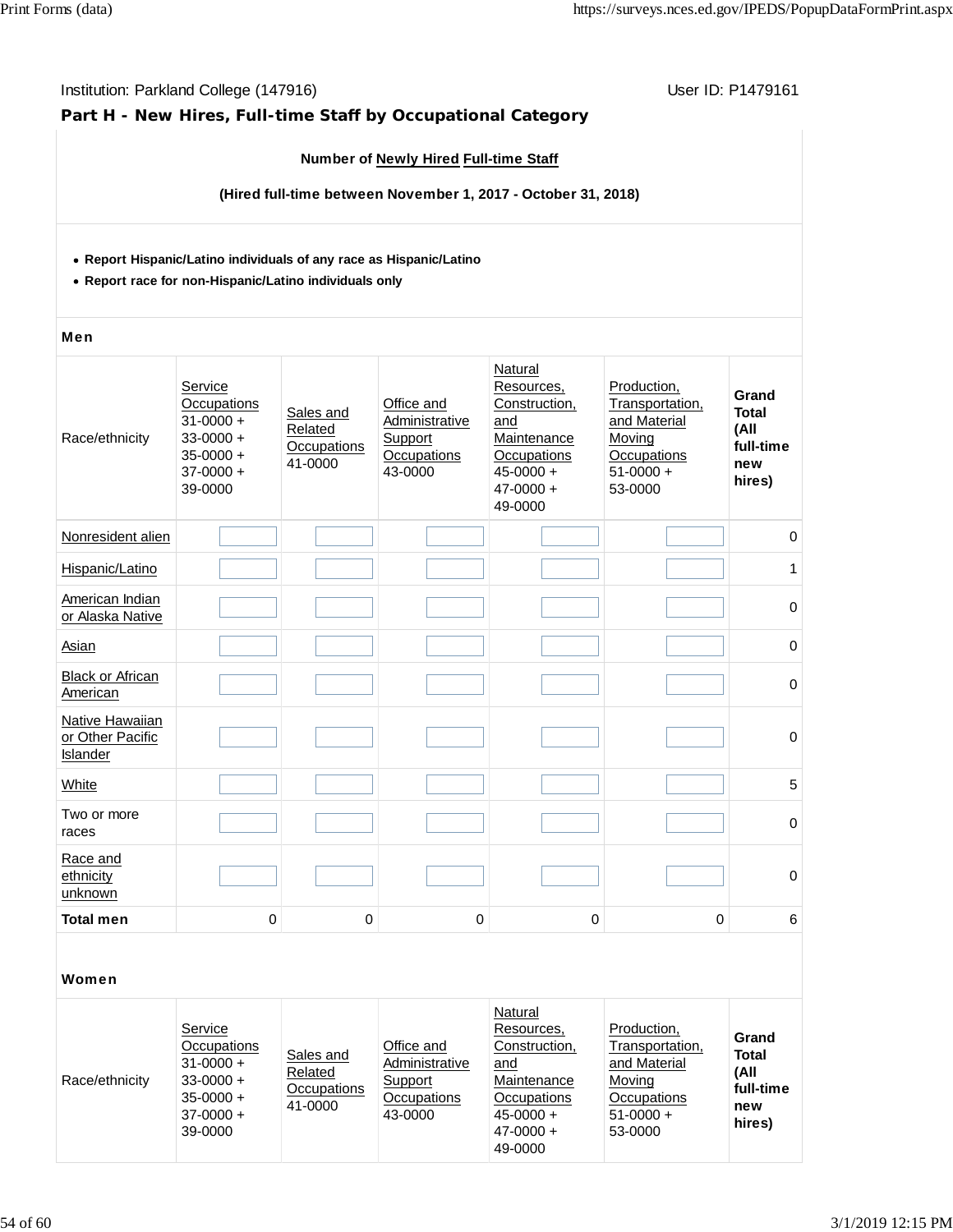| Asian                                           |           |              |           |   |             | $\mathbf 0$ |
|-------------------------------------------------|-----------|--------------|-----------|---|-------------|-------------|
| <b>Black or African</b><br>American             |           |              |           |   |             | 1           |
| Native Hawaiian<br>or Other Pacific<br>Islander |           |              |           |   |             | $\mathbf 0$ |
| White                                           |           | $\mathbf{1}$ |           |   |             | 5           |
| Two or more<br>races                            |           |              |           |   |             | $\mathbf 0$ |
| Race and<br>ethnicity<br>unknown                |           |              |           |   |             | $\mathbf 0$ |
| <b>Total women</b>                              | $\pmb{0}$ | 1            | $\pmb{0}$ | 0 | $\mathbf 0$ | 6           |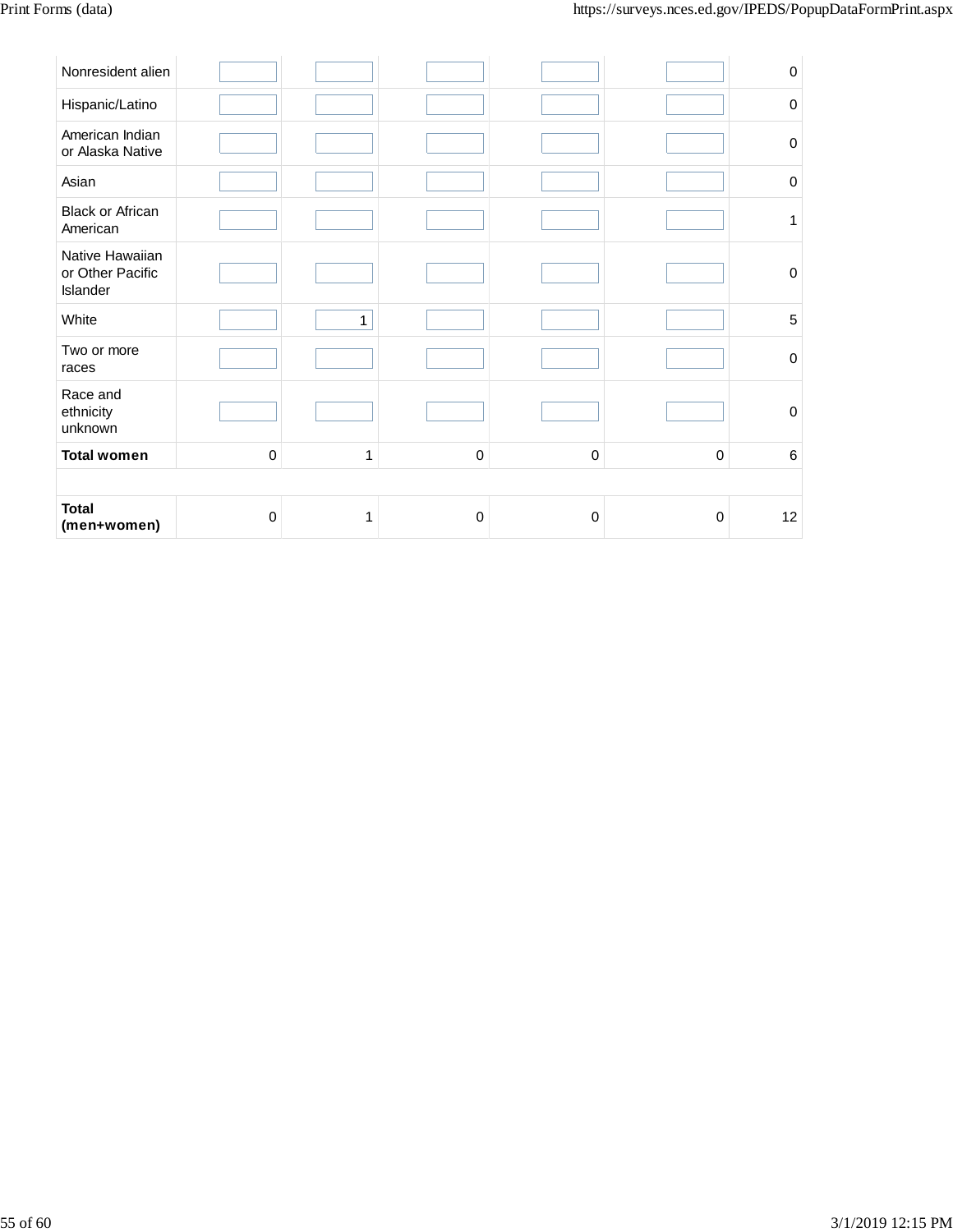# **Human Resources Survey Evaluation**

**Were any staff members difficult to categorize? If so, please explain in the box below.**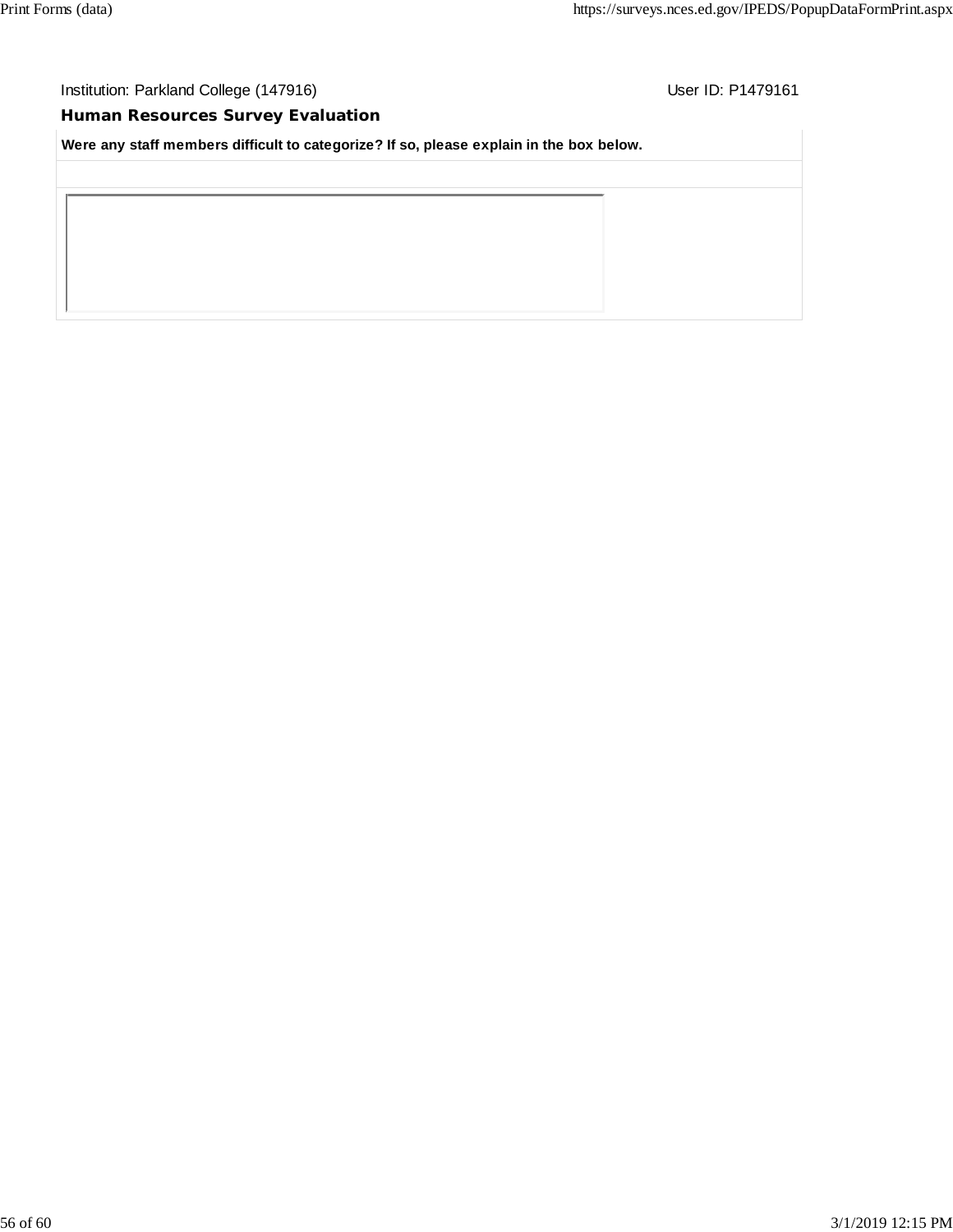| Institution: Parkland College (147916) |  |  |  |
|----------------------------------------|--|--|--|
|----------------------------------------|--|--|--|

User ID: P1479161

# **Prepared by**

The name of the preparer is being collected so that we can follow up with the appropriate person in the event that there are questions concerning the data. The Keyholder will be copied on all email correspondence to other preparers.

The time it took to prepare this component is being collected so that we can continue to improve our estimate of the reporting burden associated with IPEDS. Please include in your estimate the time it took for you to review instructions, query and search data sources, complete and review the component, and submit the data through the Data Collection System.

Thank you for your assistance.

|        | This survey component was prepared by: |  |                             |   |                   |  |
|--------|----------------------------------------|--|-----------------------------|---|-------------------|--|
| ◉      | Keyholder                              |  | <b>SFA Contact</b>          | n | <b>HR Contact</b> |  |
|        | <b>Finance Contact</b>                 |  | Academic Library<br>Contact |   | Other             |  |
| Name:  | <b>Brian Counter</b>                   |  |                             |   |                   |  |
| Email: | bcounter@parkland.edu                  |  |                             |   |                   |  |

**How many staff from your institution only were involved in the data collection and reporting process of this survey component?**

1.00 | Number of Staff (including yourself)

**How many hours did you and others from your institution only spend on each of the steps below when responding to this survey component?**

*Exclude the hours spent collecting data for state and other reporting purposes.*

| <b>Staff</b><br>member  | <b>Collecting Data</b><br><b>Needed</b> | <b>Revising Data to</b><br>Match<br><b>IPEDS Requirements</b> |               | <b>Revising and Locking</b><br>Data |  |
|-------------------------|-----------------------------------------|---------------------------------------------------------------|---------------|-------------------------------------|--|
| Your office             | 0.00<br>hours                           | 0.00<br>hours                                                 | 0.50<br>hours | 3.00<br>hours                       |  |
| <b>Other</b><br>offices | 0.00<br>hours                           | 0.00<br>hours                                                 | 0.00<br>hours | 0.00<br>hours                       |  |
|                         |                                         |                                                               |               |                                     |  |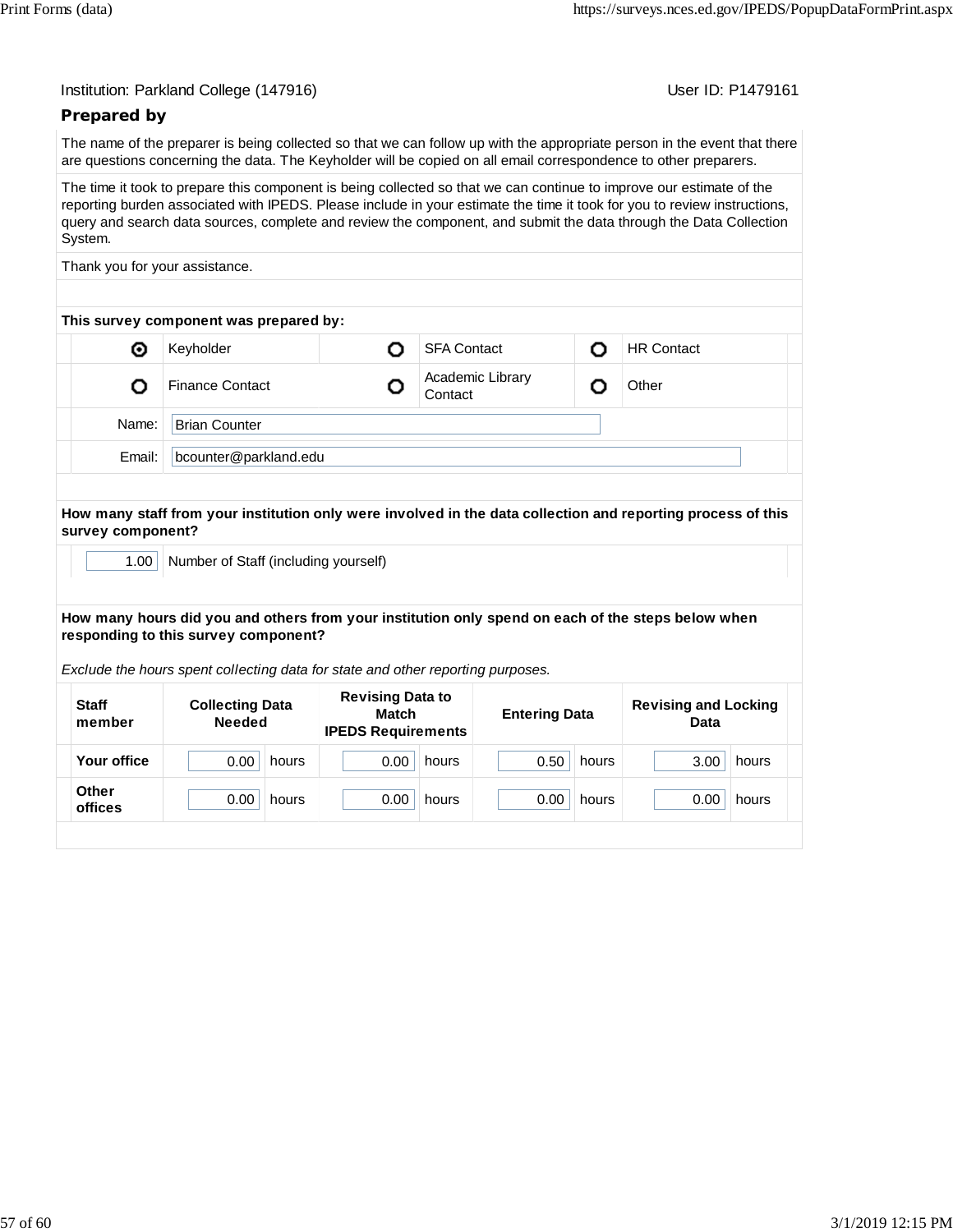Institution: Parkland College (147916) **Distribution: Parkland College (1479161** College College College College College College College College College College College College College College College College College Colle

### **Summary**

# **Human Resources Component Summary**

IPEDS collects important information regarding your institution. All data reported in IPEDS survey components become available in the IPEDS Data Center and appear as aggregated data in various Department of Education reports. Additionally, some of the reported data appears specifically for your institution through the College Navigator website and is included in your institution's Data Feedback Report (DFR). The purpose of this summary is to provide you an opportunity to view some of the data that, when accepted through the IPEDS quality control process, will appear on the College Navigator website and/or your DFR. College Navigator is updated approximately three months after the data collection period closes and Data Feedback Reports will be available through the **Data Center** and sent to your institution's CEO in November 2018.

Please review your data for accuracy. If you have questions about the data displayed below after reviewing the data reported on the survey screens, please contact the IPEDS Help Desk at: 1-877-225-2568 or ipedshelp@rti.org.

| Number of staff by employment status and occupational category:<br><b>Fall 2018</b>                         |                              |                              |                |  |  |
|-------------------------------------------------------------------------------------------------------------|------------------------------|------------------------------|----------------|--|--|
| Occupational category                                                                                       | <b>Reported values</b>       | <b>FTE</b><br>staff          |                |  |  |
|                                                                                                             | Number of<br>full-time staff | Number of<br>part-time staff |                |  |  |
| <b>Total number of staff</b>                                                                                | 425                          | 283                          | 519            |  |  |
| <b>Instructional Staff</b>                                                                                  | 159                          | 260                          | 246            |  |  |
| Primary Instruction                                                                                         | 159                          | 260                          | 246            |  |  |
| Exclusively credit                                                                                          | 159                          | 260                          | 246            |  |  |
| Exclusively not-for-credit                                                                                  | 0                            | 0                            | 0              |  |  |
| Combined credit/not-for-credit                                                                              | $\mathbf 0$                  | 0                            | $\mathsf{O}$   |  |  |
| Instruction/research/public service                                                                         | 0                            | 0                            | 0              |  |  |
| Research Staff                                                                                              | $\mathbf 0$                  | 0                            | 0              |  |  |
| <b>Public Service Staff</b>                                                                                 | $\mathbf 0$                  | 0                            | 0              |  |  |
| Library and Student and Academic Affairs and Other Education<br>Services Occupations SOC                    | 23                           | 3                            | 24             |  |  |
| Librarians, Curators, and Archivists<br>SOC 25-4000                                                         | 8                            | $\overline{2}$               | 9              |  |  |
| Archivists, Curators, and Museum Technicians<br>SOC 25-4010                                                 | $\overline{2}$               | $\Omega$                     | $\overline{2}$ |  |  |
| Librarians<br>SOC 25-4020                                                                                   | 6                            | $\overline{2}$               | $\overline{7}$ |  |  |
| Library Technicians<br>SOC 25-4030                                                                          | $\Omega$                     | $\Omega$                     | $\circ$        |  |  |
| Student and Academic Affairs and Other Education Services<br>Occupations<br>SOC 25-2000 + 25-3000 + 25-9000 | 15                           | 1                            | 15             |  |  |
| Management Occupations<br>SOC 11-0000                                                                       | 22                           | 0                            | 22             |  |  |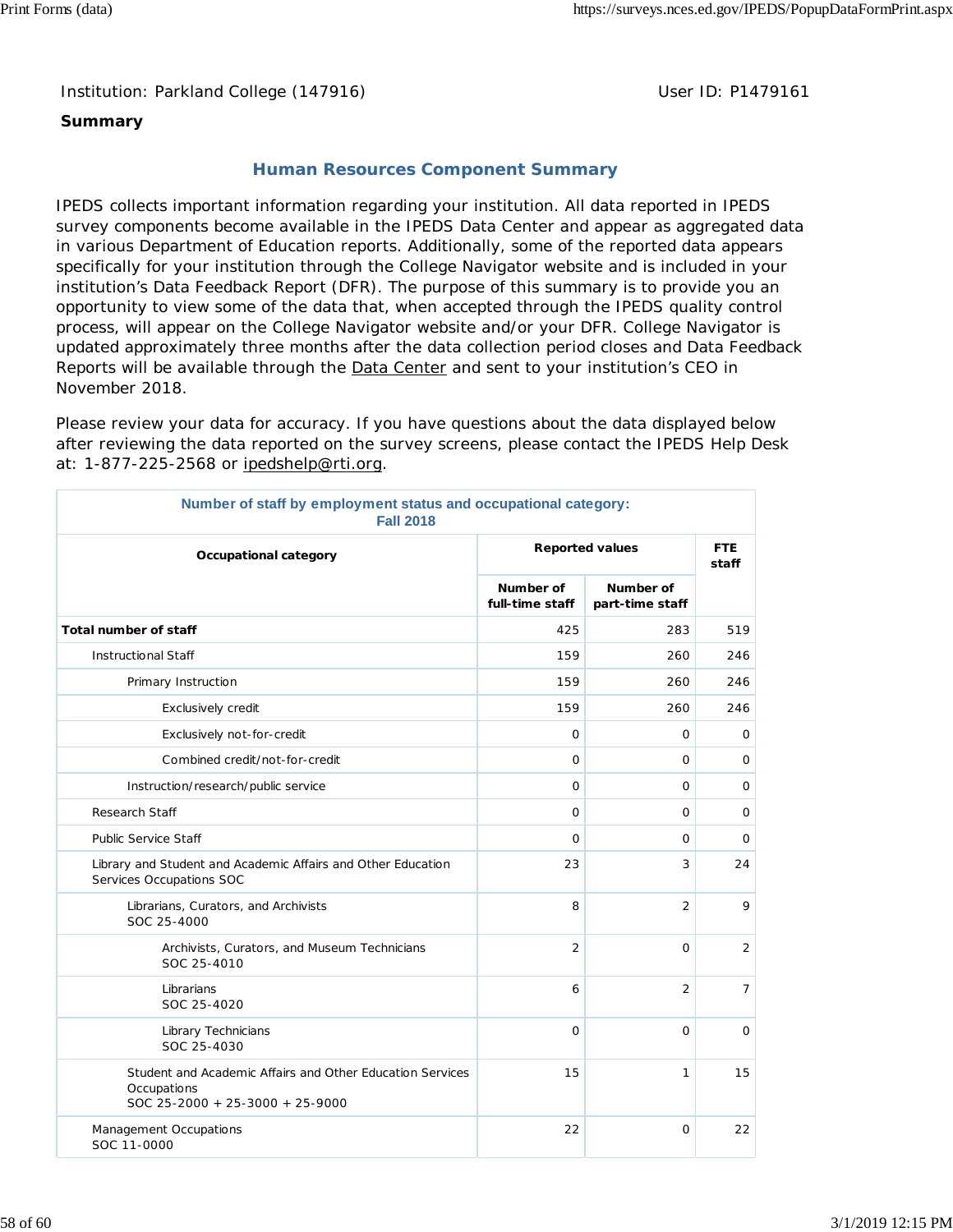| Business and Financial Operations Occupations<br>SOC 13-0000                                                                        | 22       | $\Omega$ | 22       |
|-------------------------------------------------------------------------------------------------------------------------------------|----------|----------|----------|
| Computer, Engineering, and Science Occupations<br>$SOC 15-0000 + 17-0000 + 19-0000$                                                 | 30       | $\Omega$ | 30       |
| Community, Social Service, Legal, Arts, Design, Entertainment,<br>Sports and Media Occupations<br>$SOC$ 21-0000 + 23-0000 + 27-0000 | 46       | 20       | 53       |
| Healthcare Practitioners and Technical Occupations<br>SOC 29-0000                                                                   | $\Omega$ | $\Omega$ | $\Omega$ |
| Service Occupations<br>$SOC$ 31-0000 + 33-0000 + 35-0000 + 37-0000 + 39-0000                                                        | 51       | $\Omega$ | 51       |
| Sales and Related Occupations<br>SOC 41-0000                                                                                        | 16       | $\Omega$ | 16       |
| Office and Administrative Support Occupations<br>SOC 43-0000                                                                        | 56       | $\Omega$ | 56       |
| Natural Resources, Construction, and Maintenance Occupations<br>$SOC$ 45-0000 + 47-0000 + 49-0000                                   | O        | $\Omega$ | $\Omega$ |
| Production, Transportation, and Material Moving Occupations<br>$SOC 51-0000 + 53-0000$                                              | O        | $\Omega$ | $\Omega$ |

NOTE: Full-time-equivalent (FTE) staff is calculated by summing the total number of full-time staff and adding one-third of the total number of part-time staff. Graduate assistants are not included in the above figures. Many of the FTE figures may be included in the DFR.

| Salaries of full-time instructional staff by contract length and academic rank: |  |  |  |  |  |
|---------------------------------------------------------------------------------|--|--|--|--|--|
| Academic year 2018-19                                                           |  |  |  |  |  |

| Academic<br>rank              | Months Covered by Annual Salary |              |              |          | <b>Total Staff</b>      | <b>Total</b>               |                          | Weighted                                     |
|-------------------------------|---------------------------------|--------------|--------------|----------|-------------------------|----------------------------|--------------------------|----------------------------------------------|
|                               | 12 <sup>2</sup><br>months       | 11<br>months | 10<br>months | 9 months | for Salary<br>reporting | Number of<br><b>Months</b> | <b>Salary</b><br>Outlays | Average<br><b>Monthly</b><br><b>Salaries</b> |
| <b>All Ranks</b>              |                                 |              |              | 159      | 159                     | 1,431                      | \$12,270,425             | \$8,575                                      |
| Professor                     |                                 |              |              | 53       | 53                      | 477                        | \$4,752,566              | \$9,963                                      |
| Associate<br>professor        |                                 |              |              | 81       | 81                      | 729                        | \$6,083,967              | \$8,346                                      |
| Assistant<br>professor        |                                 |              |              | 9        | 9                       | 81                         | \$629,687                | \$7,774                                      |
| Instructor                    |                                 |              |              | 16       | 16                      | 144                        | \$804,205                | \$5,585                                      |
| Lecturer                      |                                 |              |              |          |                         |                            |                          |                                              |
| <b>No</b><br>academic<br>rank |                                 |              |              |          |                         |                            |                          |                                              |

NOTE: The above data are based on the Salary Outlays part of the IPEDS HR component. The Weighted average monthly salaries of full-time instructional staff by academic rank are calculated by adding the salary outlays reported for Men plus Women by academic rank, then dividing the sum by the "Total Number of Months" for Men plus Women by academic rank. Salaries of full-time instructional staff paid less than 9 months per year are not collected. Also, salaries of medical school staff are not collected. The weighted average monthly salaries may be included in the DFR.